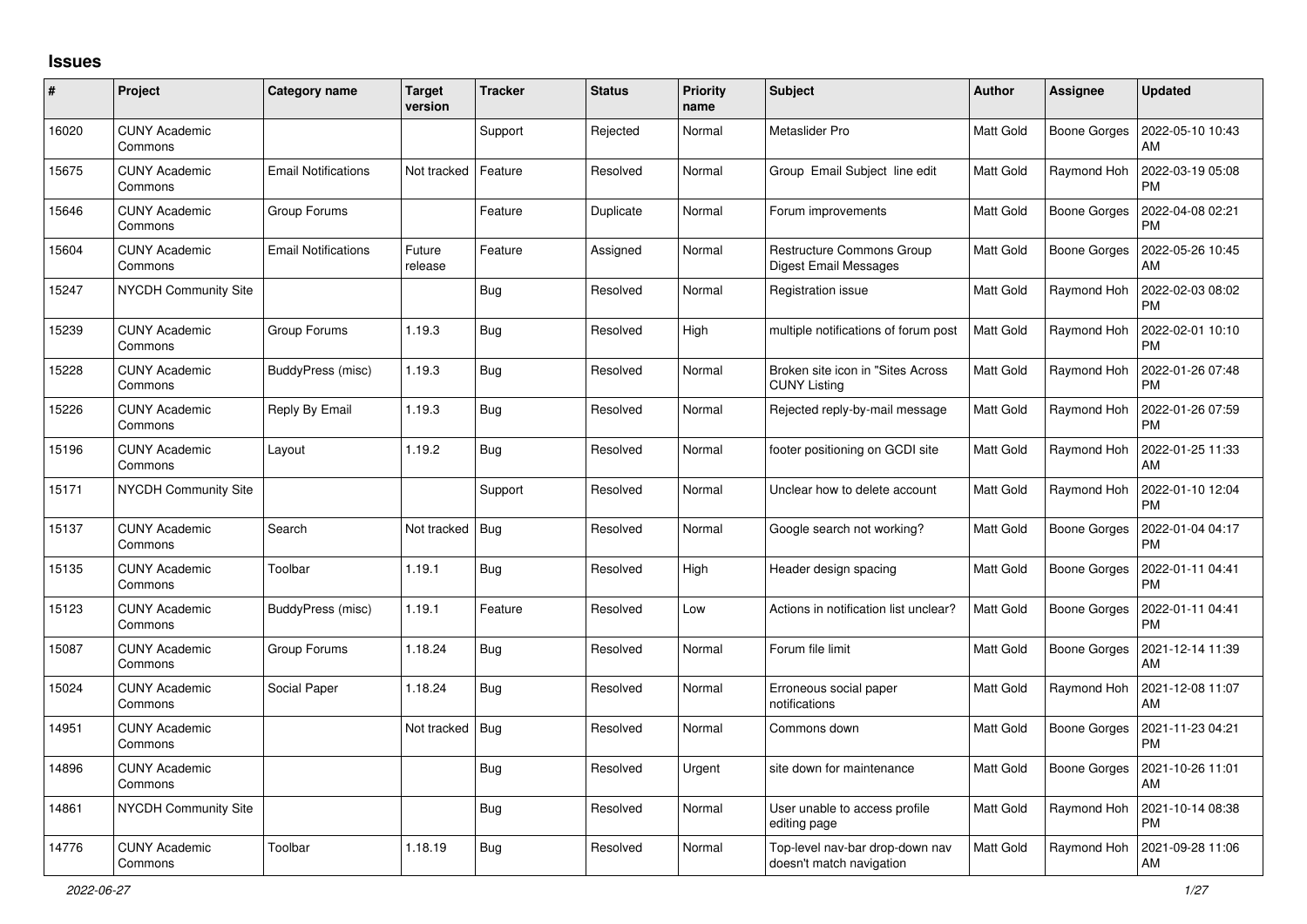| $\pmb{\#}$ | Project                         | Category name              | <b>Target</b><br>version | <b>Tracker</b> | <b>Status</b> | <b>Priority</b><br>name | <b>Subject</b>                                                       | Author           | Assignee            | <b>Updated</b>                |
|------------|---------------------------------|----------------------------|--------------------------|----------------|---------------|-------------------------|----------------------------------------------------------------------|------------------|---------------------|-------------------------------|
| 14738      | <b>CUNY Academic</b><br>Commons | Group cloning              | 1.18.18                  | Bug            | Resolved      | Normal                  | unclear language during group/site<br>clone                          | <b>Matt Gold</b> | Jeremy Felt         | 2021-09-14 11:22<br>AM        |
| 14737      | <b>CUNY Academic</b><br>Commons |                            |                          | Bug            | Duplicate     | Normal                  | Final step of group/site clone<br>reloads page                       | Matt Gold        | Boone Gorges        | 2021-08-31 11:41<br>AM        |
| 14719      | <b>CUNY Academic</b><br>Commons | Responsive Design          |                          | <b>Bug</b>     | Abandoned     | Normal                  | Overlapping text in mobile views                                     | Matt Gold        | <b>Boone Gorges</b> | 2022-04-27 04:30<br><b>PM</b> |
| 14450      | <b>CUNY Academic</b><br>Commons | Courses                    | Not tracked              | Bug            | Rejected      | Low                     | Misclassified site                                                   | <b>Matt Gold</b> | Boone Gorges        | 2021-09-15 10:53<br><b>PM</b> |
| 14221      | <b>CUNY Academic</b><br>Commons | Group Forums               |                          | Feature        | Rejected      | Normal                  | Allow .ics files to be posted as<br>forum attachments                | <b>Matt Gold</b> | Boone Gorges        | 2021-03-23 08:53<br><b>PM</b> |
| 14199      | <b>CUNY Academic</b><br>Commons | <b>Email Notifications</b> |                          | <b>Bug</b>     | Resolved      | Normal                  | Email replies delayed                                                | Matt Gold        | Raymond Hoh         | 2021-03-24 12:17<br><b>PM</b> |
| 14072      | <b>CUNY Academic</b><br>Commons | <b>Email Notifications</b> | Not tracked              | Support        | Rejected      | Low                     | Posting to multiple groups via<br>email                              | <b>Matt Gold</b> | Raymond Hoh         | 2021-02-28 05:58<br><b>PM</b> |
| 14017      | <b>CUNY Academic</b><br>Commons | Group Blogs                | 1.18.8                   | Bug            | Resolved      | Normal                  | Editing of blog post leads to group<br>notification                  | Matt Gold        | Raymond Hoh         | 2021-04-13 11:21<br>AM        |
| 13949      | <b>CUNY Academic</b><br>Commons |                            | Not tracked              | Bug            | <b>New</b>    | Normal                  | Continued debugging of runaway<br>MySQL connections                  | <b>Matt Gold</b> | Boone Gorges        | 2021-09-14 10:42<br>AM        |
| 13934      | <b>CUNY Academic</b><br>Commons | cuny.is                    | 1.18.4                   | Bug            | Resolved      | Low                     | Error message on group settings<br>change                            | <b>Matt Gold</b> | Boone Gorges        | 2021-02-09 11:05<br>AM        |
| 13913      | <b>CUNY Academic</b><br>Commons | Groups (misc)              |                          | Bug            | Rejected      | Normal                  | Group Avatar lost after group<br>creation process                    | <b>Matt Gold</b> | <b>Boone Gorges</b> | 2021-02-23 10:45<br>AM        |
| 13890      | <b>CUNY Academic</b><br>Commons | <b>Email Notifications</b> | Not tracked              | Bug            | Resolved      | Low                     | Not sure email notification went out                                 | Matt Gold        | Raymond Hoh         | 2021-09-14 10:42<br>AM        |
| 13862      | <b>CUNY Academic</b><br>Commons |                            |                          | <b>Bug</b>     | Resolved      | Normal                  | Under maintenance message                                            | Matt Gold        | Boone Gorges        | 2021-01-28 08:56<br><b>PM</b> |
| 13739      | <b>CUNY Academic</b><br>Commons | <b>Directories</b>         | 2.0.0                    | Bug            | Resolved      | Normal                  | My Sites and My Groups take user<br>to the profile page              | Matt Gold        | Boone Gorges        | 2022-05-26 11:36<br>AM        |
| 13669      | <b>CUNY Academic</b><br>Commons | DiRT Integration           | 1.18.1                   | Bug            | Resolved      | Normal                  | Digital Research Tools showing up<br>in top nav for logged out users | Matt Gold        | Boone Gorges        | 2020-12-08 05:11<br><b>PM</b> |
| 13581      | <b>CUNY Academic</b><br>Commons | Group Library              |                          | Bug            | Rejected      | Normal                  | Adding link to library didn't<br>generate notification email         | Matt Gold        | Raymond Hoh         | 2020-11-17 12:33<br><b>PM</b> |
| 13500      | <b>CUNY Academic</b><br>Commons | <b>Email Notifications</b> |                          | <b>Bug</b>     | Rejected      | High                    | Received multiple notifications for<br>a single post                 | <b>Matt Gold</b> | Raymond Hoh         | 2022-04-27 04:29<br><b>PM</b> |
| 13496      | <b>CUNY Academic</b><br>Commons | Accessibility              | 1.18.0                   | Bug            | Resolved      | Normal                  | Review contrast issues on<br>registration page and profile page      | Matt Gold        | Sonja Leix          | 2020-12-08 11:31<br>AM        |
| 13491      | NYCDH Community Site            |                            |                          | <b>Bug</b>     | Resolved      | Normal                  | User unable to register                                              | Matt Gold        | Raymond Hoh         | 2020-10-23 12:43<br>AM        |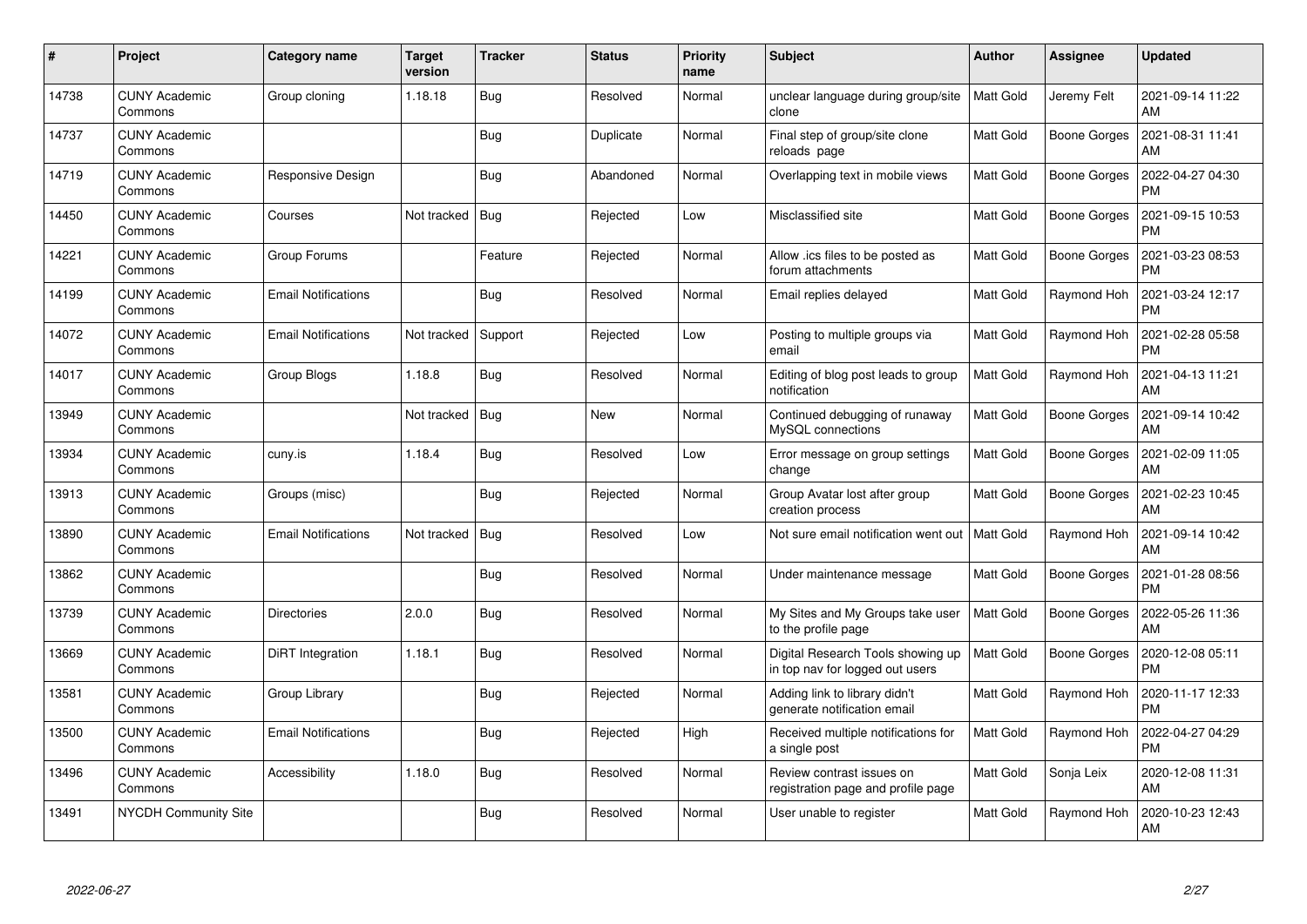| $\#$  | Project                         | Category name              | <b>Target</b><br>version | <b>Tracker</b> | <b>Status</b> | <b>Priority</b><br>name | <b>Subject</b>                                                                        | <b>Author</b>    | Assignee            | <b>Updated</b>                |
|-------|---------------------------------|----------------------------|--------------------------|----------------|---------------|-------------------------|---------------------------------------------------------------------------------------|------------------|---------------------|-------------------------------|
| 13459 | <b>CUNY Academic</b><br>Commons | Layout                     | 1.17.6                   | <b>Bug</b>     | Resolved      | Normal                  | Line spacing on forum post title is<br>too small                                      | <b>Matt Gold</b> | Raymond Hoh         | 2020-10-27 11:00<br>AM        |
| 13458 | <b>CUNY Academic</b><br>Commons | Registration               | 1.18.0                   | Feature        | Resolved      | Normal                  | Simplifying/Reducing verbiage on<br><b>Registration Page</b>                          | Matt Gold        | <b>Boone Gorges</b> | 2020-12-08 11:31<br>AM        |
| 13429 | <b>CUNY Academic</b><br>Commons | <b>Email Notifications</b> | Not tracked              | Bug            | Resolved      | Normal                  | Multiple forum notifications                                                          | Matt Gold        | Raymond Hoh         | 2020-10-13 05:24<br><b>PM</b> |
| 13347 | <b>CUNY Academic</b><br>Commons | <b>Public Portfolio</b>    | 1.18.0                   | Feature        | Resolved      | Normal                  | Add Preferred Gender Pronouns to<br><b>CAC Profile</b>                                | <b>Matt Gold</b> | Boone Gorges        | 2020-12-08 11:31<br>AM        |
| 13274 | <b>CUNY Academic</b><br>Commons | <b>Email Notifications</b> | 1.17.8                   | <b>Bug</b>     | Resolved      | Normal                  | Messy links in CAC email<br>notifications                                             | Matt Gold        | Raymond Hoh         | 2020-11-17 12:31<br><b>PM</b> |
| 13243 | <b>CUNY Academic</b><br>Commons | Group Library              | Not tracked              | Support        | Resolved      | Normal                  | Request to copy group library                                                         | Matt Gold        | <b>Boone Gorges</b> | 2020-08-27 06:05<br><b>PM</b> |
| 13242 | <b>CUNY Academic</b><br>Commons | cuny.is                    |                          | Bug            | Rejected      | Normal                  | Unable to edit a cuny is shortlink                                                    | <b>Matt Gold</b> | Boone Gorges        | 2020-08-26 01:30<br>AM        |
| 13230 | <b>CUNY Academic</b><br>Commons | Layout                     | 1.17.2                   | Bug            | Resolved      | Normal                  | Overlapping notifications on group<br>management member acceptance                    | <b>Matt Gold</b> | Raymond Hoh         | 2020-08-25 11:27<br>AM        |
| 13136 | CUNY Academic<br>Commons        | Group Forums               | 1.18.3                   | Feature        | Duplicate     | Normal                  | Post to multiple group forums by<br>email                                             | Matt Gold        | Raymond Hoh         | 2021-01-20 05:52<br><b>PM</b> |
| 12966 | <b>CUNY Academic</b><br>Commons | BuddyPress (misc)          | 1.16.15                  | Feature        | Resolved      | Normal                  | Adjust export data page language<br>to indicate that you should not<br>leave the page | Matt Gold        | Raymond Hoh         | 2020-07-14 12:07<br><b>PM</b> |
| 12957 | <b>CUNY Academic</b><br>Commons | BuddyPress (misc)          | 1.16.14                  | Support        | Resolved      | Normal                  | Export data question                                                                  | <b>Matt Gold</b> | Raymond Hoh         | 2020-06-23 10:53<br>AM        |
| 12893 | <b>NYCDH Community Site</b>     |                            |                          | <b>Bug</b>     | Resolved      | Normal                  | Login issue                                                                           | Matt Gold        | Raymond Hoh         | 2020-06-05 10:31<br>AM        |
| 12847 | <b>CUNY Academic</b><br>Commons | Events                     | 1.16.12                  | <b>Bug</b>     | Resolved      | Normal                  | Error message in event description                                                    | <b>Matt Gold</b> | Raymond Hoh         | 2020-05-26 11:54<br>AM        |
| 12670 | <b>CUNY Academic</b><br>Commons | Responsive Design          | 1.16.10                  | Bug            | Resolved      | Normal                  | Social icons in site header overlap<br>with main nav on mobile                        | Matt Gold        | Raymond Hoh         | 2020-04-28 11:03<br>AM        |
| 12581 | <b>CUNY Academic</b><br>Commons | cuny.is                    | Not tracked              | Bug            | Rejected      | High                    | YOURLS shortlinks not working                                                         | <b>Matt Gold</b> | Boone Gorges        | 2020-03-27 10:25<br>AM        |
| 12545 | <b>CUNY Academic</b><br>Commons | <b>Email Notifications</b> | Not tracked              | Bug            | Resolved      | Normal                  | Notifications of replies by email not<br>able to be posted                            | Matt Gold        | Raymond Hoh         | 2020-03-24 10:27<br>AM        |
| 12505 | <b>CUNY Academic</b><br>Commons | <b>Email Notifications</b> | 1.16.8                   | Feature        | Resolved      | Normal                  | Email subject lines                                                                   | Matt Gold        | Luke Waltzer        | 2020-03-24 11:43<br>AM        |
| 12499 | <b>CUNY Academic</b><br>Commons | <b>Email Notifications</b> | 1.16.7                   | Bug            | Resolved      | Normal                  | no email notification                                                                 | <b>Matt Gold</b> | Raymond Hoh         | 2020-03-03 09:31<br><b>PM</b> |
| 12471 | <b>CUNY Academic</b><br>Commons | <b>Email Notifications</b> | 1.16.7                   | <b>Bug</b>     | Resolved      | Normal                  | forum notificaiton not sent                                                           | Matt Gold        | Raymond Hoh         | 2020-03-10 10:59<br>AM        |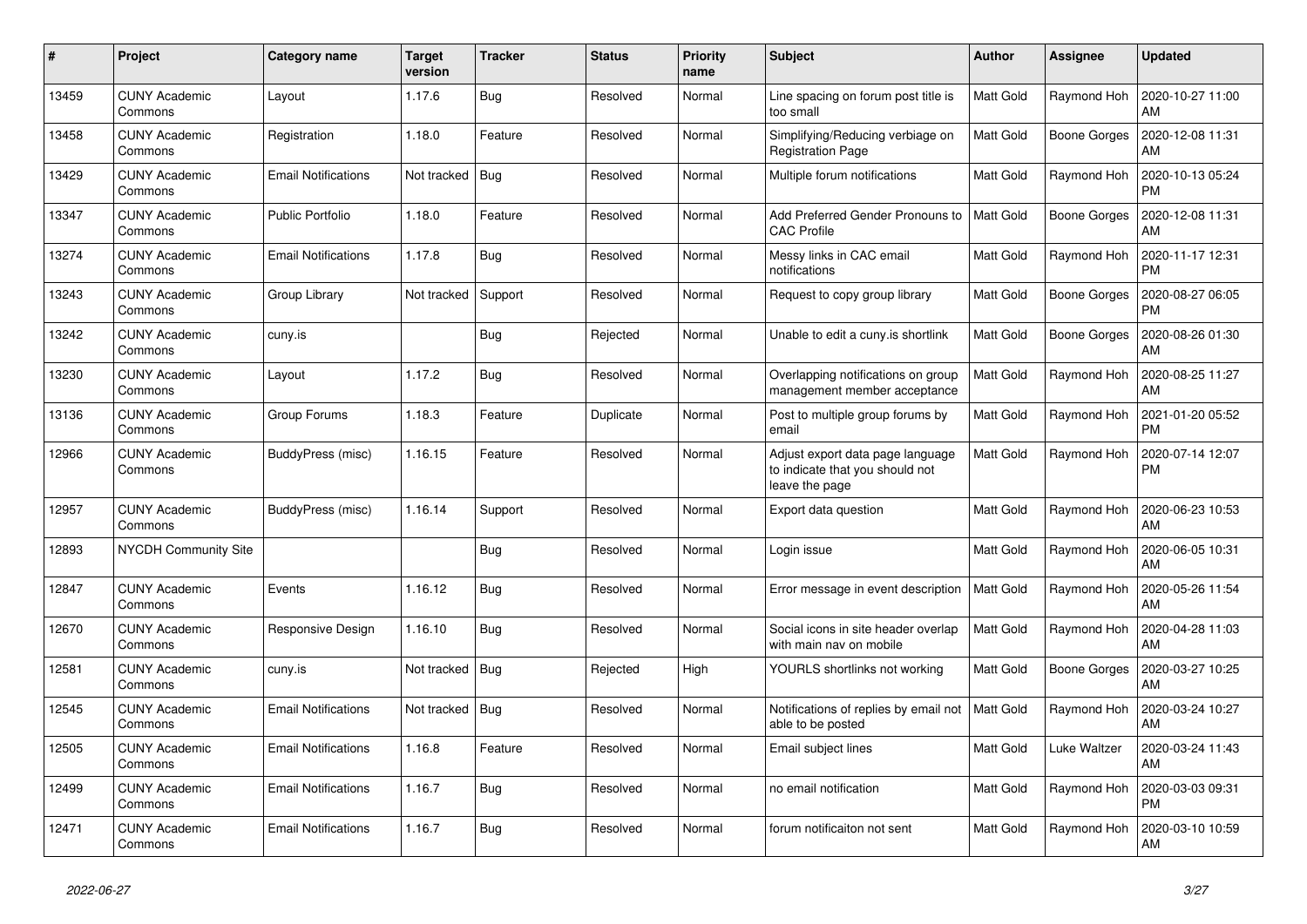| #     | Project                         | Category name              | <b>Target</b><br>version | <b>Tracker</b> | <b>Status</b> | <b>Priority</b><br>name | Subject                                                                                                    | Author           | <b>Assignee</b>     | <b>Updated</b>                |
|-------|---------------------------------|----------------------------|--------------------------|----------------|---------------|-------------------------|------------------------------------------------------------------------------------------------------------|------------------|---------------------|-------------------------------|
| 12433 | NYCDH Community Site            |                            |                          | <b>Bug</b>     | Resolved      | Normal                  | hyperlinks not accepted in forum<br>post                                                                   | <b>Matt Gold</b> | Raymond Hoh         | 2020-11-23 08:42<br><b>PM</b> |
| 12353 | <b>CUNY Academic</b><br>Commons | BuddyPress (misc)          | Not tracked              | <b>Bug</b>     | Abandoned     | Normal                  | Member filtering not working                                                                               | <b>Matt Gold</b> | <b>Boone Gorges</b> | 2020-03-10 11:14<br>AM        |
| 12351 | <b>CUNY Academic</b><br>Commons | <b>Email Notifications</b> | 1.16.5                   | Bug            | Resolved      | Normal                  | No email notification for forum post                                                                       | <b>Matt Gold</b> | <b>Boone Gorges</b> | 2020-02-03 02:33<br><b>PM</b> |
| 12341 | <b>CUNY Academic</b><br>Commons |                            |                          | Bug            | Abandoned     | High                    | Commons down                                                                                               | <b>Matt Gold</b> |                     | 2020-02-11 10:45<br>AM        |
| 12335 | <b>CUNY Academic</b><br>Commons | cuny.is                    |                          | <b>Bug</b>     | Rejected      | Normal                  | cuny.is issue                                                                                              | <b>Matt Gold</b> | <b>Boone Gorges</b> | 2020-01-30 12:47<br>AM        |
| 12332 | <b>CUNY Academic</b><br>Commons | Events                     | 1.16.8                   | Feature        | Resolved      | Low                     | Limit length of email subject<br>triggered by event activity when<br>activity is linked to multiple groups | Matt Gold        | Raymond Hoh         | 2020-03-24 11:43<br>AM        |
| 12185 | <b>CUNY Academic</b><br>Commons |                            | 1.16.1                   | <b>Bug</b>     | Resolved      | Immediate               | Group links not working                                                                                    | Matt Gold        | <b>Boone Gorges</b> | 2019-12-10 10:35<br>AM        |
| 12155 | <b>CUNY Academic</b><br>Commons | DiRT Integration           | 1.18.0                   | Feature        | Resolved      | Normal                  | Update DiRT Tools with new API                                                                             | <b>Matt Gold</b> | Boone Gorges        | 2020-12-08 11:06<br>AM        |
| 12136 | <b>CUNY Academic</b><br>Commons | <b>Group Files</b>         | 1.18.0                   | Bug            | Resolved      | Normal                  | "You must login" group file warning<br>shows after log in                                                  | Matt Gold        | <b>Boone Gorges</b> | 2020-12-08 11:31<br>AM        |
| 11864 | <b>CUNY Academic</b><br>Commons | Events                     | Not tracked              | Support        | Resolved      | Normal                  | Calendar notification question                                                                             | <b>Matt Gold</b> | <b>Boone Gorges</b> | 2019-09-16 05:39<br><b>PM</b> |
| 11808 | <b>CUNY Academic</b><br>Commons | Messages                   | 1.15.9                   | <b>Bug</b>     | Resolved      | Normal                  | Search function on messages not<br>working                                                                 | Matt Gold        | <b>Boone Gorges</b> | 2019-08-30 11:03<br>AM        |
| 11801 | <b>CUNY Academic</b><br>Commons | Groups (misc)              | 1.16                     | Bug            | Resolved      | Normal                  | Selecting 'CUNY-wide' when<br>creating group/site forbids<br>selection of other campuses                   | <b>Matt Gold</b> | Sonja Leix          | 2019-11-14 11:14<br>AM        |
| 11800 | <b>CUNY Academic</b><br>Commons | Groups (misc)              | 1.15.9                   | Bug            | Resolved      | Normal                  | 'CUNY-wide' Campus option not<br>saving on groups/sites                                                    | Matt Gold        | <b>Boone Gorges</b> | 2019-08-27 04:17<br><b>PM</b> |
| 11795 | <b>CUNY Academic</b><br>Commons | Events                     | 1.16                     | Feature        | Resolved      | Normal                  | Import Events to group calendars                                                                           | Matt Gold        | Raymond Hoh         | 2019-12-04 10:51<br>AM        |
| 11619 | <b>CUNY Academic</b><br>Commons |                            | 1.15.5                   | <b>Bug</b>     | Rejected      | Normal                  | Homepage thumbnails not loading                                                                            | Matt Gold        | Raymond Hoh         | 2019-07-09 03:49<br>AM        |
| 11610 | CUNY Academic<br>Commons        |                            | 1.15.5                   | <b>Bug</b>     | Resolved      | Normal                  | Homepage thumbnails not loading                                                                            | Matt Gold        | Boone Gorges        | 2019-06-29 10:38<br>PM        |
| 11585 | <b>CUNY Academic</b><br>Commons | <b>WordPress Plugins</b>   | Not tracked   Bug        |                | Rejected      | Normal                  | The The Tabs and Accordion plugin<br>weirdness                                                             | Matt Gold        | scott voth          | 2019-06-25 04:17<br>PM        |
| 11522 | <b>CUNY Academic</b><br>Commons | Reply By Email             | Not tracked   Bug        |                | Resolved      | Normal                  | Reply by email didn't work                                                                                 | Matt Gold        | Raymond Hoh         | 2019-06-05 10:40<br>AM        |
| 11456 | NYCDH Community Site            |                            |                          | <b>Bug</b>     | Resolved      | Normal                  | Group has no admins                                                                                        | Matt Gold        | Raymond Hoh         | 2019-06-01 04:24<br>PM        |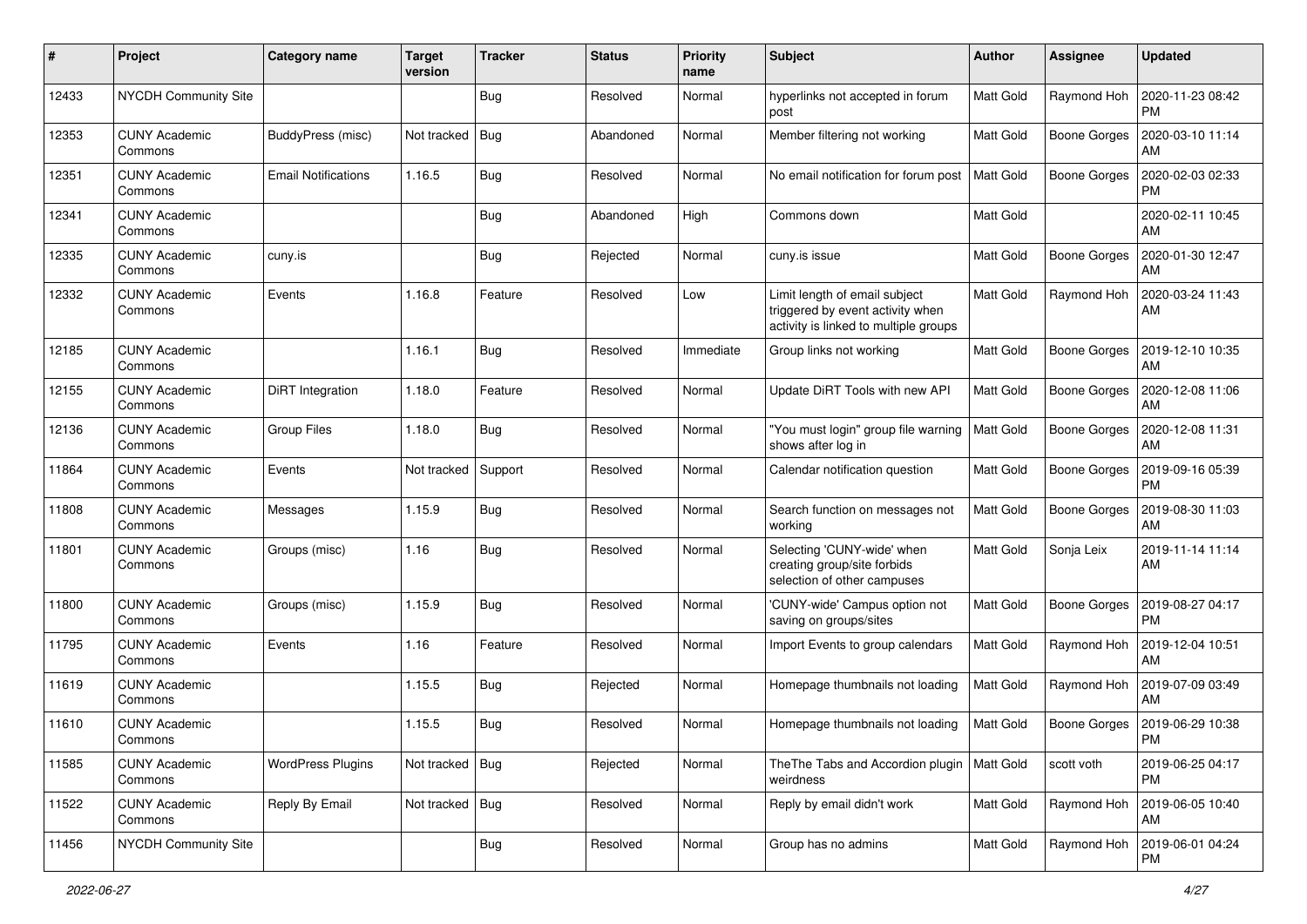| #     | Project                         | Category name              | <b>Target</b><br>version | <b>Tracker</b> | <b>Status</b> | <b>Priority</b><br>name | Subject                                                                                                          | Author           | <b>Assignee</b>     | <b>Updated</b>                |
|-------|---------------------------------|----------------------------|--------------------------|----------------|---------------|-------------------------|------------------------------------------------------------------------------------------------------------------|------------------|---------------------|-------------------------------|
| 11280 | <b>NYCDH Community Site</b>     |                            |                          | Bug            | Resolved      | Normal                  | Member search not working                                                                                        | <b>Matt Gold</b> | Raymond Hoh         | 2019-04-01 06:23<br><b>PM</b> |
| 11223 | <b>CUNY Academic</b><br>Commons | Design                     | 1.15                     | Feature        | Resolved      | Normal                  | Adjust CC licensing statement on<br>sitewide footer                                                              | Matt Gold        | Sonja Leix          | 2019-05-07 02:31<br><b>PM</b> |
| 11209 | <b>CUNY Academic</b><br>Commons | BuddyPress (misc)          | 1.14.11                  | Bug            | Resolved      | Normal                  | Activity timestamp errors                                                                                        | <b>Matt Gold</b> | Raymond Hoh         | 2019-04-23 12:27<br><b>PM</b> |
| 11174 | <b>CUNY Academic</b><br>Commons | <b>Email Notifications</b> | 1.14.8                   | <b>Bug</b>     | Resolved      | High                    | Email notifications of spammed<br>comment on groupblog                                                           | <b>Matt Gold</b> | Raymond Hoh         | 2019-03-11 11:42<br><b>PM</b> |
| 11121 | <b>CUNY Academic</b><br>Commons | Design                     | 1.15                     | Bug            | Resolved      | Low                     | Overlapping elements on mobile<br>view of CAC                                                                    | Matt Gold        | <b>Boone Gorges</b> | 2019-04-23 03:55<br><b>PM</b> |
| 11086 | <b>CUNY Academic</b><br>Commons | <b>Email Notifications</b> | 1.15                     | <b>Bug</b>     | Resolved      | Normal                  | Users clicking "unsubscribe" on a<br>forwarded CAC group email can<br>unsubscribe a another user from a<br>group | Matt Gold        | Raymond Hoh         | 2019-04-16 12:40<br><b>PM</b> |
| 11084 | <b>CUNY Academic</b><br>Commons | Documentation              | Not tracked              | Documentation  | Resolved      | Normal                  | document new padlet, voicethread,<br>suturi functionality                                                        | <b>Matt Gold</b> | scott voth          | 2019-03-27 03:07<br>PM        |
| 11016 | <b>CUNY Academic</b><br>Commons | Home Page                  | 1.14.7                   | Bug            | Resolved      | Normal                  | Activity timestamps on homepage<br>are borked                                                                    | Matt Gold        | Raymond Hoh         | 2019-02-26 02:04<br><b>PM</b> |
| 11000 | <b>NYCDH Community Site</b>     |                            |                          | Bug            | Rejected      | Normal                  | SSL / link redirection issue for DH<br>Week site from NYCDH homepage                                             | Matt Gold        | Raymond Hoh         | 2019-01-24 10:00<br><b>PM</b> |
| 10970 | <b>CUNY Academic</b><br>Commons | Reply By Email             | Not tracked              | <b>Bug</b>     | Resolved      | High                    | Post by email failure                                                                                            | Matt Gold        | Raymond Hoh         | 2019-01-22 12:05<br><b>PM</b> |
| 10955 | <b>CUNY Academic</b><br>Commons | Home Page                  | 1.14.5                   | Support        | Resolved      | Normal                  | Homepage help link                                                                                               | <b>Matt Gold</b> | <b>Boone Gorges</b> | 2019-01-22 11:53<br>AM        |
| 10950 | <b>CUNY Academic</b><br>Commons |                            |                          | Support        | Resolved      | High                    | Create slide for system<br>maintenance                                                                           | <b>Matt Gold</b> | scott voth          | 2019-01-12 10:23<br>AM        |
| 10859 | <b>CUNY Academic</b><br>Commons | WordPress (misc)           |                          | Support        | Resolved      | Low                     | Prevent trackbacks on previously<br>published pages and posts                                                    | <b>Matt Gold</b> | <b>Boone Gorges</b> | 2018-12-23 07:17<br><b>PM</b> |
| 10854 | <b>CUNY Academic</b><br>Commons | Groups (misc)              | 1.14.3                   | Bug            | Resolved      | Normal                  | Group membership request not<br>appearing on Requests admin tab                                                  | Matt Gold        |                     | 2018-12-21 04:12<br><b>PM</b> |
| 10789 | <b>CUNY Academic</b><br>Commons | <b>Email Notifications</b> | 1.14.2                   | Bug            | Resolved      | High                    | Forum Posts not generating email<br>notifications                                                                | Matt Gold        | Boone Gorges        | 2018-12-10 07:19<br><b>PM</b> |
| 10659 | <b>CUNY Academic</b><br>Commons | Group Forums               | Future<br>release        | Feature        | Assigned      | Normal                  | Post to multiple groups via email                                                                                | Matt Gold        | Raymond Hoh         | 2018-11-15 12:54<br>AM        |
| 10658 | <b>CUNY Academic</b><br>Commons | Design                     | 1.14.8                   | Design/UX      | Resolved      | Normal                  | Condense sitewide footer                                                                                         | Matt Gold        | Sonja Leix          | 2019-03-12 11:20<br>AM        |
| 10647 | <b>CUNY Academic</b><br>Commons | Publicity                  |                          | Publicity      | Resolved      | Normal                  | Add JTD to list of Publications on<br>the Commmons                                                               | Matt Gold        | scott voth          | 2018-11-01 01:33<br><b>PM</b> |
| 10597 | <b>CUNY Academic</b><br>Commons | cuny.is                    | Not tracked   Bug        |                | Resolved      | Normal                  | cuny.is admin unavailable                                                                                        | Matt Gold        | <b>Boone Gorges</b> | 2018-10-25 01:44<br><b>PM</b> |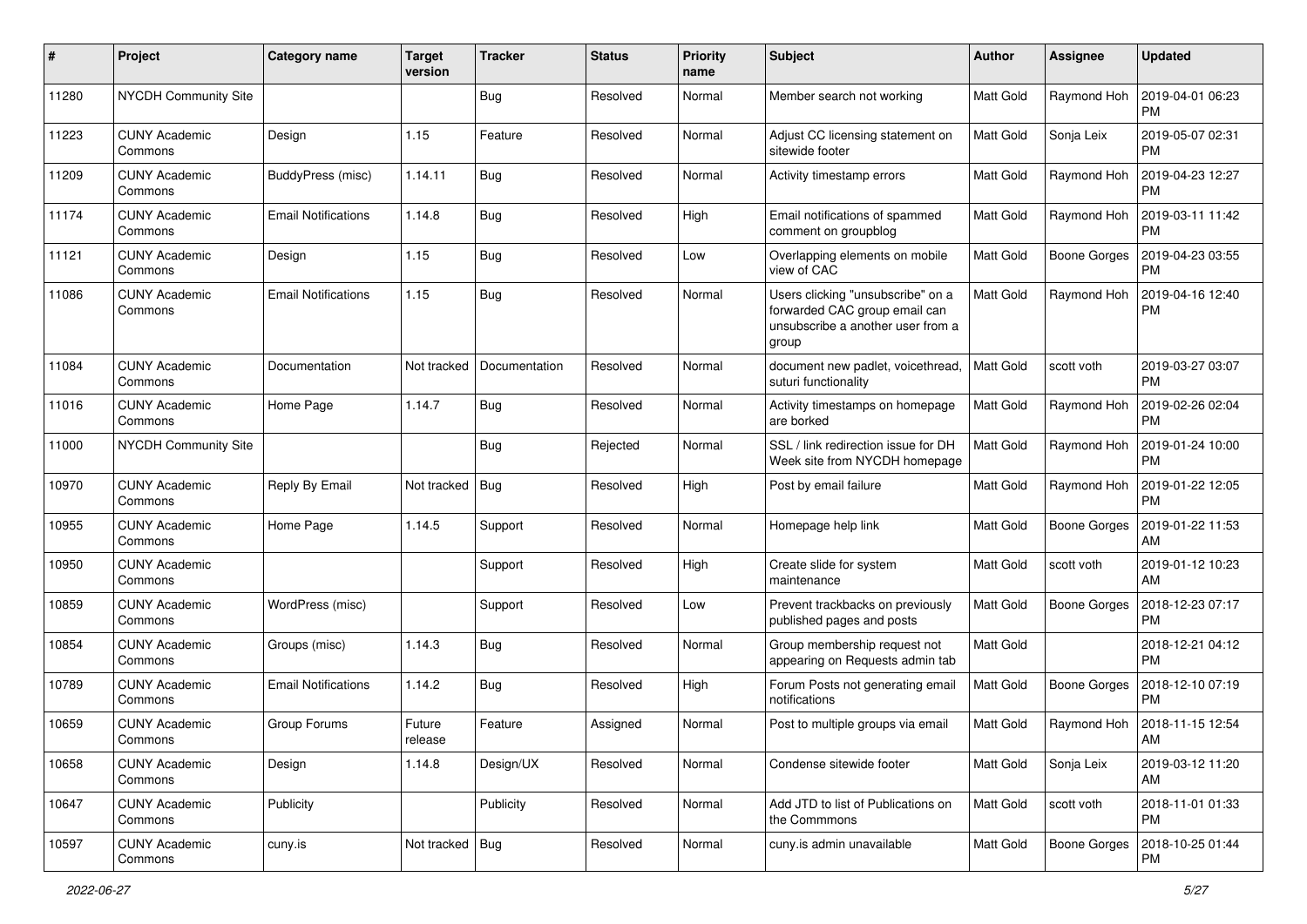| $\#$  | Project                         | Category name               | <b>Target</b><br>version | <b>Tracker</b> | <b>Status</b>        | <b>Priority</b><br>name | <b>Subject</b>                                                                                     | <b>Author</b>    | Assignee            | <b>Updated</b>                |
|-------|---------------------------------|-----------------------------|--------------------------|----------------|----------------------|-------------------------|----------------------------------------------------------------------------------------------------|------------------|---------------------|-------------------------------|
| 10563 | <b>CUNY Academic</b><br>Commons |                             | 1.13.12                  | Bug            | Resolved             | Urgent                  | cllicking on links from site menu<br>leads to 500 error                                            | <b>Matt Gold</b> | <b>Boone Gorges</b> | 2018-10-23 10:48<br>AM        |
| 10553 | <b>CUNY Academic</b><br>Commons | <b>Group Files</b>          | 1.13.12                  | Bug            | Resolved             | Normal                  | File category view persists after<br>clicking away                                                 | Matt Gold        | <b>Boone Gorges</b> | 2018-10-23 11:47<br>AM        |
| 10538 | <b>CUNY Academic</b><br>Commons |                             |                          | Bug            | Resolved             | Normal                  | "This Site Can't be Reached"                                                                       | Matt Gold        | Boone Gorges        | 2018-10-16 09:39<br><b>PM</b> |
| 10531 | <b>CUNY Academic</b><br>Commons | Reckoning                   | Not tracked              | Bug            | Rejected             | Normal                  | Problem with the Reckoning plugin                                                                  | <b>Matt Gold</b> | Boone Gorges        | 2019-10-04 02:31<br><b>PM</b> |
| 10410 | <b>CUNY Academic</b><br>Commons | Group Invitations           | 1.13.11                  | Bug            | Resolved             | Normal                  | Navigating to another user's<br>'invites' page leads to portfolio<br>page without redirect message | Matt Gold        | Raymond Hoh         | 2018-10-09 10:43<br>AM        |
| 10381 | <b>CUNY Academic</b><br>Commons | <b>Email Notifications</b>  | 1.13.11                  | Bug            | Resolved             | Normal                  | Group Blog Comment notification<br>doesn't include username                                        | Matt Gold        | Raymond Hoh         | 2018-10-09 10:36<br>AM        |
| 10360 | <b>CUNY Academic</b><br>Commons | Groups (misc)               |                          | Support        | Resolved             | Normal                  | Pruning groups                                                                                     | Matt Gold        | <b>Boone Gorges</b> | 2018-09-20 02:57<br><b>PM</b> |
| 10357 | <b>CUNY Academic</b><br>Commons | Onboarding                  |                          | Bug            | Rejected             | Normal                  | Invitation snafu                                                                                   | Matt Gold        | Boone Gorges        | 2018-09-20 02:14<br><b>PM</b> |
| 10356 | <b>CUNY Academic</b><br>Commons | Reply By Email              | 1.13.12                  | Bug            | Resolved             | Normal                  | RBE error                                                                                          | Matt Gold        | Raymond Hoh         | 2018-10-27 04:51<br><b>PM</b> |
| 10325 | NYCDH Community Site            |                             |                          | Bug            | Resolved             | Normal                  | Digest email formatting                                                                            | Matt Gold        | Raymond Hoh         | 2018-09-14 09:34<br><b>PM</b> |
| 10263 | <b>CUNY Academic</b><br>Commons | Groups (misc)               | 1.17.0                   | Feature        | Resolved             | Normal                  | Accept multiple group membership<br>requests                                                       | Matt Gold        | <b>Boone Gorges</b> | 2020-07-28 11:09<br>AM        |
| 10229 | <b>CUNY Academic</b><br>Commons | Information<br>Architecture | 1.14                     | Feature        | Resolved             | Normal                  | Remove 1 item from main nav bar<br>when we add courses                                             | <b>Matt Gold</b> | Chris Stein         | 2018-10-25 02:59<br><b>PM</b> |
| 10228 | <b>CUNY Academic</b><br>Commons | <b>WordPress Plugins</b>    | Not tracked              | Bug            | Rejected             | Normal                  | NS Cloner network activated                                                                        | Matt Gold        | <b>Boone Gorges</b> | 2018-08-27 09:27<br>AM        |
| 10210 | <b>CUNY Academic</b><br>Commons | Onboarding                  | 1.13.8                   | Bug            | Resolved             | Normal                  | Spacing wonky on invite screen                                                                     | Matt Gold        | Boone Gorges        | 2018-08-29 05:39<br><b>PM</b> |
| 10209 | <b>CUNY Academic</b><br>Commons | BuddyPress (misc)           | 1.13.8                   | Bug            | Resolved             | Normal                  | Additional login prompt                                                                            | Matt Gold        | Raymond Hoh         | 2018-08-29 03:23<br><b>PM</b> |
| 10164 | <b>CUNY Academic</b><br>Commons | Group Forums                | 1.13.8                   | <b>Bug</b>     | Resolved             | Normal                  | A few oddities related to a<br>cross-posted forum post                                             | Matt Gold        | Boone Gorges        | 2018-08-17 10:12<br>AM        |
| 10144 | <b>CUNY Academic</b><br>Commons | Group Forums                | 1.13.10                  | <b>Bug</b>     | Resolved             | Normal                  | Subscription set to "no email"                                                                     | <b>Matt Gold</b> | Raymond Hoh         | 2018-09-25 10:26<br>AM        |
| 10040 | <b>CUNY Academic</b><br>Commons | WordPress (misc)            | Not tracked              | Bug            | Reporter<br>Feedback | Normal                  | User doesn't see full list of themes                                                               | <b>Matt Gold</b> | Boone Gorges        | 2018-07-25 10:12<br>AM        |
| 9979  | <b>CUNY Academic</b><br>Commons | <b>Email Notifications</b>  | Not tracked              | Bug            | Reporter<br>Feedback | Normal                  | Reports of slow email activation<br>emails                                                         | Matt Gold        | <b>Boone Gorges</b> | 2018-08-29 09:40<br><b>PM</b> |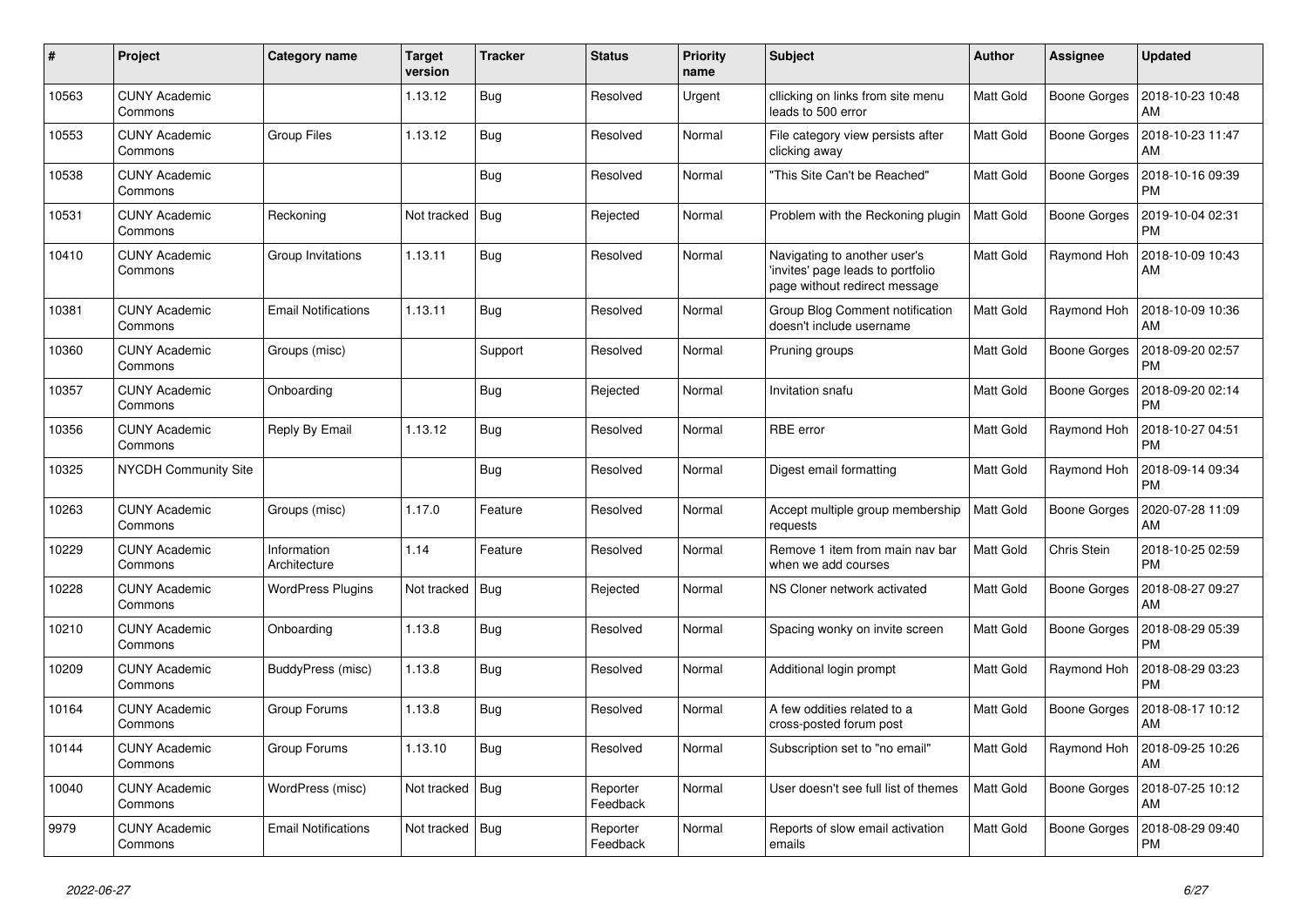| #    | Project                         | <b>Category name</b>     | <b>Target</b><br>version | <b>Tracker</b> | <b>Status</b>        | <b>Priority</b><br>name | Subject                                                                            | Author           | Assignee            | <b>Updated</b>                |
|------|---------------------------------|--------------------------|--------------------------|----------------|----------------------|-------------------------|------------------------------------------------------------------------------------|------------------|---------------------|-------------------------------|
| 9977 | <b>CUNY Academic</b><br>Commons | <b>WordPress Plugins</b> | 1.13.5                   | <b>Bug</b>     | Rejected             | High                    | ACERT website down                                                                 | <b>Matt Gold</b> | <b>Boone Gorges</b> | 2018-07-03 02:09<br><b>PM</b> |
| 9947 | <b>CUNY Academic</b><br>Commons | <b>WordPress Plugins</b> | Future<br>release        | Feature        | Reporter<br>Feedback | Normal                  | Install H5P quiz plugin                                                            | Matt Gold        | <b>Boone Gorges</b> | 2018-09-11 11:01<br>AM        |
| 9941 | <b>CUNY Academic</b><br>Commons | Wiki                     | Not tracked              | Support        | Assigned             | Normal                  | Wiki functionality                                                                 | <b>Matt Gold</b> | <b>Boone Gorges</b> | 2018-06-26 10:57<br>AM        |
| 9894 | <b>CUNY Academic</b><br>Commons | Onboarding               |                          | Bug            | Rejected             | Normal                  | Super Admin can't add user to site                                                 | <b>Matt Gold</b> | <b>Boone Gorges</b> | 2018-09-11 09:57<br>AM        |
| 9876 | <b>CUNY Academic</b><br>Commons | Messages                 | 1.13.3                   | Bug            | Resolved             | Normal                  | System erroneously indicates<br>super-admin is part of private<br>message exchange | Matt Gold        | <b>Boone Gorges</b> | 2018-06-01 07:36<br>PM        |
| 9875 | <b>CUNY Academic</b><br>Commons | Messages                 | 1.13.3                   | <b>Bug</b>     | Resolved             | Low                     | Can't mark message as read                                                         | Matt Gold        | <b>Boone Gorges</b> | 2018-06-01 07:54<br>PM        |
| 9814 | <b>CUNY Academic</b><br>Commons | Groups (misc)            | Not tracked              | Bug            | Resolved             | Normal                  | Group email settings "No Email"<br>issue                                           | <b>Matt Gold</b> | Raymond Hoh         | 2018-05-22 11:45<br>AM        |
| 9801 | <b>CUNY Academic</b><br>Commons | Courses                  | 1.14                     | Feature        | Resolved             | Normal                  | Add courses item to main<br>Commons nav                                            | <b>Matt Gold</b> | <b>Boone Gorges</b> | 2018-11-13 02:15<br><b>PM</b> |
| 9782 | <b>CUNY Academic</b><br>Commons | Groups (misc)            | 1.13.2                   | <b>Bug</b>     | Resolved             | Normal                  | Site loads/skips last step of group<br>creation                                    | <b>Matt Gold</b> | <b>Boone Gorges</b> | 2018-05-22 10:45<br>AM        |
| 9749 | <b>CUNY Academic</b><br>Commons | Onboarding               | 1.13.2                   | Bug            | Resolved             | Normal                  | New invitation message mentions<br>username as opposed to First/Last<br>Name       | Matt Gold        | <b>Boone Gorges</b> | 2018-05-22 10:49<br>AM        |
| 9748 | <b>CUNY Academic</b><br>Commons | Onboarding               | Not tracked              | Support        | Resolved             | Normal                  | Non-CUNY codes and the new<br>invitation system                                    | Matt Gold        | <b>Boone Gorges</b> | 2018-05-14 12:54<br><b>PM</b> |
| 9622 | <b>CUNY Academic</b><br>Commons | WordPress (misc)         | 1.12.13                  | Feature        | Resolved             | Normal                  | <b>Redirect site URL</b>                                                           | <b>Matt Gold</b> | <b>Boone Gorges</b> | 2018-04-19 11:45<br>AM        |
| 9492 | <b>CUNY Academic</b><br>Commons | WordPress (misc)         | Not tracked              | Support        | Resolved             | Normal                  | Importing Wikispaces Articles to<br>Blogs in Academic Commons                      | <b>Matt Gold</b> | Raymond Hoh         | 2018-05-21 03:58<br><b>PM</b> |
| 9489 | <b>CUNY Academic</b><br>Commons | Spam/Spam<br>Prevention  | 1.12.11                  | <b>Bug</b>     | Resolved             | Normal                  | Email spam possibly related to<br>CAC form                                         | Matt Gold        | Raymond Hoh         | 2018-03-26 05:28<br>PM        |
| 9466 | <b>CUNY Academic</b><br>Commons | Reply By Email           | 1.12.11                  | Bug            | Resolved             | Normal                  | email post notification does not<br>post notice of attachment                      | Matt Gold        | Raymond Hoh         | 2018-03-27 12:48<br><b>PM</b> |
| 9421 | <b>CUNY Academic</b><br>Commons | Reply By Email           |                          | Bug            | Rejected             | Normal                  | RBE posting error                                                                  | Matt Gold        | Raymond Hoh         | 2018-03-19 03:00<br>PM        |
| 9319 | <b>CUNY Academic</b><br>Commons | Group Blogs              |                          | <b>Bug</b>     | Duplicate            | Normal                  | Question about group/site<br>connections                                           | Matt Gold        | <b>Boone Gorges</b> | 2018-02-28 01:45<br><b>PM</b> |
| 9242 | NYCDH Community Site            |                          |                          | <b>Bug</b>     | Resolved             | Normal                  | Default subscription to NYCDH<br>Announcements group                               | Matt Gold        | Raymond Hoh         | 2018-02-22 12:47<br><b>PM</b> |
| 9235 | <b>CUNY Academic</b><br>Commons | Reply By Email           | 1.14                     | <b>Bug</b>     | Resolved             | Normal                  | Better RBE error messaging when<br>duplicate content is detected                   | Matt Gold        | Raymond Hoh         | 2018-11-14 10:35<br>AM        |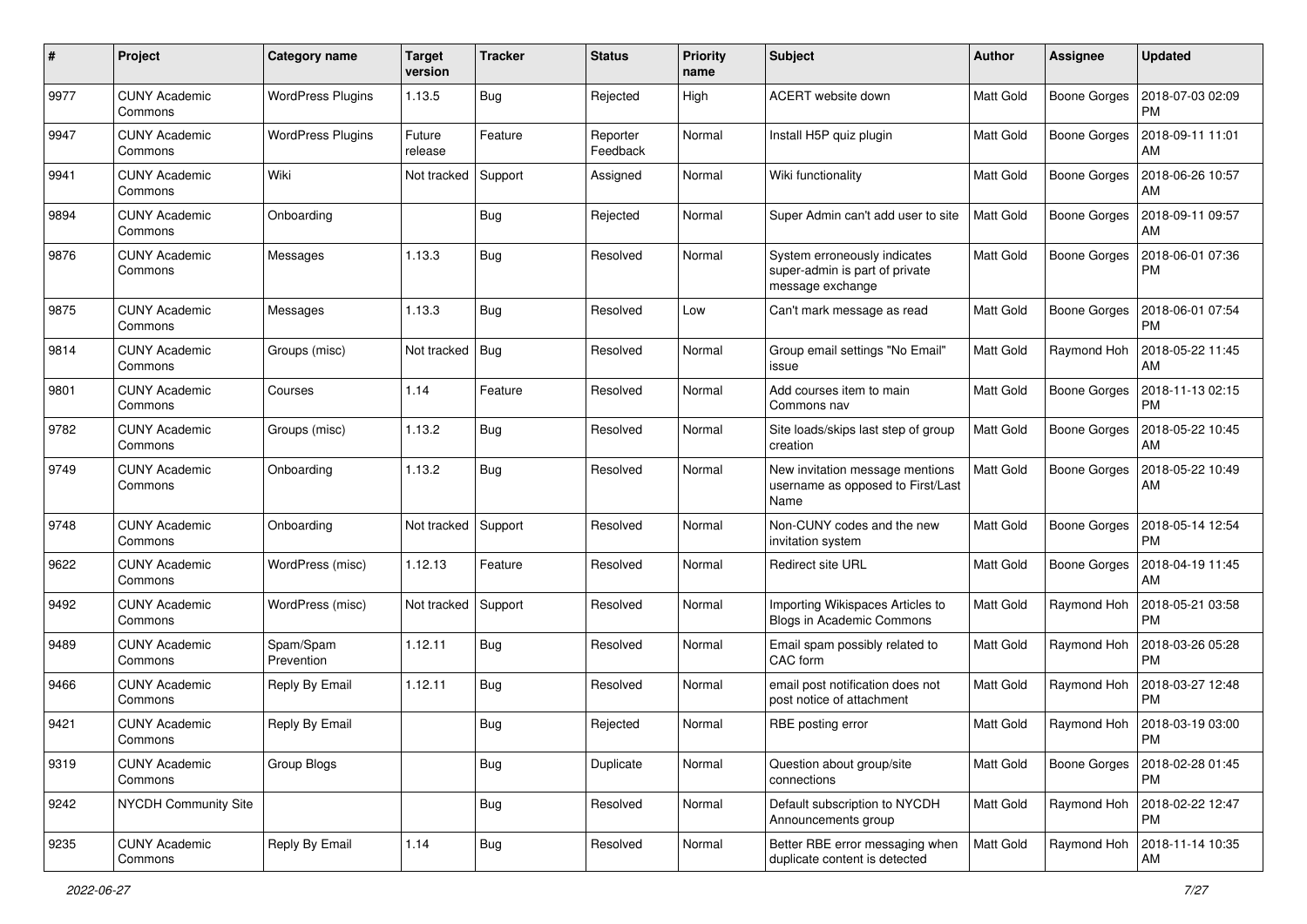| $\pmb{\#}$ | Project                         | <b>Category name</b>       | <b>Target</b><br>version | <b>Tracker</b> | <b>Status</b> | <b>Priority</b><br>name | <b>Subject</b>                                                    | <b>Author</b> | <b>Assignee</b>     | <b>Updated</b>                |
|------------|---------------------------------|----------------------------|--------------------------|----------------|---------------|-------------------------|-------------------------------------------------------------------|---------------|---------------------|-------------------------------|
| 9191       | <b>CUNY Academic</b><br>Commons | Reply By Email             | Future<br>release        | <b>Bug</b>     | Rejected      | Normal                  | multiple RBE messages                                             | Matt Gold     | Raymond Hoh         | 2018-04-13 05:08<br><b>PM</b> |
| 9149       | <b>CUNY Academic</b><br>Commons | <b>BuddyPress Docs</b>     | 1.12.8                   | Bug            | Resolved      | Normal                  | Doc listing layout issue                                          | Matt Gold     | <b>Boone Gorges</b> | 2018-02-13 10:36<br>AM        |
| 9148       | <b>CUNY Academic</b><br>Commons | Layout                     | 1.12.11                  | <b>Bug</b>     | Resolved      | Normal                  | CAC on Microsoft Edge                                             | Matt Gold     | Matt Gold           | 2018-03-27 11:34<br><b>AM</b> |
| 9144       | <b>CUNY Academic</b><br>Commons | <b>WordPress Themes</b>    | Not tracked              | Support        | Resolved      | Normal                  | CSS question                                                      | Matt Gold     | Boone Gorges        | 2018-01-30 10:23<br>PM        |
| 9132       | <b>CUNY Academic</b><br>Commons | My Commons                 | 1.12.8                   | Bug            | Resolved      | Normal                  | empty activity items on My<br>Commons                             | Matt Gold     | Raymond Hoh         | 2018-02-13 10:49<br>AM        |
| 9127       | <b>CUNY Academic</b><br>Commons | <b>WordPress Plugins</b>   |                          | Documentation  | Resolved      | Normal                  | update taxonomy of plugins                                        | Matt Gold     | scott voth          | 2018-02-12 12:03<br><b>PM</b> |
| 9124       | <b>CUNY Academic</b><br>Commons | Reply By Email             | 1.12.8                   | <b>Bug</b>     | Resolved      | Normal                  | Old RBE new topic email address<br>appears on post editing screen | Matt Gold     | Raymond Hoh         | 2018-02-13 10:49<br><b>AM</b> |
| 9115       | <b>CUNY Academic</b><br>Commons |                            | Not tracked              | Support        | Resolved      | Normal                  | question about invite by email                                    | Matt Gold     | Matt Gold           | 2018-02-13 11:14<br>AM        |
| 9114       | <b>CUNY Academic</b><br>Commons | Home Page                  | 1.12.8                   | Bug            | Resolved      | Normal                  | group with long name messes up<br>homepage layout                 | Matt Gold     | <b>Boone Gorges</b> | 2018-01-24 05:17<br><b>PM</b> |
| 9112       | <b>CUNY Academic</b><br>Commons |                            | Not tracked              | Bug            | Resolved      | High                    | GCDI site down                                                    | Matt Gold     | Boone Gorges        | 2018-01-23 10:18<br>PM        |
| 9107       | <b>CUNY Academic</b><br>Commons | Non-CUNY sign up<br>codes  | 1.12.7                   | <b>Bug</b>     | Resolved      | Normal                  | Can't add group to non-CUNY<br>sign-up code                       | Matt Gold     | <b>Boone Gorges</b> | 2018-01-23 04:15<br>PM        |
| 9105       | <b>CUNY Academic</b><br>Commons | <b>BuddyPress Docs</b>     | 1.12.7                   | <b>Bug</b>     | Resolved      | Urgent                  | BP doc titles/dates messed up                                     | Matt Gold     | Boone Gorges        | 2018-01-23 11:00<br>AM        |
| 9095       | <b>CUNY Academic</b><br>Commons | <b>Email Notifications</b> |                          | Bug            | Rejected      | Normal                  | Email notifications of events may<br>not be going out             | Matt Gold     | Raymond Hoh         | 2018-01-19 04:58<br><b>PM</b> |
| 9089       | NYCDH Community Site            |                            |                          | <b>Bug</b>     | Rejected      | Normal                  | User experiences phishing warning                                 | Matt Gold     | Raymond Hoh         | 2020-11-23 08:43<br>PM        |
| 9085       | <b>CUNY Academic</b><br>Commons | <b>Email Notifications</b> | 1.12.7                   | <b>Bug</b>     | Resolved      | Normal                  | Email notification for group doc<br>creation                      | Matt Gold     | Raymond Hoh         | 2018-01-23 11:11<br>AM        |
| 9076       | <b>NYCDH Community Site</b>     |                            |                          | Bug            | Resolved      | Normal                  | Email group subscription reset<br>erroneously                     | Matt Gold     | Raymond Hoh         | 2018-09-25 09:52<br>AM        |
| 9051       | <b>CUNY Academic</b><br>Commons | Groups (misc)              | 1.13                     | <b>Bug</b>     | Duplicate     | Normal                  | Difficult to know how to change<br>group email address            | Matt Gold     | Raymond Hoh         | 2018-04-13 05:01<br><b>PM</b> |
| 9028       | <b>CUNY Academic</b><br>Commons | Onboarding                 | Future<br>release        | Feature        | Assigned      | Normal                  | suggest groups to new members<br>during the registration process  | Matt Gold     | Chris Stein         | 2018-10-24 12:34<br><b>PM</b> |
| 9015       | <b>CUNY Academic</b><br>Commons | Groups (misc)              | Not tracked              | Outreach       | Assigned      | Normal                  | Email group admins the email<br>addresses of their groups         | Matt Gold     | Matt Gold           | 2018-01-02 09:54<br>AM        |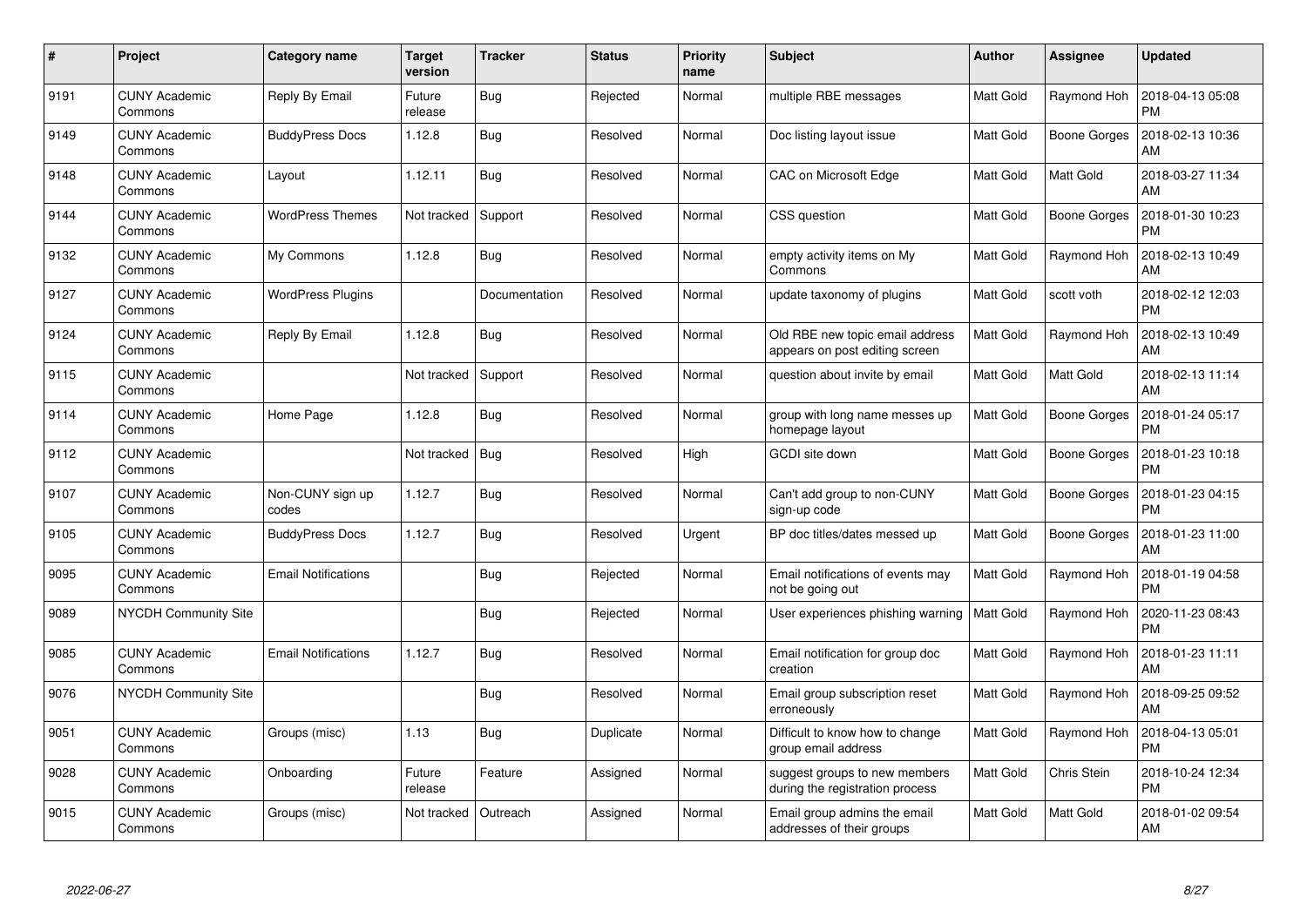| $\#$ | Project                         | <b>Category name</b>       | <b>Target</b><br>version | <b>Tracker</b> | <b>Status</b> | <b>Priority</b><br>name | <b>Subject</b>                                                                        | Author           | <b>Assignee</b>     | <b>Updated</b>                |
|------|---------------------------------|----------------------------|--------------------------|----------------|---------------|-------------------------|---------------------------------------------------------------------------------------|------------------|---------------------|-------------------------------|
| 9010 | <b>CUNY Academic</b><br>Commons | Groups (misc)              | 1.13                     | Feature        | Resolved      | Normal                  | Add group email address in<br>prominent way to Group homepage                         | Matt Gold        | <b>Erik Trainer</b> | 2018-05-07 12:32<br><b>PM</b> |
| 8992 | <b>NYCDH Community Site</b>     |                            |                          | Bug            | Assigned      | Normal                  | Multiple RBE error reports                                                            | <b>Matt Gold</b> | Raymond Hoh         | 2017-12-11 05:43<br><b>PM</b> |
| 8991 | CUNY Academic<br>Commons        | Reply By Email             | Not tracked              | Bug            | Hold          | Normal                  | RBE duplicate email message<br>issue                                                  | <b>Matt Gold</b> | Raymond Hoh         | 2018-02-18 08:53<br><b>PM</b> |
| 8976 | <b>CUNY Academic</b><br>Commons | Reply By Email             | Not tracked              | Feature        | Assigned      | Normal                  | Package RBE new topics posting?                                                       | <b>Matt Gold</b> | Raymond Hoh         | 2017-12-04 02:34<br><b>PM</b> |
| 8945 | <b>CUNY Academic</b><br>Commons | <b>BuddyPress Docs</b>     | Not tracked              | Support        | Duplicate     | Normal                  | Spam report                                                                           | <b>Matt Gold</b> | Boone Gorges        | 2017-11-28 01:39<br><b>PM</b> |
| 8943 | <b>CUNY Academic</b><br>Commons | Reply By Email             | 1.12.6                   | Bug            | Resolved      | Normal                  | RBE email attachment not posted<br>from new topic email address                       | Matt Gold        | Raymond Hoh         | 2017-12-28 03:49<br><b>PM</b> |
| 8935 | <b>CUNY Academic</b><br>Commons | <b>Public Portfolio</b>    | 1.13                     | Feature        | Resolved      | Normal                  | Create a better-looking null state<br>for Portfolios without About You<br>sections    | Matt Gold        | <b>Boone Gorges</b> | 2018-03-23 04:37<br><b>PM</b> |
| 8929 | <b>CUNY Academic</b><br>Commons | Groups (misc)              | 1.13                     | Feature        | Resolved      | Normal                  | Editing group forum email address                                                     | Matt Gold        | Raymond Hoh         | 2018-05-07 12:44<br><b>PM</b> |
| 8902 | <b>CUNY Academic</b><br>Commons | Design                     | Not tracked              | Feature        | Assigned      | Normal                  | Report back on research on<br><b>BuddyPress themes</b>                                | Matt Gold        | Michael Smith       | 2017-11-10 12:31<br><b>PM</b> |
| 8901 | <b>CUNY Academic</b><br>Commons | Accessibility              | Future<br>release        | Feature        | Assigned      | Normal                  | Theme analysis for accessibility                                                      | <b>Matt Gold</b> | <b>Boone Gorges</b> | 2022-04-26 11:59<br>AM        |
| 8900 | CUNY Academic<br>Commons        | Accessibility              | Future<br>release        | Feature        | Assigned      | Normal                  | Look into tools to enforce<br>accessibility in WP environment                         | <b>Matt Gold</b> | <b>Boone Gorges</b> | 2022-04-26 11:59<br>AM        |
| 8899 | <b>CUNY Academic</b><br>Commons | Accessibility              | 1.13                     | Feature        | Resolved      | Normal                  | <b>Accessibility Fixes</b>                                                            | <b>Matt Gold</b> | <b>Boone Gorges</b> | 2018-04-23 10:55<br>AM        |
| 8898 | <b>CUNY Academic</b><br>Commons | Social Paper               | Not tracked              | Feature        | Assigned      | Normal                  | Usage data on docs and social<br>paper                                                | <b>Matt Gold</b> | Matt Gold           | 2017-11-16 11:32<br>AM        |
| 8837 | <b>CUNY Academic</b><br>Commons |                            | Not tracked              | Feature        | Assigned      | Normal                  | Create a form to request info from<br>people requesting premium themes<br>and plugins | Matt Gold        | Marilyn Weber       | 2017-11-14 03:35<br><b>PM</b> |
| 8836 | <b>CUNY Academic</b><br>Commons | Blogs (BuddyPress)         | Future<br>release        | Feature        | Assigned      | Normal                  | Redesign site launch process                                                          | <b>Matt Gold</b> | <b>Boone Gorges</b> | 2019-10-03 02:49<br><b>PM</b> |
| 8793 | <b>CUNY Academic</b><br>Commons | Help/Codex                 | 1.12.3                   | Bug            | Resolved      | Normal                  | Bold email address on help page                                                       | Matt Gold        | Paige Dupont        | 2017-11-28 11:21<br>AM        |
| 8756 | <b>CUNY Academic</b><br>Commons | Group Blogs                | Future<br>release        | Feature        | Hold          | Normal                  | Connect multiple blogs to one<br>group?                                               | Matt Gold        | <b>Boone Gorges</b> | 2017-09-30 10:42<br>AM        |
| 8702 | <b>CUNY Academic</b><br>Commons | Homepage Slides            | 1.11.13                  | Bug            | Resolved      | Normal                  | Homepage slider doesn't offer<br>option to move through slides                        | Matt Gold        | Boone Gorges        | 2017-09-14 11:37<br><b>PM</b> |
| 8692 | <b>CUNY Academic</b><br>Commons | <b>Email Notifications</b> | 1.11.15                  | <b>Bug</b>     | Resolved      | Normal                  | HTML not rendering in email<br>notifications                                          | Matt Gold        | Raymond Hoh         | 2017-10-11 11:08<br>AM        |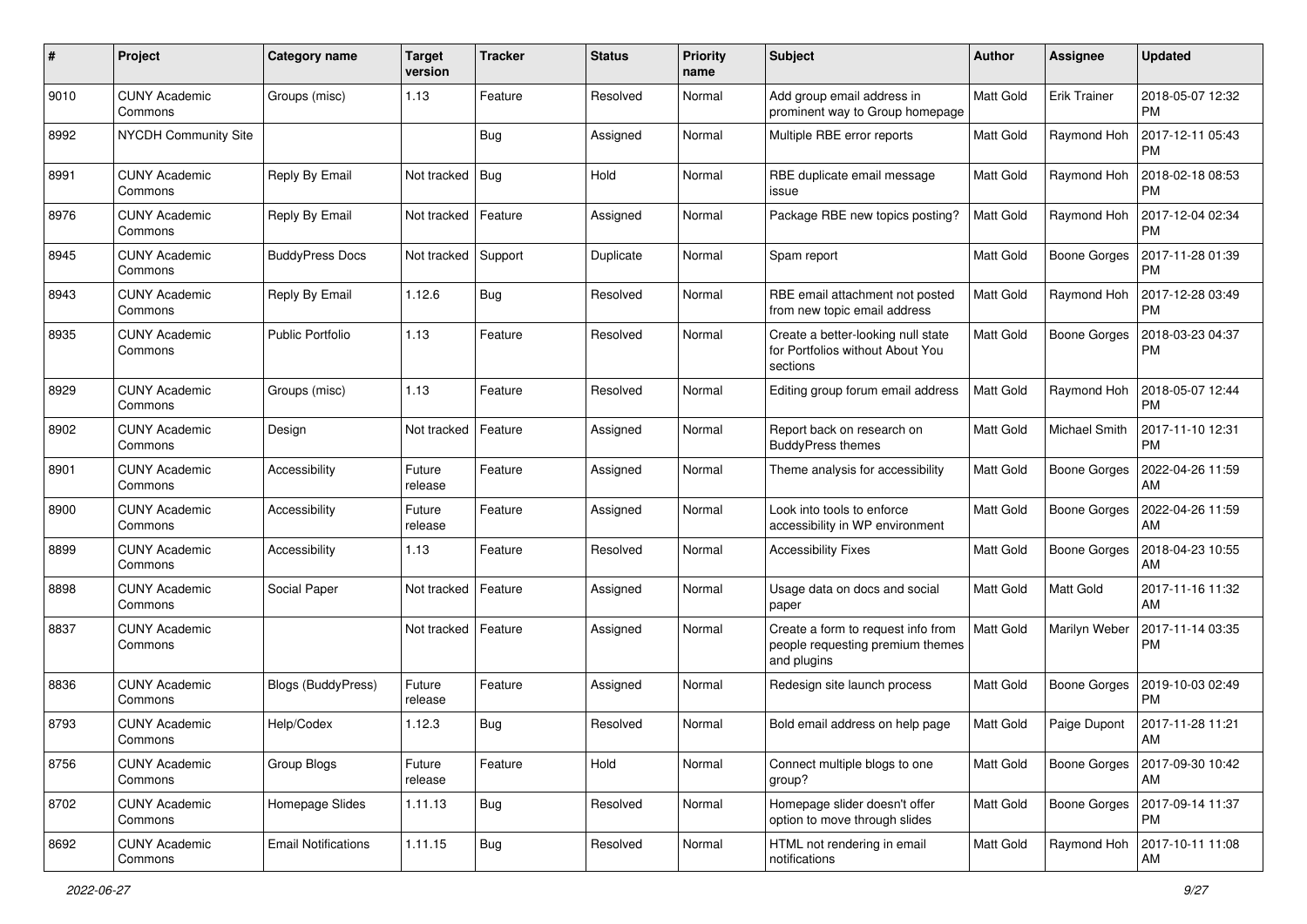| #    | Project                         | Category name              | <b>Target</b><br>version | <b>Tracker</b> | <b>Status</b> | <b>Priority</b><br>name | <b>Subject</b>                                                          | Author           | <b>Assignee</b>     | <b>Updated</b>                |
|------|---------------------------------|----------------------------|--------------------------|----------------|---------------|-------------------------|-------------------------------------------------------------------------|------------------|---------------------|-------------------------------|
| 8676 | <b>CUNY Academic</b><br>Commons | <b>Group Files</b>         | 1.12                     | Feature        | Resolved      | Normal                  | Share file description when a file is<br>uploaded in Email Notification | Matt Gold        | Paige Dupont        | 2017-09-28 03:58<br><b>PM</b> |
| 8670 | CUNY Academic<br>Commons        | <b>Email Notifications</b> | 1.11.15                  | Feature        | Resolved      | Normal                  | <b>Group Forum Notifications</b>                                        | Matt Gold        | Raymond Hoh         | 2017-10-03 02:38<br><b>PM</b> |
| 8666 | <b>CUNY Academic</b><br>Commons | Teaching                   | Not tracked              | Documentation  | Assigned      | Normal                  | Create Teaching on the Commons<br>Resource Page                         | <b>Matt Gold</b> | Laurie Hurson       | 2019-09-23 03:16<br><b>PM</b> |
| 8660 | <b>CUNY Academic</b><br>Commons | <b>WordPress Themes</b>    | 1.11.12                  | Bug            | Resolved      | Normal                  | Search within theme directory<br>issue                                  | Matt Gold        | <b>Boone Gorges</b> | 2017-09-05 11:48<br>AM        |
| 8659 | <b>CUNY Academic</b><br>Commons | Help/Codex                 | 1.11.16                  | <b>Bug</b>     | Resolved      | Normal                  | Help email us link not working                                          | Matt Gold        | Raymond Hoh         | 2017-10-11 03:51<br><b>PM</b> |
| 8625 | <b>CUNY Academic</b><br>Commons | Group Blogs                | 1.11.11                  | Support        | Resolved      | Normal                  | Group / Blog user role syncing not<br>working                           | Matt Gold        | <b>Boone Gorges</b> | 2017-08-30 04:07<br><b>PM</b> |
| 8582 | NYCDH Community Site            |                            |                          | Bug            | Resolved      | High                    | Forum post doesn't work                                                 | <b>Matt Gold</b> | Raymond Hoh         | 2018-02-21 07:13<br><b>PM</b> |
| 8510 | <b>CUNY Academic</b><br>Commons | <b>Public Portfolio</b>    | 1.11.10                  | Bug            | Resolved      | Normal                  | Social media icons crowded on<br>mobile view of Portfolio               | <b>Matt Gold</b> | Boone Gorges        | 2017-08-22 05:31<br><b>PM</b> |
| 8463 | <b>CUNY Academic</b><br>Commons | <b>Public Portfolio</b>    | 1.11.9                   | <b>Bug</b>     | Resolved      | Normal                  | Continued issues with portfolio<br>view on mobile device                | <b>Matt Gold</b> | Daniel Jones        | 2017-08-13 07:44<br><b>PM</b> |
| 8460 | <b>CUNY Academic</b><br>Commons | Public Portfolio           | 1.11.9                   | Feature        | Resolved      | Normal                  | ORCID should be a social<br>networking field                            | Matt Gold        | Boone Gorges        | 2017-08-13 06:40<br><b>PM</b> |
| 8406 | <b>NYCDH Community Site</b>     |                            |                          | Feature        | Resolved      | Normal                  | Error message for WP-Cerber<br>lockouts                                 | Matt Gold        | Raymond Hoh         | 2018-02-22 09:26<br>AM        |
| 8397 | <b>NYCDH Community Site</b>     |                            |                          | Bug            | Resolved      | Normal                  | Profile question                                                        | Matt Gold        | Raymond Hoh         | 2018-02-21 07:21<br><b>PM</b> |
| 8386 | <b>CUNY Academic</b><br>Commons | Reply By Email             | 1.12                     | Bug            | Resolved      | Normal                  | Post by email did not include<br>attachment                             | Matt Gold        | Raymond Hoh         | 2017-10-30 10:03<br>AM        |
| 8380 | <b>CUNY Academic</b><br>Commons | commonsinabox.org          | Not tracked              | Support        | Resolved      | Normal                  | Commons In a Box login issue                                            | Matt Gold        | Raymond Hoh         | 2017-06-29 03:44<br><b>PM</b> |
| 8290 | <b>CUNY Academic</b><br>Commons | <b>Public Portfolio</b>    | 1.11.6                   | Design/UX      | Resolved      | Normal                  | Problems with Commons profile on<br>mobile view                         | Matt Gold        | Daniel Jones        | 2017-07-10 03:07<br><b>PM</b> |
| 8239 | <b>CUNY Academic</b><br>Commons |                            |                          | Bug            | Duplicate     | Normal                  | Help page should have an email<br>address on it                         | Matt Gold        | Paige Dupont        | 2017-10-11 11:28<br>AM        |
| 8225 | <b>CUNY Academic</b><br>Commons | Group Blogs                | 1.13                     | Bug            | Resolved      | Normal                  | replies to a blog post activity item                                    | Matt Gold        | Raymond Hoh         | 2018-05-07 12:32<br><b>PM</b> |
| 8204 | <b>CUNY Academic</b><br>Commons | commonsinabox.org          | Not tracked              | Support        | Resolved      | Normal                  | How to create a group on<br>commonsinabox.org                           | Matt Gold        | <b>Boone Gorges</b> | 2017-05-26 02:50<br><b>PM</b> |
| 8183 | CUNY Academic<br>Commons        | Group Blogs                | 1.11.2                   | <b>Bug</b>     | Resolved      | Normal                  | Edit of Post creates notification<br>emails                             | Matt Gold        | Boone Gorges        | 2017-08-15 05:14<br><b>PM</b> |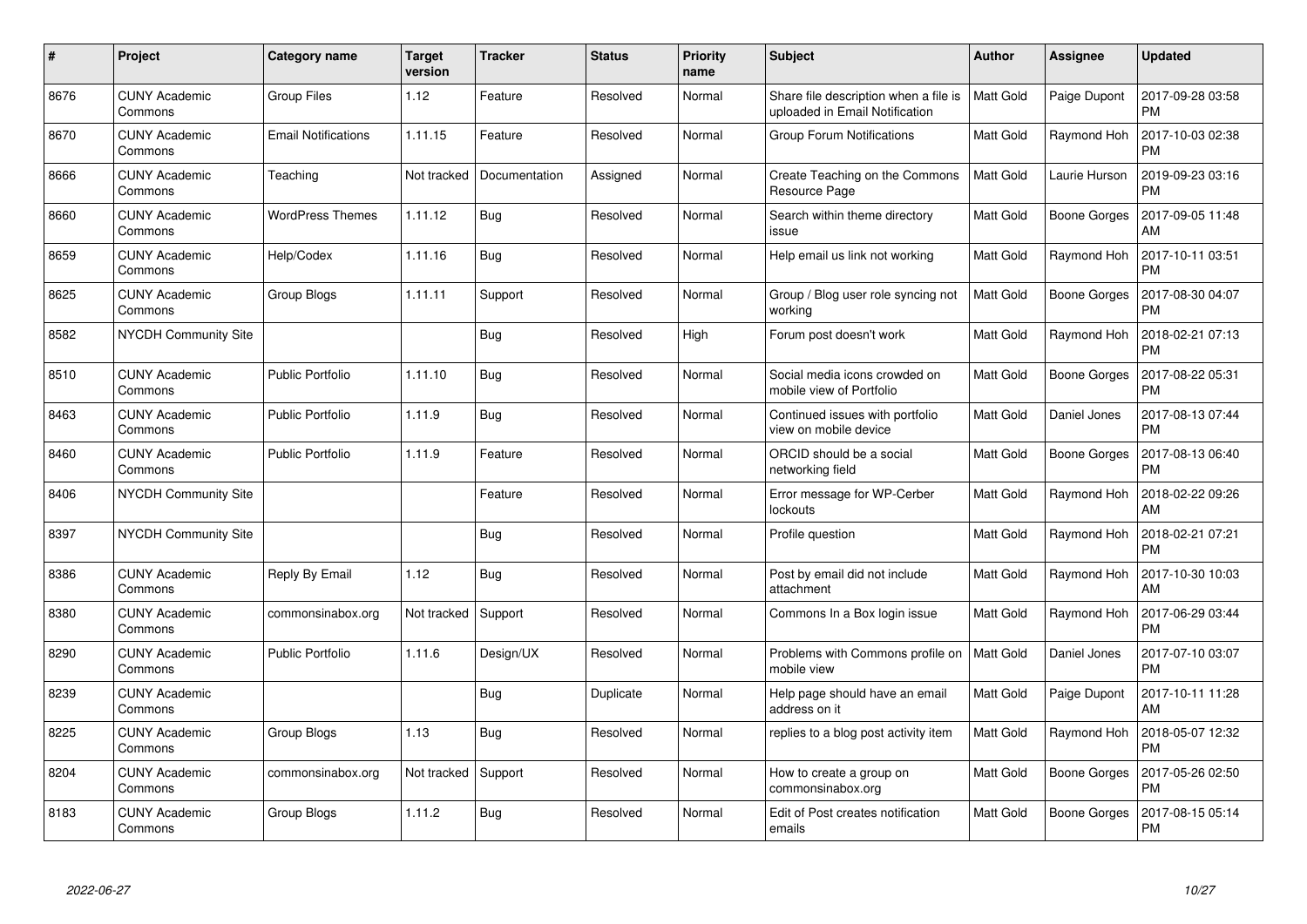| #    | Project                         | Category name    | <b>Target</b><br>version | <b>Tracker</b> | <b>Status</b>        | <b>Priority</b><br>name | <b>Subject</b>                                                                  | <b>Author</b>    | Assignee            | <b>Updated</b>                |
|------|---------------------------------|------------------|--------------------------|----------------|----------------------|-------------------------|---------------------------------------------------------------------------------|------------------|---------------------|-------------------------------|
| 8161 | <b>CUNY Academic</b><br>Commons |                  |                          | <b>Bug</b>     | Rejected             | Normal                  | Contact form info sent to<br>Commons email                                      | <b>Matt Gold</b> | <b>Boone Gorges</b> | 2017-05-21 10:52<br><b>PM</b> |
| 8121 | <b>CUNY Academic</b><br>Commons | Group Forums     |                          | Bug            | Rejected             | Normal                  | Forum reply oddities --<br>RBE/Hidden replies                                   | Matt Gold        | Raymond Hoh         | 2017-05-10 01:39<br><b>PM</b> |
| 8051 | <b>NYCDH Community Site</b>     |                  |                          | Bug            | Resolved             | Normal                  | User reports registration problem                                               | Matt Gold        | Raymond Hoh         | 2017-04-27 04:29<br><b>PM</b> |
| 8050 | NYCDH Community Site            |                  |                          | <b>Bug</b>     | Rejected             | Normal                  | problem resetting pw                                                            | Matt Gold        | Raymond Hoh         | 2017-04-27 03:54<br><b>PM</b> |
| 8025 | <b>CUNY Academic</b><br>Commons | Group Forums     | 1.11.11                  | <b>Bug</b>     | Resolved             | Normal                  | HTML markup in group forum<br>notification                                      | Matt Gold        | Daniel Jones        | 2017-08-25 11:38<br>AM        |
| 8023 | <b>CUNY Academic</b><br>Commons | Reply By Email   | 1.10.18                  | Bug            | Resolved             | High                    | Reply to CAC Message gets<br>posted to forum                                    | Matt Gold        | Raymond Hoh         | 2017-04-25 02:35<br><b>PM</b> |
| 7908 | <b>CUNY Academic</b><br>Commons | WordPress (misc) | Not tracked              | Bug            | Resolved             | Low                     | Top nav inconsistent height issue                                               | Matt Gold        | Boone Gorges        | 2017-04-04 09:45<br><b>PM</b> |
| 7907 | <b>CUNY Academic</b><br>Commons | WordPress (misc) |                          | Bug            | Resolved             | High                    | Site header image shows up for<br>logged in user but not for logged<br>out user | Matt Gold        | <b>Boone Gorges</b> | 2017-04-04 03:16<br><b>PM</b> |
| 7906 | <b>CUNY Academic</b><br>Commons | Reply By Email   |                          | Bug            | Rejected             | Normal                  | RBE Did not post                                                                | Matt Gold        | Raymond Hoh         | 2017-04-04 01:10<br><b>PM</b> |
| 7823 | <b>CUNY Academic</b><br>Commons | Home Page        |                          | Feature        | Resolved             | High                    | animated gif on frontpage                                                       | Matt Gold        | <b>Boone Gorges</b> | 2017-03-22 04:36<br><b>PM</b> |
| 7755 | <b>CUNY Academic</b><br>Commons | Help/Codex       | Not tracked              | Bug            | Resolved             | Normal                  | help page not loading                                                           | Matt Gold        | scott voth          | 2017-03-25 11:10<br>AM        |
| 7723 | <b>CUNY Academic</b><br>Commons | Public Portfolio |                          | Bug            | Rejected             | Normal                  | Profile brackets                                                                | Matt Gold        | <b>Boone Gorges</b> | 2017-02-27 04:00<br><b>PM</b> |
| 7715 | <b>CUNY Academic</b><br>Commons | Reply By Email   |                          | <b>Bug</b>     | Resolved             | Normal                  | 4 notifications of a single post by<br>email                                    | <b>Matt Gold</b> | Raymond Hoh         | 2017-02-23 04:09<br><b>PM</b> |
| 7689 | <b>CUNY Academic</b><br>Commons |                  |                          | <b>Bug</b>     | Duplicate            | Immediate               | <b>Commons in Blank State</b>                                                   | Matt Gold        | Boone Gorges        | 2017-02-15 10:19<br><b>PM</b> |
| 7448 | <b>NYCDH Community Site</b>     |                  |                          | <b>Bug</b>     | Duplicate            | Normal                  | Email subscription changed                                                      | Matt Gold        | Raymond Hoh         | 2018-02-21 07:20<br><b>PM</b> |
| 7262 | <b>CUNY Academic</b><br>Commons | Home Page        | 1.10.6                   | Feature        | Resolved             | Normal                  | replace "take a tour" widget on<br>CAC homepage                                 | Matt Gold        | Boone Gorges        | 2016-12-28 03:34<br><b>PM</b> |
| 7127 | <b>CUNY Academic</b><br>Commons | cuny.is          |                          | Feature        | Resolved             | Normal                  | Remove cuny.is form                                                             | Matt Gold        | Matt Gold           | 2016-12-18 02:06<br><b>PM</b> |
| 7115 | <b>CUNY Academic</b><br>Commons | Groups (misc)    | Future<br>release        | Feature        | Reporter<br>Feedback | Normal                  | make licensing info clear during<br>group creation                              | Matt Gold        | Raymond Hoh         | 2020-12-08 11:32<br>AM        |
| 7112 | <b>CUNY Academic</b><br>Commons | WordPress (misc) | 1.14                     | Feature        | Resolved             | Normal                  | Add Copyright option/question to<br>users on blog creation wizard               | Matt Gold        | Raymond Hoh         | 2018-11-14 10:34<br>AM        |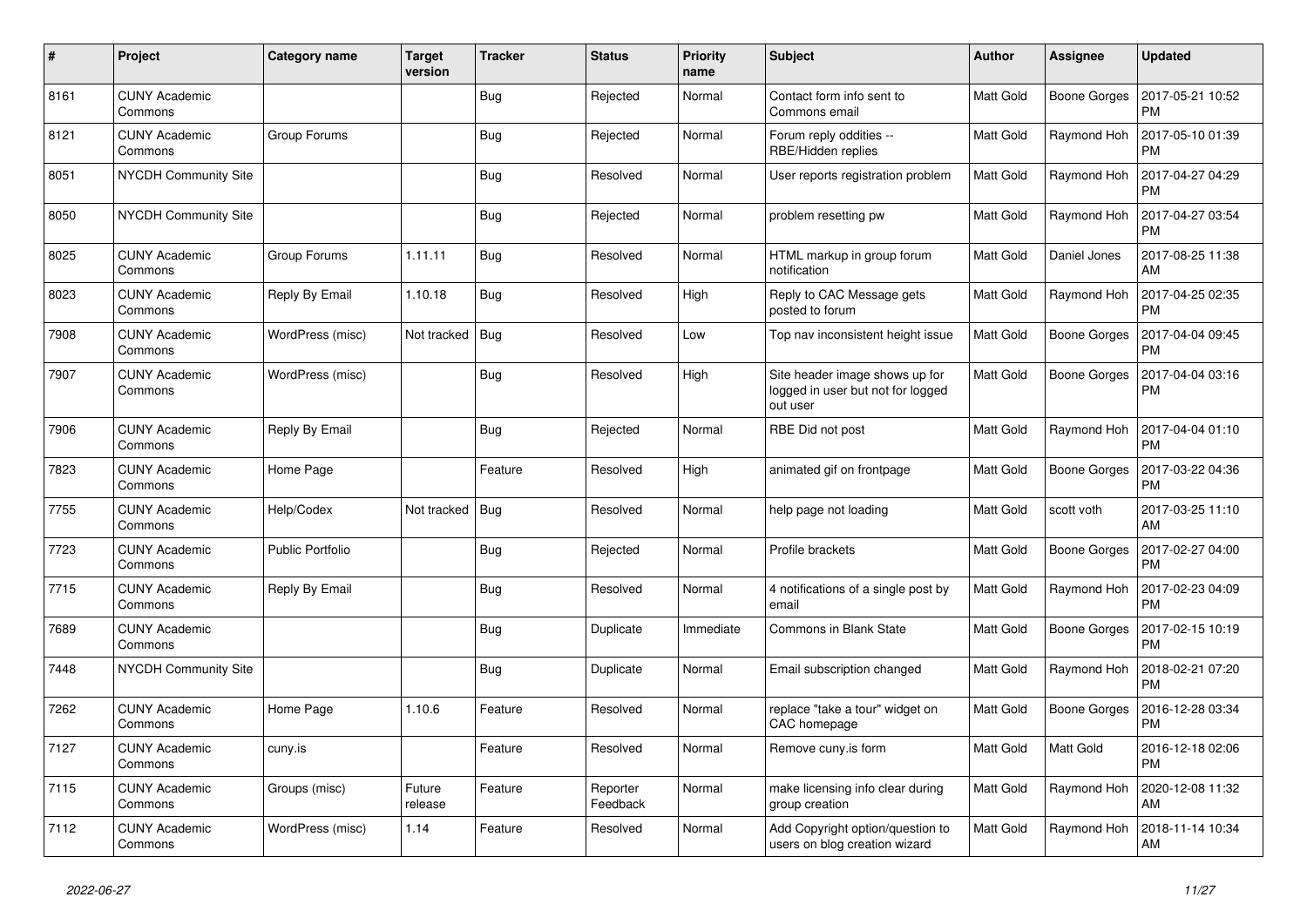| #    | Project                         | Category name              | <b>Target</b><br>version | <b>Tracker</b> | <b>Status</b> | Priority<br>name | <b>Subject</b>                                                              | <b>Author</b>    | Assignee            | <b>Updated</b>                |
|------|---------------------------------|----------------------------|--------------------------|----------------|---------------|------------------|-----------------------------------------------------------------------------|------------------|---------------------|-------------------------------|
| 6995 | <b>CUNY Academic</b><br>Commons | Home Page                  | Not tracked              | Bug            | Assigned      | Normal           | member filter on homepage not<br>working                                    | <b>Matt Gold</b> | Raymond Hoh         | 2016-12-11 09:46<br><b>PM</b> |
| 6992 | <b>CUNY Academic</b><br>Commons | Registration               | Not tracked              | Support        | Resolved      | High             | User cannot activate account                                                | Matt Gold        | <b>Boone Gorges</b> | 2016-12-08 11:13<br>AM        |
| 6872 | <b>CUNY Academic</b><br>Commons | <b>Group Files</b>         | Not tracked              | Bug            | Resolved      | Normal           | Seeing a red PHP warning                                                    | Matt Gold        | <b>Boone Gorges</b> | 2016-11-29 02:39<br><b>PM</b> |
| 6869 | <b>CUNY Academic</b><br>Commons | <b>Email Notifications</b> |                          | <b>Bug</b>     | Resolved      | Urgent           | Report: Email notifications not<br>going out                                | Matt Gold        | Raymond Hoh         | 2016-11-29 09:44<br><b>PM</b> |
| 6773 | <b>CUNY Academic</b><br>Commons | Registration               |                          | Support        | Resolved      | Normal           | tracking non-CUNY sign-up codes                                             | Matt Gold        | Boone Gorges        | 2016-11-17 01:15<br>AM        |
| 6695 | <b>CUNY Academic</b><br>Commons | <b>Group Announcments</b>  | 1.10.3                   | <b>Bug</b>     | Duplicate     | Normal           | Member reply to announcement<br>goes to Commons address                     | Matt Gold        | Raymond Hoh         | 2016-11-22 01:46<br>AM        |
| 6686 | <b>CUNY Academic</b><br>Commons | Group Invitations          | 1.10.3                   | Bug            | Resolved      | Normal           | Problems with auto-complete on<br>Send Invites tab                          | <b>Matt Gold</b> | Boone Gorges        | 2016-12-01 03:14<br><b>PM</b> |
| 6683 | <b>CUNY Academic</b><br>Commons | Groups (misc)              | 1.11.2                   | Feature        | Resolved      | Normal           | Update social network connection<br>options during group creation           | <b>Matt Gold</b> | Daniel Jones        | 2017-06-01 11:39<br><b>PM</b> |
| 6680 | <b>CUNY Academic</b><br>Commons | Groups (misc)              | 1.10.2                   | Feature        | Resolved      | Normal           | Make "All email" default on group<br>creation                               | Matt Gold        | <b>Boone Gorges</b> | 2016-11-11 04:20<br><b>PM</b> |
| 6674 | <b>CUNY Academic</b><br>Commons | Reply By Email             | 1.10.3                   | Bug            | Resolved      | Normal           | Member RBE responses to<br>document uploads                                 | Matt Gold        | Raymond Hoh         | 2016-11-29 09:44<br><b>PM</b> |
| 6671 | <b>CUNY Academic</b><br>Commons | Reply By Email             | Not tracked              | Bug            | Assigned      | Normal           | "Post too often" RBE error<br>message                                       | Matt Gold        | Raymond Hoh         | 2016-11-11 09:55<br>AM        |
| 6629 | <b>CUNY Academic</b><br>Commons | <b>Email Notifications</b> | 1.10.2                   | <b>Bug</b>     | Resolved      | Normal           | email footer demphasizes RBE                                                | <b>Matt Gold</b> | Raymond Hoh         | 2016-11-20 09:23<br>AM        |
| 6623 | <b>CUNY Academic</b><br>Commons | <b>Email Notifications</b> | 1.10.1                   | Bug            | Resolved      | Normal           | Add blank line in cross-posted<br>email notifications                       | Matt Gold        | Daniel Jones        | 2016-11-08 01:07<br><b>PM</b> |
| 6584 | <b>CUNY Academic</b><br>Commons | cuny.is                    | Not tracked              | Feature        | Resolved      | Normal           | Create form for requesting cuny.is<br>links                                 | Matt Gold        | scott voth          | 2018-09-12 02:07<br><b>PM</b> |
| 6467 | <b>CUNY Academic</b><br>Commons | BuddyPress (misc)          | Not tracked              | Support        | Resolved      | Normal           | Question about what happens<br>when people leave/are removed<br>from groups | <b>Matt Gold</b> | <b>Boone Gorges</b> | 2017-11-15 01:24<br><b>PM</b> |
| 6456 | <b>CUNY Academic</b><br>Commons | Documentation              | Not tracked              | Documentation  | Resolved      | Normal           | Update Dev Blog Free Software<br><b>Contributions Page</b>                  | <b>Matt Gold</b> | <b>Boone Gorges</b> | 2017-11-15 05:09<br><b>PM</b> |
| 6426 | <b>CUNY Academic</b><br>Commons | Spam/Spam<br>Prevention    | Future<br>release        | Feature        | Assigned      | Normal           | Force captcha on all comments?                                              | Matt Gold        | Tahir Butt          | 2016-10-24 02:06<br><b>PM</b> |
| 6413 | <b>CUNY Academic</b><br>Commons | WordPress - Media          |                          | Bug            | Duplicate     | Normal           | Images not showing up                                                       | <b>Matt Gold</b> | <b>Boone Gorges</b> | 2016-10-24 10:16<br>AM        |
| 6404 | <b>CUNY Academic</b><br>Commons | Registration               | 1.9.32                   | Feature        | Resolved      | Normal           | Registration page text change                                               | Matt Gold        | <b>Boone Gorges</b> | 2016-10-25 01:47<br><b>PM</b> |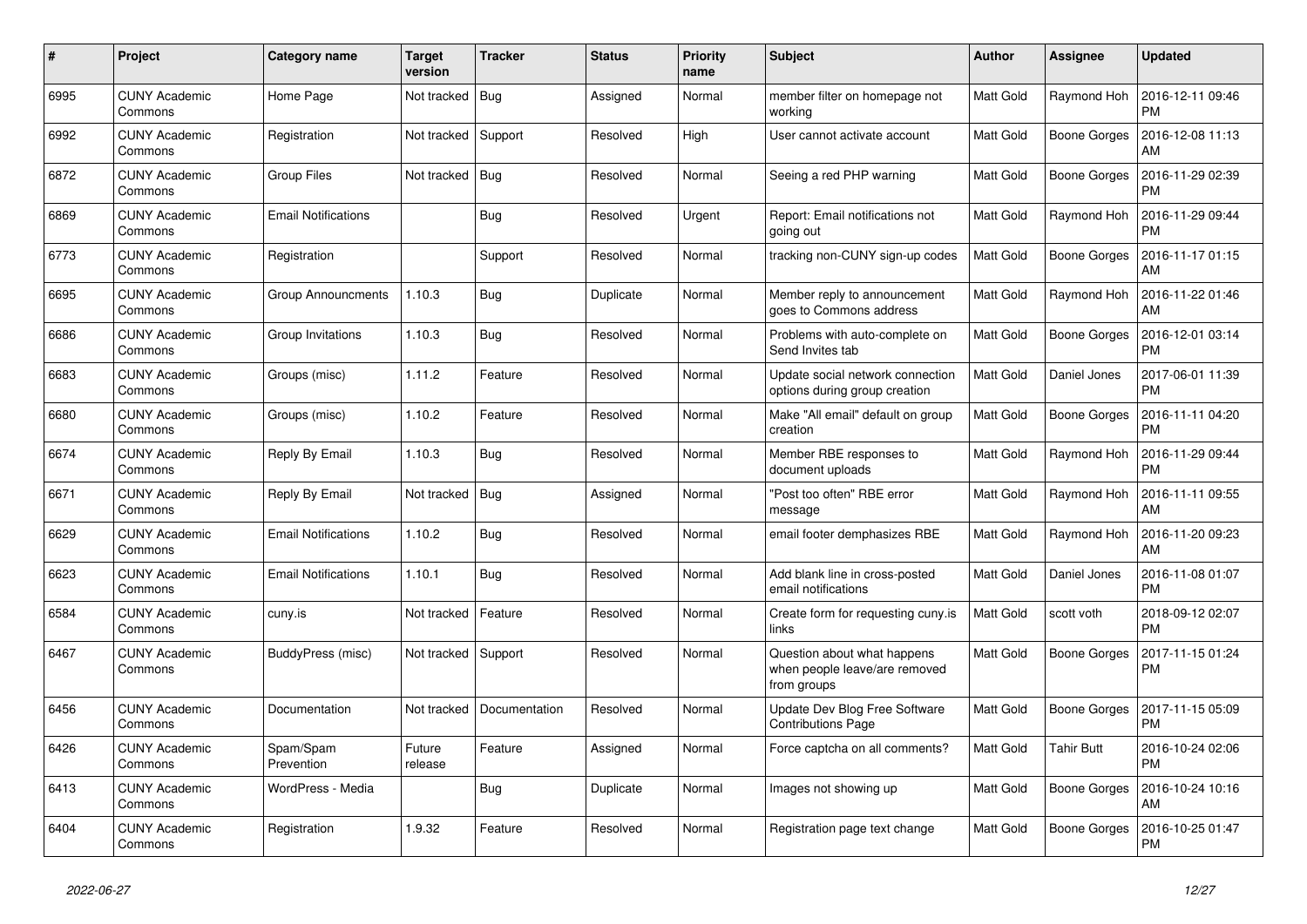| #    | Project                         | <b>Category name</b>     | <b>Target</b><br>version | <b>Tracker</b> | <b>Status</b>        | Priority<br>name | <b>Subject</b>                                                            | Author           | Assignee            | <b>Updated</b>                |
|------|---------------------------------|--------------------------|--------------------------|----------------|----------------------|------------------|---------------------------------------------------------------------------|------------------|---------------------|-------------------------------|
| 6365 | <b>CUNY Academic</b><br>Commons | BuddyPress (misc)        | Not tracked              | Feature        | Duplicate            | Normal           | Create Undergraduate Student<br>status/role on the CAC                    | <b>Matt Gold</b> | <b>Boone Gorges</b> | 2016-10-20 11:38<br>AM        |
| 6350 | <b>CUNY Academic</b><br>Commons | Blogs (BuddyPress)       | 1.9.31                   | <b>Bug</b>     | Resolved             | Normal           | Editing blog posts results in activity<br>items                           | Matt Gold        | <b>Boone Gorges</b> | 2016-10-18 09:24<br><b>PM</b> |
| 6298 | <b>CUNY Academic</b><br>Commons | User Experience          | Not tracked              | Design/UX      | Assigned             | Normal           | Examine data from survey                                                  | Matt Gold        | Margaret<br>Galvan  | 2016-10-14 12:16<br><b>PM</b> |
| 6220 | <b>CUNY Academic</b><br>Commons | Support                  | Not tracked              | Documentation  | Resolved             | Normal           | Add password protection info to<br>privacy page                           | <b>Matt Gold</b> | scott voth          | 2016-10-16 11:36<br>AM        |
| 6143 | <b>CUNY Academic</b><br>Commons | Events                   | 1.10.1                   | Documentation  | Resolved             | Normal           | Calendar Embed documentation                                              | Matt Gold        | scott voth          | 2016-11-11 11:02<br>AM        |
| 6126 | <b>CUNY Academic</b><br>Commons | Wiki                     | Not tracked              | Bug            | Resolved             | Normal           | <b>CUNY DHI Guide</b>                                                     | <b>Matt Gold</b> | <b>Boone Gorges</b> | 2016-10-09 02:59<br><b>PM</b> |
| 6115 | <b>CUNY Academic</b><br>Commons | Publicity                | Not tracked              | Feature        | Assigned             | Normal           | create digital signage for GC                                             | <b>Matt Gold</b> | scott voth          | 2016-10-11 10:09<br><b>PM</b> |
| 6082 | <b>CUNY Academic</b><br>Commons | <b>WordPress Themes</b>  | 1.9.29                   | <b>Bug</b>     | Resolved             | Immediate        | Sites down                                                                | Matt Gold        | <b>Boone Gorges</b> | 2016-09-23 03:32<br><b>PM</b> |
| 6075 | <b>CUNY Academic</b><br>Commons | WordPress (misc)         | 1.9.32                   | <b>Bug</b>     | Resolved             | Normal           | Suppress useless warnings on<br>sub-blog dashboards                       | <b>Matt Gold</b> | Daniel Jones        | 2016-11-01 10:06<br><b>PM</b> |
| 6014 | <b>CUNY Academic</b><br>Commons | Publicity                | Future<br>release        | Publicity      | Reporter<br>Feedback | Normal           | Google search listing                                                     | Matt Gold        | <b>Boone Gorges</b> | 2016-09-21 03:48<br><b>PM</b> |
| 5989 | <b>NYCDH Community Site</b>     |                          |                          | Support        | Resolved             | Normal           | Buddypress/WP question                                                    | Matt Gold        | Raymond Hoh         | 2018-02-21 07:16<br><b>PM</b> |
| 5978 | <b>CUNY Academic</b><br>Commons | BuddyPress (misc)        | Not tracked              | Feature        | Resolved             | Normal           | Add Undergraduate Student to<br>Checkable filters on People page          | <b>Matt Gold</b> | <b>Boone Gorges</b> | 2016-09-04 09:48<br><b>PM</b> |
| 5977 | <b>CUNY Academic</b><br>Commons | Registration             | Not tracked              | Feature        | Resolved             | Normal           | Add Undergraduate Student to list<br>of Profile choices upon registration | Matt Gold        | Boone Gorges        | 2016-09-04 09:47<br><b>PM</b> |
| 5961 | <b>CUNY Academic</b><br>Commons | <b>WordPress Plugins</b> | 1.9.26                   | <b>Bug</b>     | Resolved             | Normal           | Multisite Clone duplicator plugin                                         | Matt Gold        | <b>Boone Gorges</b> | 2017-07-18 02:56<br><b>PM</b> |
| 5955 | <b>CUNY Academic</b><br>Commons | Outreach                 | Future<br>release        | Feature        | Assigned             | Normal           | Create auto-newsletter for<br>commons members                             | <b>Matt Gold</b> | Luke Waltzer        | 2016-08-30 10:34<br>AM        |
| 5954 | <b>CUNY Academic</b><br>Commons |                          | Not tracked              | Feature        | Resolved             | Normal           | replace video on homepage with<br>featured sites/groups                   | <b>Matt Gold</b> | <b>Boone Gorges</b> | 2016-09-23 02:23<br><b>PM</b> |
| 5939 | <b>NYCDH Community Site</b>     |                          |                          | <b>Bug</b>     | Resolved             | Normal           | Embedded link doesn't come<br>through CBOX/NYCDH email<br>notification    | Matt Gold        | Raymond Hoh         | 2018-02-21 07:16<br><b>PM</b> |
| 5925 | <b>CUNY Academic</b><br>Commons | <b>WordPress Plugins</b> | 1.9.26                   | Feature        | Resolved             | High             | Add Github Embed plugin                                                   | <b>Matt Gold</b> | Boone Gorges        | 2016-08-24 12:56<br><b>PM</b> |
| 5890 | <b>CUNY Academic</b><br>Commons | <b>Commons Profile</b>   | 1.9.24                   | Bug            | Resolved             | Normal           | Commons user profile erroneously<br>indicates a group for a member        | Matt Gold        | <b>Boone Gorges</b> | 2016-08-11 11:53<br><b>PM</b> |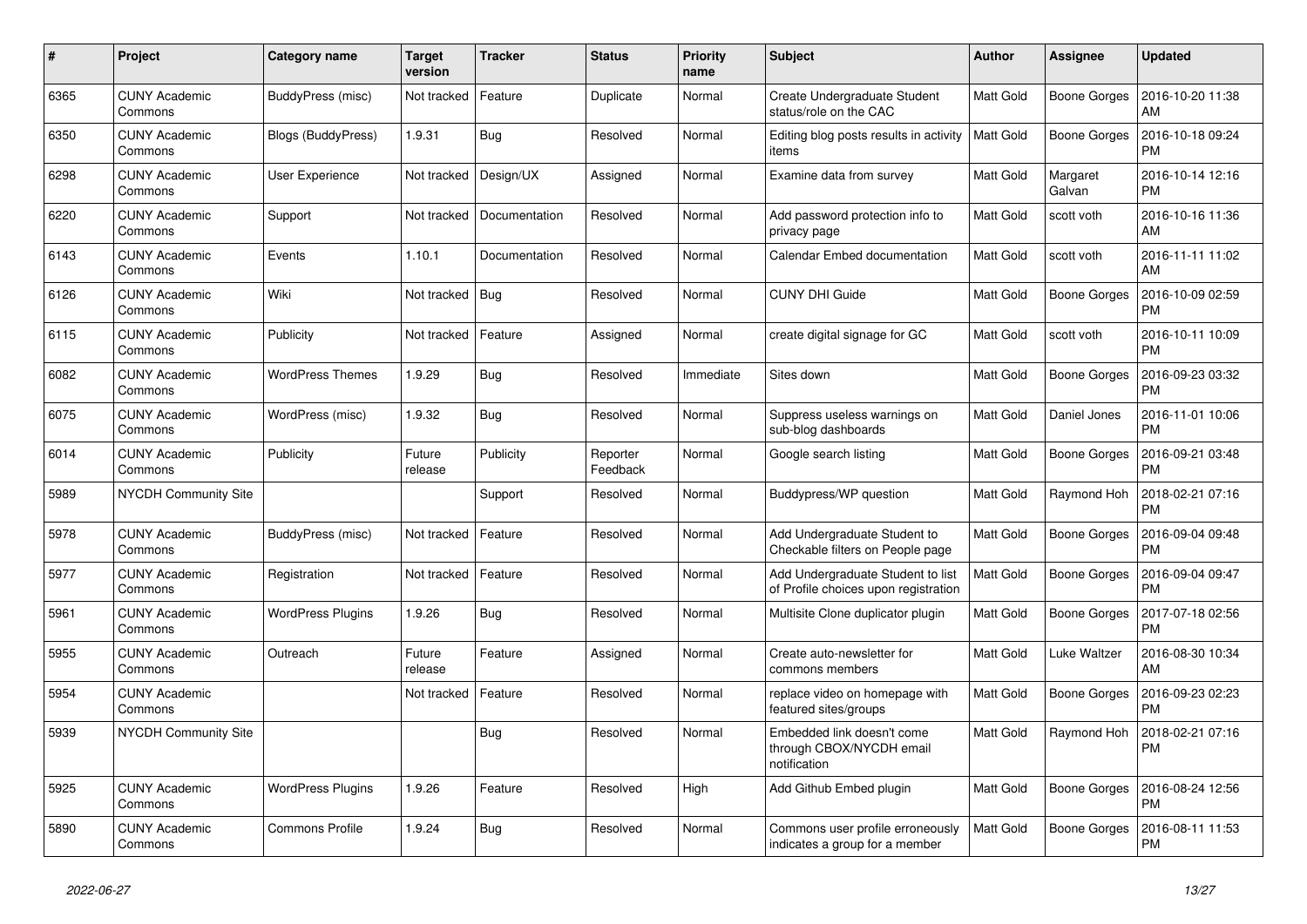| #    | Project                         | <b>Category name</b>      | Target<br>version | <b>Tracker</b> | <b>Status</b> | <b>Priority</b><br>name | Subject                                                                                                  | Author    | Assignee            | <b>Updated</b>                |
|------|---------------------------------|---------------------------|-------------------|----------------|---------------|-------------------------|----------------------------------------------------------------------------------------------------------|-----------|---------------------|-------------------------------|
| 5884 | <b>CUNY Academic</b><br>Commons | Reply By Email            | Not tracked       | Bug            | Resolved      | Normal                  | Reply by email double posting<br>issues                                                                  | Matt Gold | Raymond Hoh         | 2019-03-11 11:32<br><b>PM</b> |
| 5881 | <b>CUNY Academic</b><br>Commons | Groups (misc)             | 1.9.24            | Bug            | Resolved      | Normal                  | shown "Request membership"<br>button when admin/creator of<br>group                                      | Matt Gold | Boone Gorges        | 2016-08-11 10:56<br><b>PM</b> |
| 5880 | <b>CUNY Academic</b><br>Commons | Groups (misc)             | 1.10              | <b>Bug</b>     | Resolved      | Normal                  | Option to send invites to group<br>shown in group creation process<br>even when no invitees are selected | Matt Gold | Paige Dupont        | 2016-08-11 11:55<br>AM        |
| 5879 | <b>CUNY Academic</b><br>Commons | Group Forums              | 1.10              | Feature        | Resolved      | Normal                  | Enable Group Forums By Default                                                                           | Matt Gold | Boone Gorges        | 2016-08-11 10:40<br><b>PM</b> |
| 5878 | <b>CUNY Academic</b><br>Commons | Group Blogs               | 1.10              | Bug            | Resolved      | Normal                  | Group Blog creation improvements                                                                         | Matt Gold | <b>Boone Gorges</b> | 2016-08-10 09:36<br><b>PM</b> |
| 5840 | NYCDH Community Site            |                           |                   | Bug            | Resolved      | Normal                  | request membership in private<br>group issue                                                             | Matt Gold | Raymond Hoh         | 2016-07-26 06:58<br>AM        |
| 5823 | <b>CUNY Academic</b><br>Commons | Domain Mapping            | 1.9.22            | Support        | Resolved      | Normal                  | <b>Redirect CFR sites</b>                                                                                | Matt Gold | Boone Gorges        | 2016-08-01 11:58<br><b>PM</b> |
| 5767 | <b>CUNY Academic</b><br>Commons | WordPress (misc)          | 1.9.20            | Feature        | Resolved      | Normal                  | Migrate the social paper cbox site<br>into the Commons                                                   | Matt Gold | Boone Gorges        | 2016-07-21 03:52<br><b>PM</b> |
| 5742 | NYCDH Community Site            |                           |                   | Bug            | Resolved      | Normal                  | images in slideshow not working                                                                          | Matt Gold | Raymond Hoh         | 2016-07-20 07:24<br>PM        |
| 5738 | <b>CUNY Academic</b><br>Commons | Group Forums              |                   | <b>Bug</b>     | Rejected      | Normal                  | Forum post list formatting didn't<br>come through                                                        | Matt Gold | <b>Boone Gorges</b> | 2016-07-02 01:09<br>PM        |
| 5736 | <b>CUNY Academic</b><br>Commons | WordPress (misc)          | Not tracked       | Support        | Resolved      | Normal                  | Create GCDI dev site                                                                                     | Matt Gold | Boone Gorges        | 2016-06-27 04:23<br><b>PM</b> |
| 5717 | <b>CUNY Academic</b><br>Commons | Events                    | 1.10              | <b>Bug</b>     | Resolved      | Normal                  | Events not showing up on sitewide<br>events calendar                                                     | Matt Gold | Raymond Hoh         | 2016-10-27 11:49<br>AM        |
| 5696 | <b>CUNY Academic</b><br>Commons | Events                    | Future<br>release | Feature        | Assigned      | Normal                  | Events Calendar - display options<br>calendar aggregation                                                | Matt Gold | <b>Boone Gorges</b> | 2016-10-13 11:44<br>AM        |
| 5693 | <b>CUNY Academic</b><br>Commons | Social Paper              | Not tracked       | Publicity      | Resolved      | Normal                  | Social Paper Stats for grant report                                                                      | Matt Gold | <b>Boone Gorges</b> | 2016-06-14 09:21<br><b>PM</b> |
| 5691 | <b>CUNY Academic</b><br>Commons | <b>Blogs (BuddyPress)</b> | Future<br>release | <b>Bug</b>     | Assigned      | High                    | Differing numbers on Sites display                                                                       | Matt Gold | Raymond Hoh         | 2016-06-13 01:37<br><b>PM</b> |
| 5631 | CUNY Academic<br>Commons        | <b>WordPress Plugins</b>  | 1.9.17            | Feature        | Resolved      | Normal                  | WP Super Edit Plugin                                                                                     | Matt Gold | Boone Gorges        | 2016-06-01 11:57<br>PM        |
| 5606 | <b>CUNY Academic</b><br>Commons | Group Forums              | Not tracked       | Feature        | Resolved      | Normal                  | Allow .txt files as forum post<br>attachments                                                            | Matt Gold | Boone Gorges        | 2016-05-24 07:37<br>AM        |
| 5581 | <b>CUNY Academic</b><br>Commons | Analytics                 | Future<br>release | Feature        | Assigned      | Normal                  | Explore alternatives to Google<br>Analytics                                                              | Matt Gold | Valerie<br>Townsend | 2020-04-17 03:12<br><b>PM</b> |
| 5556 | <b>CUNY Academic</b><br>Commons | WordPress (misc)          | 1.9.16            | Bug            | Resolved      | Normal                  | Blog comment leads to<br>unauthorized post warning                                                       | Matt Gold | Boone Gorges        | 2016-05-21 11:12<br><b>PM</b> |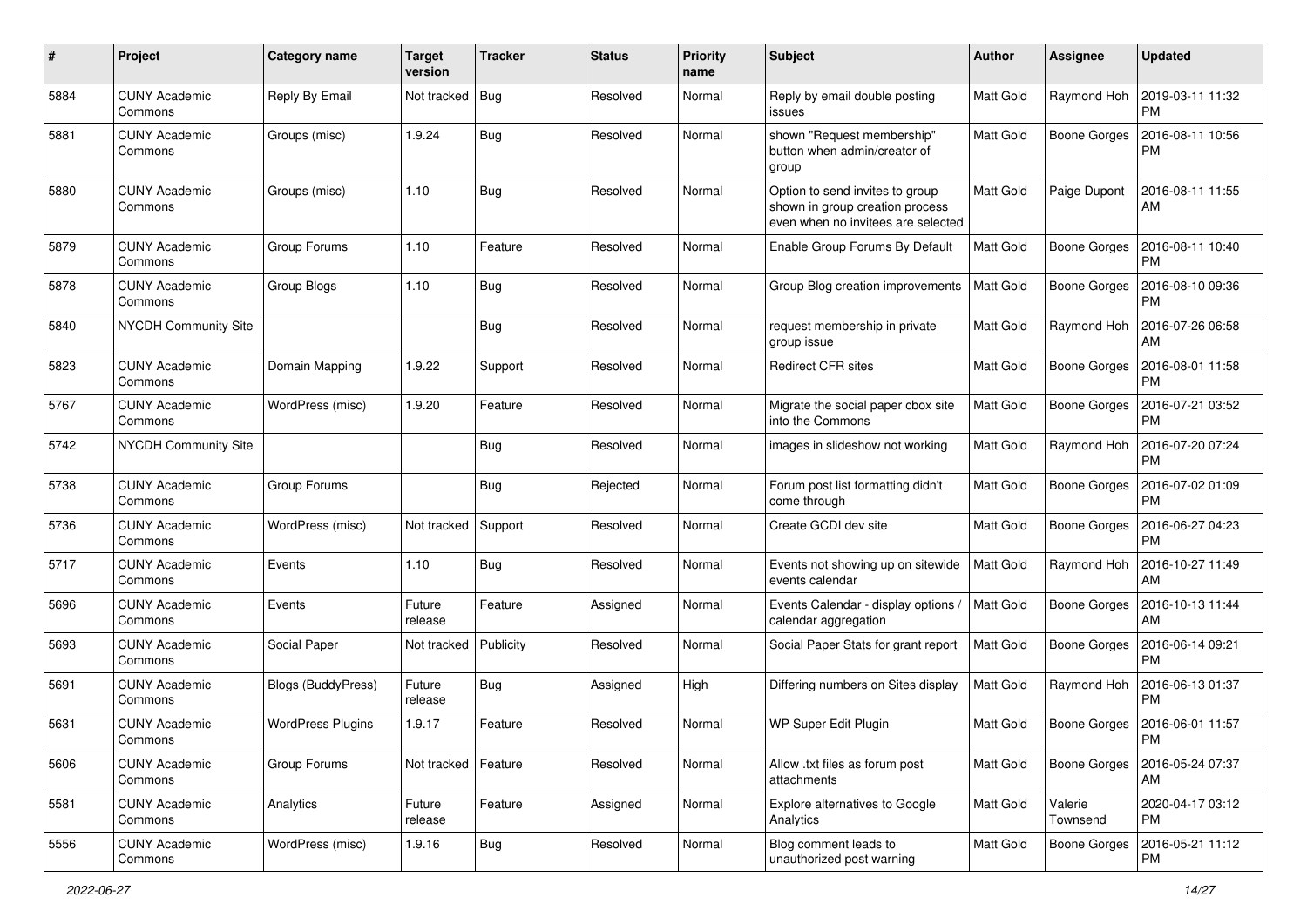| #    | Project                         | <b>Category name</b>     | <b>Target</b><br>version | <b>Tracker</b> | <b>Status</b> | <b>Priority</b><br>name | <b>Subject</b>                                                                               | Author           | Assignee            | <b>Updated</b>                |
|------|---------------------------------|--------------------------|--------------------------|----------------|---------------|-------------------------|----------------------------------------------------------------------------------------------|------------------|---------------------|-------------------------------|
| 5530 | NYCDH Community Site            |                          |                          | <b>Bug</b>     | Resolved      | Normal                  | Error updating plugin                                                                        | Matt Gold        | Raymond Hoh         | 2018-02-21 07:16<br><b>PM</b> |
| 5521 | <b>NYCDH Community Site</b>     |                          |                          | Feature        | Resolved      | Normal                  | Add help text to registration<br>process re Announcement group<br>add                        | Matt Gold        | Raymond Hoh         | 2020-11-23 08:53<br><b>PM</b> |
| 5520 | <b>NYCDH Community Site</b>     |                          |                          | Feature        | Resolved      | Normal                  | Auto-Add Newly Registered<br>Members to the Announcements<br>Group                           | Matt Gold        | Raymond Hoh         | 2016-05-03 07:25<br><b>PM</b> |
| 5519 | NYCDH Community Site            |                          |                          | Feature        | Resolved      | Normal                  | Add all NYCDH members to the<br>Announcements Group                                          | Matt Gold        | Raymond Hoh         | 2016-07-20 07:30<br><b>PM</b> |
| 5516 | <b>CUNY Academic</b><br>Commons | Social Paper             | 1.9.19                   | <b>Bug</b>     | Rejected      | Normal                  | Adding a link to Social Paper<br>jumps position to top of page                               | Matt Gold        | <b>Boone Gorges</b> | 2016-06-21 09:54<br><b>PM</b> |
| 5513 | <b>CUNY Academic</b><br>Commons | Reply By Email           | 1.9.17                   | Bug            | Resolved      | Low                     | Header issues on a RBE post                                                                  | Matt Gold        | Raymond Hoh         | 2016-05-31 11:44<br>AM        |
| 5512 | <b>CUNY Academic</b><br>Commons | <b>WordPress Plugins</b> | 1.9.15                   | Feature        | Resolved      | Normal                  | Update premium plugin -- Google<br><b>Drive</b>                                              | Matt Gold        | Boone Gorges        | 2016-05-11 11:12<br>PM        |
| 5504 | <b>CUNY Academic</b><br>Commons | <b>WordPress Plugins</b> |                          | Support        | Resolved      | Normal                  | Embedding CartoDB maps                                                                       | Matt Gold        | Boone Gorges        | 2016-04-30 10:49<br>AM        |
| 5486 | <b>CUNY Academic</b><br>Commons | <b>BuddyPress Docs</b>   | 1.9.15                   | <b>Bug</b>     | Resolved      | Low                     | Doc history not showing up                                                                   | Matt Gold        | Boone Gorges        | 2016-04-24 11:50<br>AM        |
| 5447 | NYCDH Community Site            |                          |                          | Bug            | Resolved      | Normal                  | Forum post notification doesn't<br>note presence of an attachment                            | Matt Gold        | Raymond Hoh         | 2016-04-15 12:19<br><b>PM</b> |
| 5445 | NYCDH Community Site            |                          |                          | Bug            | Resolved      | Normal                  | Private group question                                                                       | Matt Gold        | Raymond Hoh         | 2016-04-13 01:58<br><b>PM</b> |
| 5442 | <b>CUNY Academic</b><br>Commons | cuny.is                  | 1.9.14                   | <b>Bug</b>     | Resolved      | Normal                  | Shortlink creation problem                                                                   | Matt Gold        | Boone Gorges        | 2016-04-12 11:03<br><b>PM</b> |
| 5440 | <b>CUNY Academic</b><br>Commons |                          |                          | <b>Bug</b>     | Rejected      | Normal                  | New account notification email<br>question                                                   | Matt Gold        | Raymond Hoh         | 2016-04-21 12:12<br>AM        |
| 5430 | NYCDH Community Site            |                          |                          | Support        | Resolved      | Normal                  | Question about deleting account                                                              | <b>Matt Gold</b> | Raymond Hoh         | 2018-02-21 07:15<br><b>PM</b> |
| 5415 | <b>CUNY Academic</b><br>Commons | Reply By Email           | 1.9.13                   | Bug            | Resolved      | Normal                  | Received a "Your RBE Message<br>could not be posted" error even<br>though the message posted | Matt Gold        | Raymond Hoh         | 2016-04-07 03:41<br><b>PM</b> |
| 5411 | <b>CUNY Academic</b><br>Commons | <b>WordPress Themes</b>  | $1.10$                   | Feature        | Resolved      | Normal                  | Child theme for the MALS program   Matt Gold                                                 |                  | Daniel Jones        | 2016-05-09 08:51<br><b>PM</b> |
| 5342 | <b>CUNY Academic</b><br>Commons | Registration             | 1.10                     | Feature        | Resolved      | Normal                  | Create auto-emails to people on<br>Unconfirmed list to nudge towards<br>completion           | Matt Gold        | Boone Gorges        | 2016-10-31 01:48<br><b>PM</b> |
| 5316 | <b>CUNY Academic</b><br>Commons | User Experience          | Future<br>release        | Feature        | Assigned      | Normal                  | Prompt user email address<br>updates                                                         | Matt Gold        | Stephen Real        | 2016-12-21 03:30<br>PM        |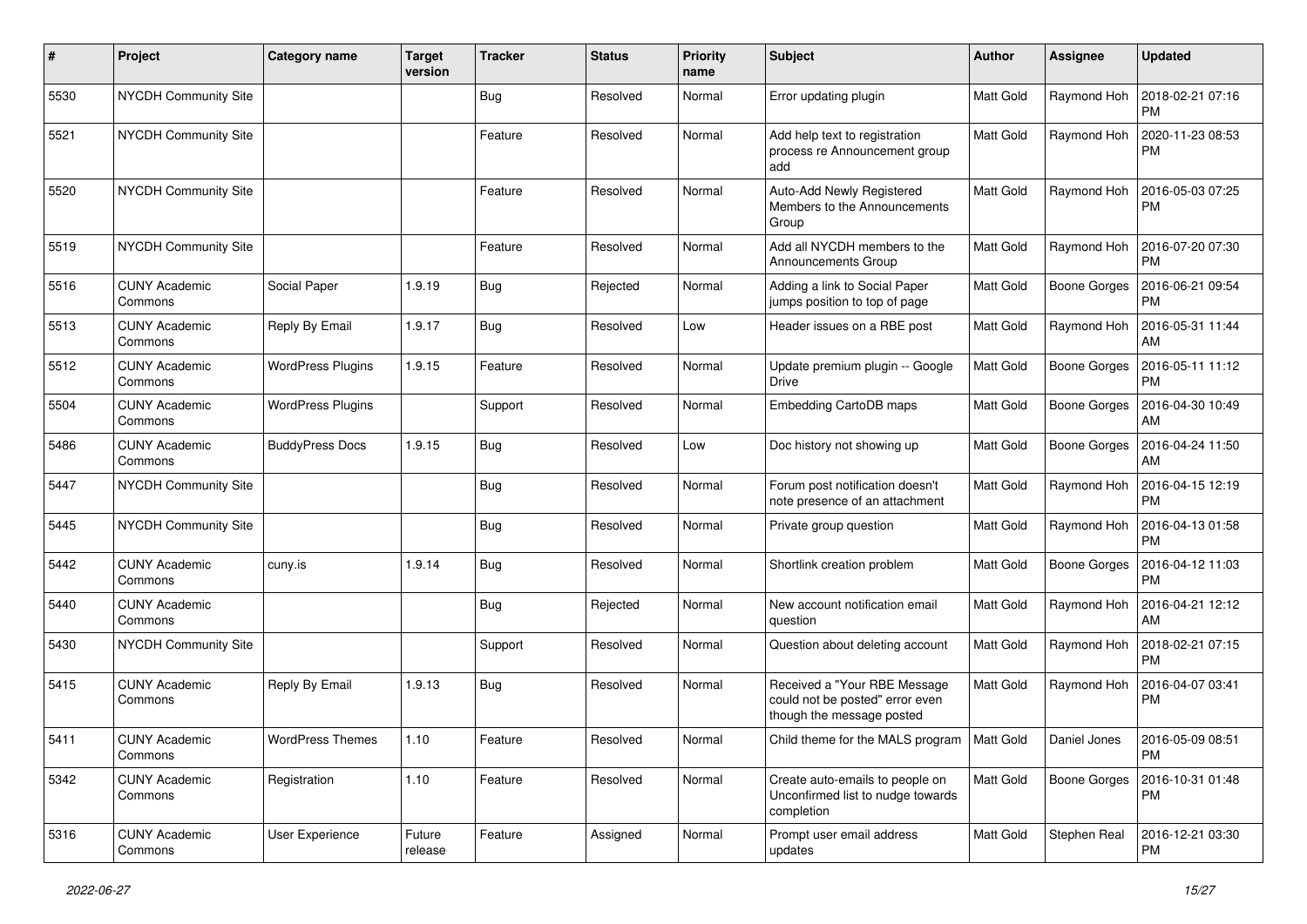| #    | Project                         | <b>Category name</b>       | Target<br>version | <b>Tracker</b> | <b>Status</b> | <b>Priority</b><br>name | Subject                                                                             | Author    | Assignee            | <b>Updated</b>                |
|------|---------------------------------|----------------------------|-------------------|----------------|---------------|-------------------------|-------------------------------------------------------------------------------------|-----------|---------------------|-------------------------------|
| 5274 | <b>CUNY Academic</b><br>Commons |                            |                   | <b>Bug</b>     | Resolved      | Normal                  | RBE - received erroneous<br>notification of reply not being<br>posted               | Matt Gold |                     | 2016-02-29 03:46<br><b>PM</b> |
| 5237 | <b>CUNY Academic</b><br>Commons | Email Invitations          | 1.9.8             | Feature        | Resolved      | Normal                  | Remove restrictions on undergrad<br>student email domains                           | Matt Gold | <b>Boone Gorges</b> | 2016-02-19 03:16<br>PM        |
| 5231 | <b>CUNY Academic</b><br>Commons | Registration               | 1.9.8             | Feature        | Resolved      | Normal                  | Create role that allows community<br>facilitators to access the<br>Unconfirmed tool | Matt Gold | Boone Gorges        | 2016-02-19 01:31<br>AM        |
| 5222 | <b>CUNY Academic</b><br>Commons | <b>Email Notifications</b> | Not tracked       | Feature        | Resolved      | Normal                  | Change email address in the footer<br>of email notifications                        | Matt Gold | Matt Gold           | 2016-04-08 11:49<br>AM        |
| 5221 | <b>CUNY Academic</b><br>Commons | Reply By Email             | 1.10              | <b>Bug</b>     | Resolved      | Normal                  | Alter Error messages for RBE                                                        | Matt Gold | Raymond Hoh         | 2016-10-24 02:11<br>AM        |
| 5220 | <b>CUNY Academic</b><br>Commons | Reply By Email             | 1.9.9             | <b>Bug</b>     | Resolved      | Normal                  | Post by Email error                                                                 | Matt Gold | Raymond Hoh         | 2016-03-01 12:30<br><b>PM</b> |
| 5179 | <b>CUNY Academic</b><br>Commons | Homepage Slides            | 1.9.6             | Bug            | Resolved      | High                    | homepage slider image broken                                                        | Matt Gold | Raymond Hoh         | 2016-02-01 11:26<br><b>PM</b> |
| 5131 | <b>CUNY Academic</b><br>Commons | Commons In A Box           |                   | Outreach       | Resolved      | Normal                  | Add digital archaeology commons<br>to CBOX showcase                                 | Matt Gold | scott voth          | 2016-01-16 03:27<br><b>PM</b> |
| 5128 | <b>CUNY Academic</b><br>Commons | Group Forums               | 1.9.5             | Bug            | Resolved      | Normal                  | Botched forum display of posting to<br>multiple groups info                         | Matt Gold | Daniel Jones        | 2016-01-19 03:13<br><b>PM</b> |
| 5127 | <b>CUNY Academic</b><br>Commons | <b>Email Notifications</b> | 1.9.7             | <b>Bug</b>     | Resolved      | Normal                  | Forum posts to multiple groups --<br>no notice in attachment                        | Matt Gold | Daniel Jones        | 2016-02-07 10:08<br><b>PM</b> |
| 5097 | <b>CUNY Academic</b><br>Commons | Registration               | Not tracked       | Support        | Resolved      | Normal                  | Bulk account creation                                                               | Matt Gold | Boone Gorges        | 2016-04-07 11:14<br>AM        |
| 5055 | NYCDH Community Site            |                            |                   | Bug            | Resolved      | Normal                  | Up file size limit on forum<br>attachments                                          | Matt Gold |                     | 2015-12-21 01:30<br><b>PM</b> |
| 5022 | <b>CUNY Academic</b><br>Commons | Wiki                       | 1.9.1             | Bug            | Resolved      | High                    | Main nav bar different on wiki page                                                 | Matt Gold | <b>Boone Gorges</b> | 2015-12-11 09:31<br><b>PM</b> |
| 5017 | <b>CUNY Academic</b><br>Commons | Social Paper               | 1.9.1             | <b>Bug</b>     | Resolved      | Normal                  | Paper Hub styling issue                                                             | Matt Gold | Boone Gorges        | 2015-12-11 03:36<br><b>PM</b> |
| 5016 | <b>CUNY Academic</b><br>Commons | Events                     | Future<br>release | Feature        | Assigned      | Low                     | Allow comments to be posted on<br>events                                            | Matt Gold | Raymond Hoh         | 2019-03-01 02:23<br><b>PM</b> |
| 5014 | <b>CUNY Academic</b><br>Commons | Social Paper               | 1.9.1             | Bug            | Resolved      | Normal                  | Slow loading of new SP papers                                                       | Matt Gold | Boone Gorges        | 2015-12-14 10:08<br>AM        |
| 4986 | <b>CUNY Academic</b><br>Commons | ZenDesk                    | Not tracked       | Support        | Assigned      | Normal                  | Prepare documentation for<br>Zendesk re web widget                                  | Matt Gold | Samantha<br>Raddatz | 2016-02-25 03:09<br><b>PM</b> |
| 4980 | <b>CUNY Academic</b><br>Commons | Home Page                  | Future<br>release | Feature        | Assigned      | Normal                  | CAC Featured Content -- Adding<br>Randomization                                     | Matt Gold | Boone Gorges        | 2016-12-12 03:01<br><b>PM</b> |
| 4979 | <b>CUNY Academic</b><br>Commons | Group Forums               | Not tracked       | Bug            | Resolved      | Normal                  | File size limit exceeded?                                                           | Matt Gold | Matt Gold           | 2016-01-26 05:16<br>PM        |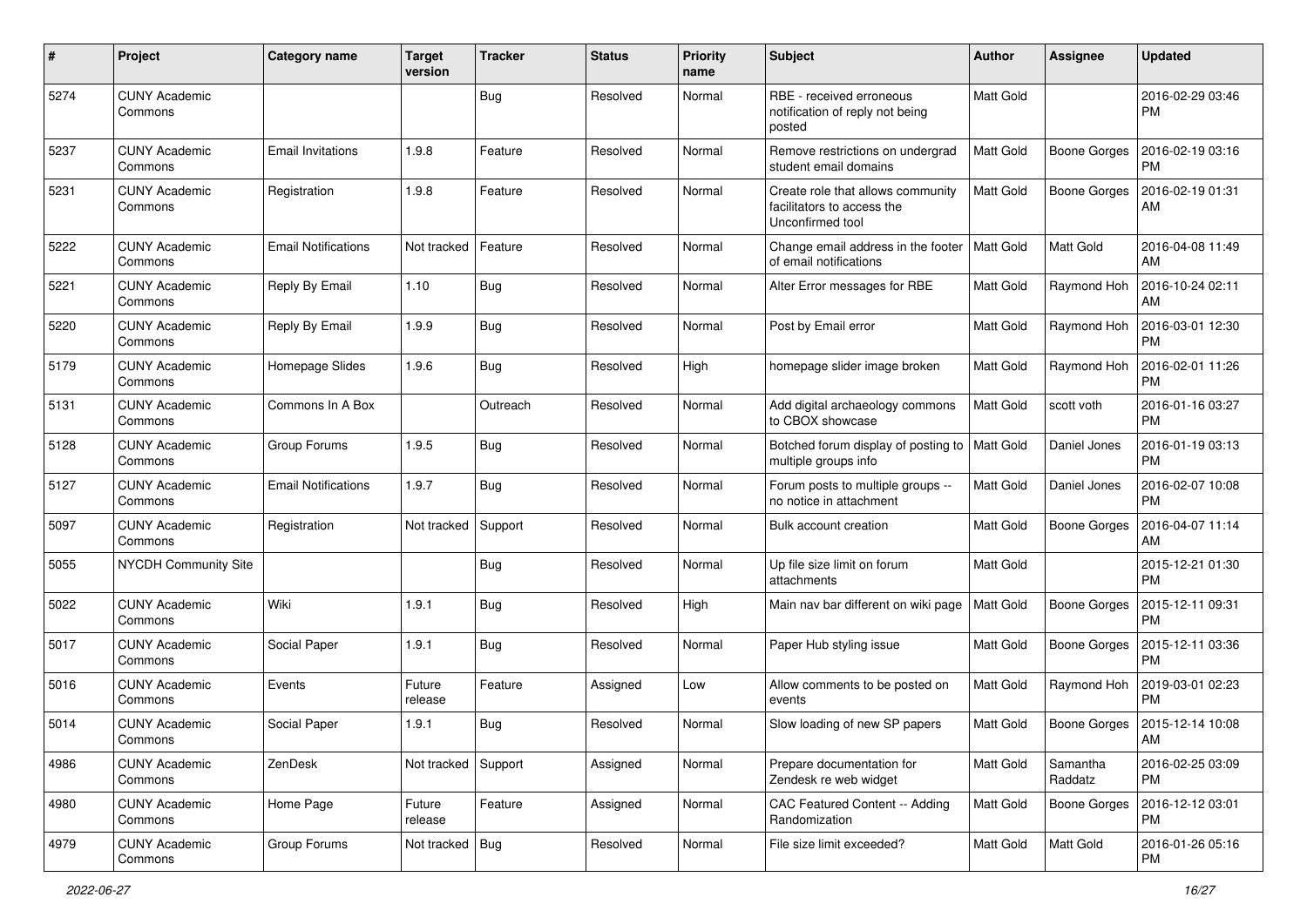| $\#$ | Project                         | Category name              | <b>Target</b><br>version | <b>Tracker</b> | <b>Status</b> | <b>Priority</b><br>name | <b>Subject</b>                                                                  | Author           | Assignee            | <b>Updated</b>                |
|------|---------------------------------|----------------------------|--------------------------|----------------|---------------|-------------------------|---------------------------------------------------------------------------------|------------------|---------------------|-------------------------------|
| 4939 | <b>CUNY Academic</b><br>Commons | Social Paper               | 1.9                      | Design/UX      | Resolved      | Normal                  | Embiggen the Create New Paper<br>button on the Social Paper Hub                 | <b>Matt Gold</b> | Samantha<br>Raddatz | 2015-11-30 08:51<br>AM        |
| 4923 | <b>CUNY Academic</b><br>Commons | WordPress (misc)           | Not tracked              | Support        | Resolved      | Normal                  | Comment posting censoring                                                       | Matt Gold        | <b>Boone Gorges</b> | 2015-11-20 10:37<br><b>PM</b> |
| 4903 | <b>CUNY Academic</b><br>Commons | Events                     | Future<br>release        | Design/UX      | Assigned      | Normal                  | Improving visual appearance of<br>event calendars                               | Matt Gold        | Boone Gorges        | 2016-10-13 11:51<br>AM        |
| 4816 | <b>CUNY Academic</b><br>Commons | Group Invitations          | 1.8.15                   | Bug            | Resolved      | High                    | Group invite email notifications not<br>received                                | <b>Matt Gold</b> | Boone Gorges        | 2015-10-26 11:56<br>AM        |
| 4803 | <b>CUNY Academic</b><br>Commons | <b>WordPress Plugins</b>   | 1.8.14                   | Feature        | Resolved      | Normal                  | <b>Update Slider Revolution Plugin</b>                                          | Matt Gold        | Boone Gorges        | 2015-10-22 03:26<br>AM        |
| 4802 | <b>CUNY Academic</b><br>Commons | Events                     | Not tracked              | Feature        | Resolved      | Normal                  | Calendar Display                                                                | Matt Gold        | <b>Boone Gorges</b> | 2015-10-25 01:38<br><b>PM</b> |
| 4798 | <b>CUNY Academic</b><br>Commons | DiRT Integration           | Not tracked              | Bug            | Resolved      | Normal                  | DiRT plugin seems to have<br>disappeared                                        | <b>Matt Gold</b> | Boone Gorges        | 2015-10-20 10:05<br><b>PM</b> |
| 4765 | <b>CUNY Academic</b><br>Commons | Group Forums               | 1.8.13                   | Bug            | Resolved      | Normal                  | Forum preview not showing HTML<br>tags                                          | Matt Gold        | Boone Gorges        | 2015-10-11 10:30<br><b>PM</b> |
| 4763 | NYCDH Community Site            |                            |                          | Bug            | Resolved      | Normal                  | Embedded HTML link doesn't<br>appear in email notification                      | Matt Gold        | Raymond Hoh         | 2015-10-10 10:11<br>AM        |
| 4760 | <b>CUNY Academic</b><br>Commons | <b>Email Notifications</b> | Not tracked              | <b>Bug</b>     | Rejected      | Normal                  | email notification contains broken<br>image                                     | Matt Gold        | Boone Gorges        | 2015-10-11 10:24<br><b>PM</b> |
| 4736 | <b>NYCDH Community Site</b>     |                            |                          | <b>Bug</b>     | Resolved      | Normal                  | NYCDH email notifications don't list   Matt Gold<br>attachments                 |                  | Raymond Hoh         | 2015-10-08 09:35<br><b>PM</b> |
| 4722 | <b>CUNY Academic</b><br>Commons | <b>BuddyPress Docs</b>     | Not tracked              | <b>Bug</b>     | Rejected      | Normal                  | Doc listing overflow issue                                                      | <b>Matt Gold</b> | Boone Gorges        | 2015-10-11 10:09<br><b>PM</b> |
| 4676 | <b>CUNY Academic</b><br>Commons | Events                     | 1.9.12                   | Feature        | Resolved      | Normal                  | Offer silent option (no email<br>notification) for events calendar in<br>groups | Matt Gold        | Daniel Jones        | 2016-03-28 03:57<br><b>PM</b> |
| 4663 | <b>CUNY Academic</b><br>Commons | Events                     |                          | Feature        | Duplicate     | Normal                  | Add ICS download link to events<br>email notification                           | Matt Gold        | Boone Gorges        | 2015-09-22 08:10<br><b>PM</b> |
| 4662 | <b>CUNY Academic</b><br>Commons | Events                     |                          | <b>Bug</b>     | Resolved      | Normal                  | Events ICS download not working                                                 | Matt Gold        | Raymond Hoh         | 2015-09-23 05:37<br><b>PM</b> |
| 4661 | <b>CUNY Academic</b><br>Commons | <b>User Experience</b>     | Future<br>release        | <b>Bug</b>     | Assigned      | Normal                  | Simplify Events text                                                            | Matt Gold        | Samantha<br>Raddatz | 2015-10-02 09:06<br><b>PM</b> |
| 4660 | <b>CUNY Academic</b><br>Commons | Events                     | Not tracked              | <b>Bug</b>     | Resolved      | High                    | Creating new event leads to<br>whitescreen                                      | <b>Matt Gold</b> | Boone Gorges        | 2015-09-22 05:56<br><b>PM</b> |
| 4648 | <b>CUNY Academic</b><br>Commons | Wiki                       | 1.10                     | Feature        | Duplicate     | Normal                  | Create plan for deprecating the<br>wiki                                         | Matt Gold        | Stephen Real        | 2016-01-06 12:35<br><b>PM</b> |
| 4641 | <b>CUNY Academic</b><br>Commons |                            | Not tracked              | Bug            | Resolved      | Normal                  | Reply by email going to the wrong<br>address                                    | Matt Gold        | <b>Boone Gorges</b> | 2015-09-21 04:05<br><b>PM</b> |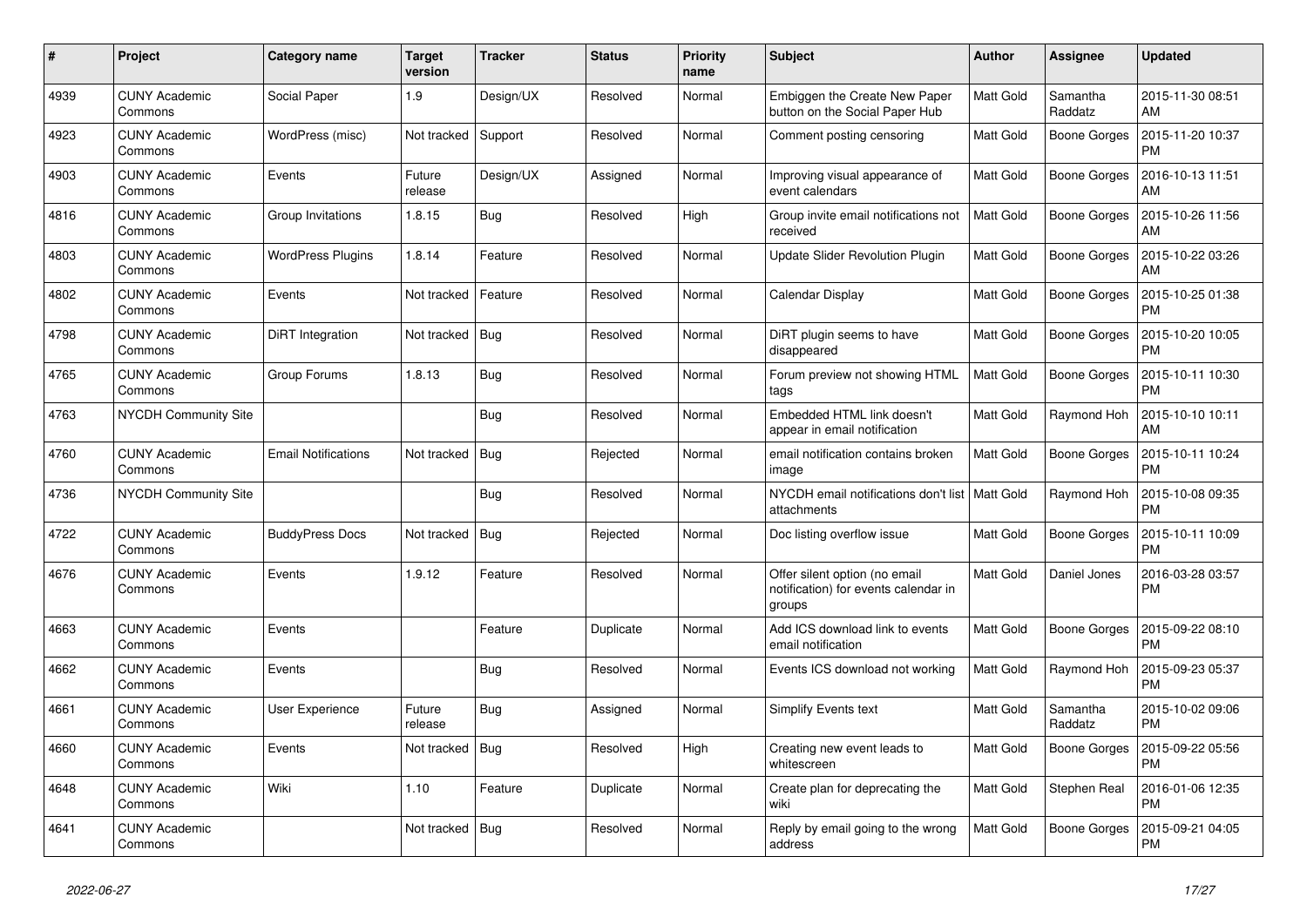| $\#$ | Project                         | Category name           | <b>Target</b><br>version | <b>Tracker</b> | <b>Status</b> | <b>Priority</b><br>name | <b>Subject</b>                                                                       | <b>Author</b>    | Assignee            | <b>Updated</b>                |
|------|---------------------------------|-------------------------|--------------------------|----------------|---------------|-------------------------|--------------------------------------------------------------------------------------|------------------|---------------------|-------------------------------|
| 4640 | <b>CUNY Academic</b><br>Commons |                         |                          | Bug            | Resolved      | Normal                  | Group forum problem                                                                  | <b>Matt Gold</b> | <b>Boone Gorges</b> | 2015-09-21 03:44<br><b>PM</b> |
| 4639 | <b>CUNY Academic</b><br>Commons | Home Page               | Not tracked              | <b>Bug</b>     | Resolved      | Urgent                  | Front page slider stopped working                                                    | <b>Matt Gold</b> | <b>Boone Gorges</b> | 2015-09-21 03:44<br><b>PM</b> |
| 4636 | <b>CUNY Academic</b><br>Commons | Group Forums            | 1.8.18                   | Bug            | Resolved      | Normal                  | Silent edit option for editing forum<br>posts                                        | Matt Gold        | Raymond Hoh         | 2015-11-29 04:20<br><b>PM</b> |
| 4602 | <b>CUNY Academic</b><br>Commons | Group Forums            | Future<br>release        | Bug            | Duplicate     | Normal                  | 'Home" button in forum search<br>leads to CAC homepage rather<br>than group homepage | <b>Matt Gold</b> | Raymond Hoh         | 2015-11-09 06:43<br><b>PM</b> |
| 4564 | <b>CUNY Academic</b><br>Commons | Server                  |                          | <b>Bug</b>     | Rejected      | Low                     | Registration page blocked on<br>private browser windows                              | <b>Matt Gold</b> | <b>Boone Gorges</b> | 2015-09-06 05:02<br><b>PM</b> |
| 4472 | CUNY Academic<br>Commons        | <b>Public Portfolio</b> | 1.8.9                    | Bug            | Resolved      | Normal                  | Search links showing up on profiles   Matt Gold                                      |                  | Boone Gorges        | 2015-08-24 04:06<br><b>PM</b> |
| 4405 | <b>CUNY Academic</b><br>Commons | <b>Public Portfolio</b> | 1.9.12                   | Bug            | Resolved      | Normal                  | New portfolio text not saving                                                        | <b>Matt Gold</b> | <b>Boone Gorges</b> | 2016-04-04 02:12<br><b>PM</b> |
| 4404 | <b>CUNY Academic</b><br>Commons | <b>Public Portfolio</b> | Future<br>release        | Design/UX      | Assigned      | Normal                  | Change color of permissions info<br>on portfolio editing interface                   | Matt Gold        | Samantha<br>Raddatz | 2015-08-11 05:28<br><b>PM</b> |
| 4403 | <b>CUNY Academic</b><br>Commons | <b>Public Portfolio</b> |                          | Bug            | Duplicate     | Normal                  | Redesign social media accounts<br>section of portfolio editing interface             | Matt Gold        | <b>Boone Gorges</b> | 2015-08-10 04:08<br><b>PM</b> |
| 4402 | <b>CUNY Academic</b><br>Commons | Public Portfolio        | 1.9                      | Bug            | Resolved      | Normal                  | Github link needs full URL rather<br>than ID                                         | Matt Gold        | Daniel Jones        | 2015-11-09 02:21<br><b>PM</b> |
| 4367 | <b>CUNY Academic</b><br>Commons | DiRT Integration        | 1.8.6                    | <b>Bug</b>     | Resolved      | Normal                  | Thumbnail images broken on DiRT<br>tool listing                                      | Matt Gold        | Boone Gorges        | 2015-08-02 12:55<br>AM        |
| 4331 | <b>CUNY Academic</b><br>Commons | Group Forums            | Future<br>release        | Feature        | Resolved      | Normal                  | Improve visibility of forum "post by<br>email" information                           | <b>Matt Gold</b> | Chris Stein         | 2019-03-12 12:39<br>AM        |
| 4315 | <b>CUNY Academic</b><br>Commons | WordPress (misc)        | Not tracked              | <b>Bug</b>     | Resolved      | Normal                  | Authentication request                                                               | Matt Gold        | <b>Boone Gorges</b> | 2015-07-21 05:55<br><b>PM</b> |
| 4244 | <b>CUNY Academic</b><br>Commons | User Experience         | 1.9                      | Design/UX      | Resolved      | Normal                  | Posting to multiple groups                                                           | Matt Gold        | Daniel Jones        | 2015-11-12 05:20<br><b>PM</b> |
| 4238 | <b>CUNY Academic</b><br>Commons | Events                  | Future<br>release        | Feature        | Assigned      | Normal                  | Copy Events to Other Groups?                                                         | Matt Gold        | <b>Boone Gorges</b> | 2015-07-02 10:08<br>AM        |
| 4235 | <b>CUNY Academic</b><br>Commons |                         | Not tracked              | Design/UX      | Assigned      | Normal                  | Explore user experience around<br>comments on forum topics vs docs                   | Matt Gold        | Samantha<br>Raddatz | 2015-07-21 10:23<br>AM        |
| 4202 | <b>CUNY Academic</b><br>Commons | <b>WordPress Themes</b> | 1.8.4                    | Feature        | Resolved      | Normal                  | Upload new version of premium<br>Bridge theme                                        | <b>Matt Gold</b> | Boone Gorges        | 2015-07-02 10:12<br>AM        |
| 4197 | <b>CUNY Academic</b><br>Commons | User Experience         | 1.8.4                    | <b>Bug</b>     | Resolved      | Normal                  | Open help link in same window                                                        | <b>Matt Gold</b> | Boone Gorges        | 2015-06-26 03:01<br><b>PM</b> |
| 4196 | <b>CUNY Academic</b><br>Commons |                         |                          | Bug            | Rejected      | High                    | News feed weirdness                                                                  | Matt Gold        | <b>Boone Gorges</b> | 2015-06-25 03:41<br><b>PM</b> |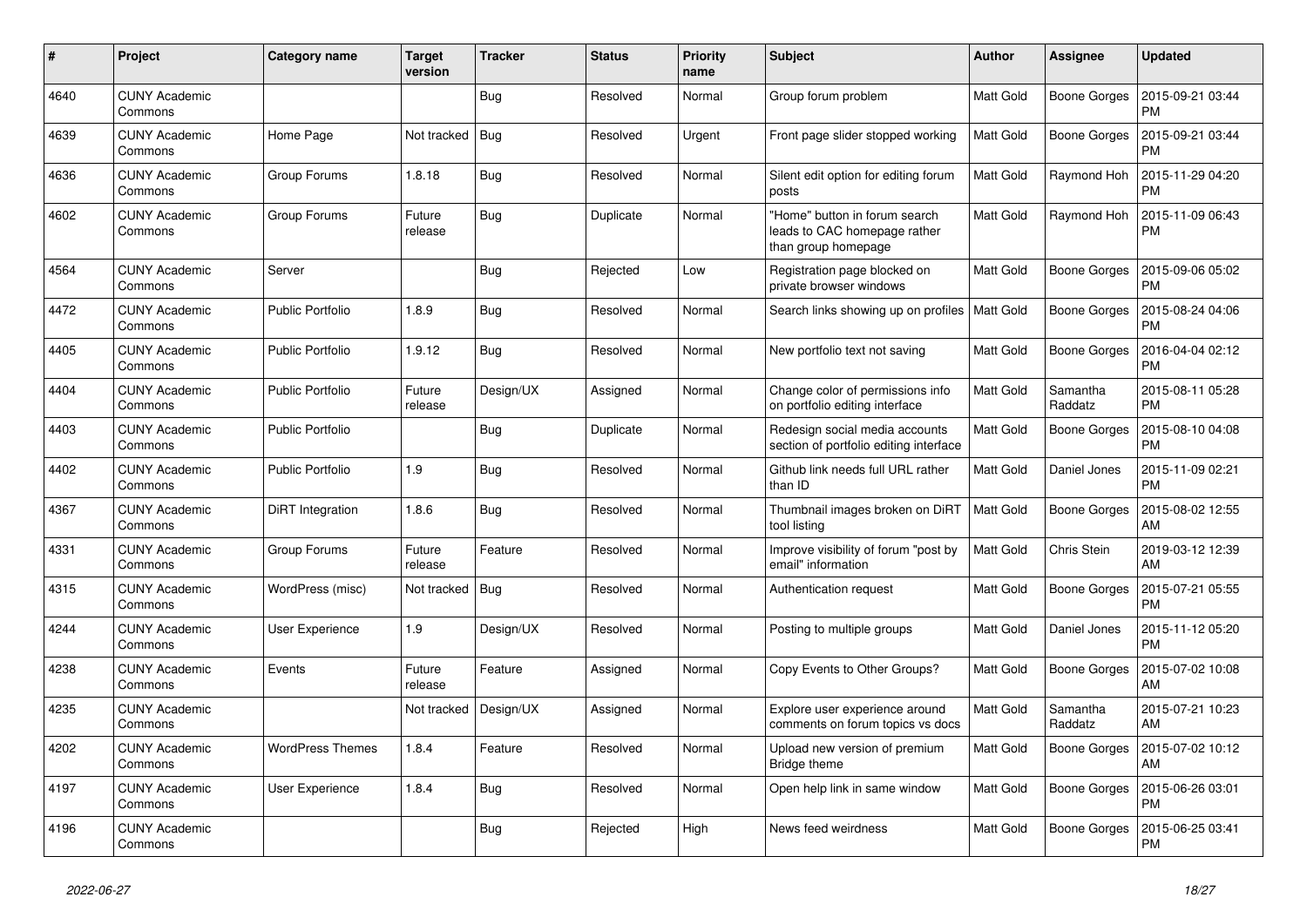| #    | Project                         | <b>Category name</b>       | <b>Target</b><br>version | <b>Tracker</b> | <b>Status</b> | <b>Priority</b><br>name | <b>Subject</b>                                                                                | Author           | Assignee            | <b>Updated</b>                |
|------|---------------------------------|----------------------------|--------------------------|----------------|---------------|-------------------------|-----------------------------------------------------------------------------------------------|------------------|---------------------|-------------------------------|
| 4187 | <b>CUNY Academic</b><br>Commons | <b>WordPress Themes</b>    | 1.8.4                    | Feature        | Resolved      | Normal                  | Upload new version of premium<br>Planar theme                                                 | Matt Gold        | <b>Boone Gorges</b> | 2015-07-02 10:11<br>AM        |
| 4180 | <b>CUNY Academic</b><br>Commons | WordPress (misc)           | Not tracked              | Bug            | Resolved      | High                    | Cache issues: site deletion process                                                           | l Matt Gold      | <b>Boone Gorges</b> | 2016-02-07 10:05<br><b>PM</b> |
| 4178 | <b>NYCDH Community Site</b>     |                            |                          | Outreach       | Resolved      | Normal                  | Please export member email<br>addresses for a site-wide mailing                               | Matt Gold        | Raymond Hoh         | 2015-06-19 04:40<br>AM        |
| 4155 | <b>CUNY Academic</b><br>Commons | Group Forums               |                          | <b>Bug</b>     | Duplicate     | Normal                  | Don't see forum search                                                                        | Matt Gold        | Boone Gorges        | 2015-06-16 12:32<br><b>PM</b> |
| 4151 | <b>CUNY Academic</b><br>Commons | <b>WordPress Themes</b>    | Not tracked              | Support        | Resolved      | Normal                  | CUNY GCDI homepage image<br>links broken                                                      | Matt Gold        | Daniel Jones        | 2015-08-10 02:43<br><b>PM</b> |
| 4125 | <b>CUNY Academic</b><br>Commons | <b>WordPress Themes</b>    | 1.8.2                    | Bug            | Resolved      | Normal                  | Help overlay layer issue                                                                      | <b>Matt Gold</b> | Daniel Jones        | 2015-06-08 10:34<br>AM        |
| 4111 | <b>CUNY Academic</b><br>Commons | commonsinabox.org          | Not tracked              | Bug            | Resolved      | Normal                  | Add Virginia DH site to CBOX<br>showcase                                                      | <b>Matt Gold</b> | scott voth          | 2015-06-08 10:01<br><b>PM</b> |
| 4082 | <b>CUNY Academic</b><br>Commons | Events                     | 1.10                     | Feature        | Resolved      | Normal                  | Events Calendar: Expose sitewide<br>events listings                                           | <b>Matt Gold</b> | Samantha<br>Raddatz | 2016-10-13 03:58<br><b>PM</b> |
| 4081 | <b>CUNY Academic</b><br>Commons | Events                     | 1.9                      | Bug            | Duplicate     | Normal                  | Events Calendar: Allow restriction<br>of event creation ability to admins<br>on groups        | <b>Matt Gold</b> | Samantha<br>Raddatz | 2015-11-09 12:37<br><b>PM</b> |
| 4080 | <b>CUNY Academic</b><br>Commons | Events                     | 1.9                      | Bug            | Resolved      | Normal                  | Events Calendar: Allow sites to<br>embed calendars from groups<br>(perhaps via BP group blog) | Matt Gold        | Raymond Hoh         | 2015-12-03 06:24<br><b>PM</b> |
| 4079 | <b>CUNY Academic</b><br>Commons | Events                     | 1.8.6                    | <b>Bug</b>     | Resolved      | Normal                  | Change ical label for Events<br>Calendar                                                      | <b>Matt Gold</b> | Raymond Hoh         | 2015-07-22 04:16<br><b>PM</b> |
| 4078 | <b>CUNY Academic</b><br>Commons | Events                     | 1.8.12                   | Feature        | Resolved      | Normal                  | Add iCal link to Event Calendar<br>notification emails                                        | Matt Gold        | Raymond Hoh         | 2015-09-25 09:39<br><b>PM</b> |
| 4072 | <b>CUNY Academic</b><br>Commons | <b>Email Notifications</b> | 1.8.1                    | Bug            | Resolved      | Normal                  | Double email notification                                                                     | <b>Matt Gold</b> | Raymond Hoh         | 2015-05-26 03:05<br>AM        |
| 4070 | <b>CUNY Academic</b><br>Commons | Analytics                  | Not tracked              | Support        | Assigned      | Normal                  | Request for JITP site analytics                                                               | Matt Gold        | Seth Persons        | 2016-02-23 03:09<br><b>PM</b> |
| 4057 | <b>CUNY Academic</b><br>Commons | <b>BuddyPress Docs</b>     | 1.8.1                    | <b>Bug</b>     | Resolved      | Normal                  | Canceling edit mode of BP Doc<br>reloads editing screen                                       | Matt Gold        | <b>Boone Gorges</b> | 2015-06-01 03:08<br><b>PM</b> |
| 4053 | <b>CUNY Academic</b><br>Commons | Events                     | Future<br>release        | Feature        | Assigned      | Normal                  | Create new tab for past events                                                                | <b>Matt Gold</b> | Boone Gorges        | 2015-05-12 02:10<br><b>PM</b> |
| 4039 | <b>CUNY Academic</b><br>Commons | <b>Group Files</b>         | 1.7.21                   | Feature        | Resolved      | Normal                  | Redirect to login when<br>non-logged-in user tries to view file<br>from private group         | Matt Gold        | Boone Gorges        | 2015-05-11 11:30<br>AM        |
| 4028 | <b>CUNY Academic</b><br>Commons | Reply By Email             | Not tracked              | Bug            | Resolved      | Normal                  | Erroneous notice of Duplicate<br>posting                                                      | <b>Matt Gold</b> | Raymond Hoh         | 2015-07-21 10:26<br>AM        |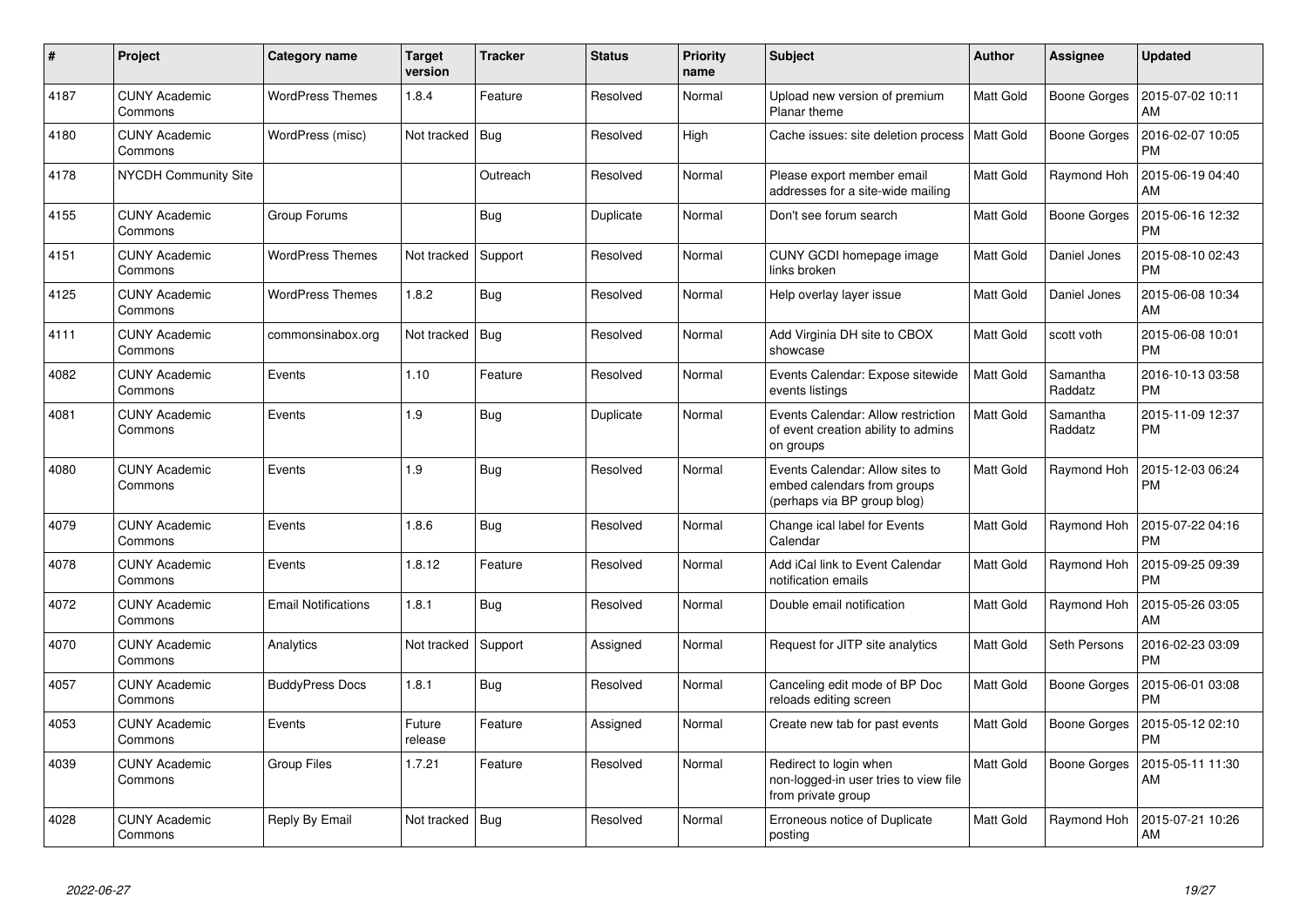| #    | Project                         | <b>Category name</b>       | <b>Target</b><br>version | <b>Tracker</b> | <b>Status</b> | <b>Priority</b><br>name | <b>Subject</b>                                                              | Author           | <b>Assignee</b>     | <b>Updated</b>                |
|------|---------------------------------|----------------------------|--------------------------|----------------|---------------|-------------------------|-----------------------------------------------------------------------------|------------------|---------------------|-------------------------------|
| 4027 | <b>CUNY Academic</b><br>Commons | Commons In A Box           | Not tracked              | Design/UX      | Assigned      | Normal                  | Usability review of CBOX update<br>procedures                               | <b>Matt Gold</b> | Samantha<br>Raddatz | 2015-05-11 06:36<br><b>PM</b> |
| 4010 | <b>CUNY Academic</b><br>Commons | <b>WordPress Plugins</b>   | 1.7.20                   | <b>Bug</b>     | Resolved      | High                    | GC Digital Fellows site down                                                | <b>Matt Gold</b> |                     | 2015-04-22 10:30<br>AM        |
| 4004 | <b>CUNY Academic</b><br>Commons | Group Forums               | Not tracked              | Support        | Resolved      | High                    | "Duplicate topic detected" error<br>message when posting to group<br>forum  | Matt Gold        | <b>Boone Gorges</b> | 2015-04-20 10:21<br>AM        |
| 3995 | <b>CUNY Academic</b><br>Commons | BuddyPress (misc)          | Not tracked              | <b>Bug</b>     | Resolved      | Normal                  | Possible People Page filter error                                           | <b>Matt Gold</b> | <b>Boone Gorges</b> | 2015-04-16 07:51<br>AM        |
| 3991 | <b>CUNY Academic</b><br>Commons | Toolbar                    | 1.7.19                   | Bug            | Resolved      | Normal                  | WP-Admin Bar positioning error on<br>mobile devices                         | Matt Gold        | <b>Boone Gorges</b> | 2015-04-21 02:30<br><b>PM</b> |
| 3990 | <b>CUNY Academic</b><br>Commons | commonsinabox.org          | Not tracked              | Publicity      | Resolved      | Normal                  | Update CBOX showcase                                                        | <b>Matt Gold</b> | scott voth          | 2015-04-16 10:27<br><b>PM</b> |
| 3969 | <b>CUNY Academic</b><br>Commons | <b>WordPress Plugins</b>   | 1.7.18                   | Bug            | Resolved      | Normal                  | External Group Blogs plugin<br>causing duplicate items of the<br>same post: | Matt Gold        | Raymond Hoh         | 2015-04-10 07:51<br><b>PM</b> |
| 3954 | <b>CUNY Academic</b><br>Commons | <b>Email Notifications</b> | 1.7.18                   | Bug            | Resolved      | Normal                  | Issues with Email notifications for<br>Groups w/RSS Feeds attached          | <b>Matt Gold</b> | Raymond Hoh         | 2015-04-08 05:04<br><b>PM</b> |
| 3942 | <b>CUNY Academic</b><br>Commons | Redmine                    | Not tracked              | Documentation  | Resolved      | Normal                  | <b>Preferred Redmine Statuses</b>                                           | <b>Matt Gold</b> | <b>Boone Gorges</b> | 2015-03-21 09:25<br><b>PM</b> |
| 3941 | <b>CUNY Academic</b><br>Commons | <b>Email Notifications</b> | 1.8.1                    | Feature        | Resolved      | Normal                  | Group forums -- Edited comment<br>notifications                             | Matt Gold        | Daniel Jones        | 2015-05-11 04:08<br><b>PM</b> |
| 3933 | <b>CUNY Academic</b><br>Commons | DiRT Integration           | Not tracked              | <b>Bug</b>     | Rejected      | Normal                  | DiRT Directory 'tool' directory<br>shows blank page                         | <b>Matt Gold</b> | <b>Boone Gorges</b> | 2015-03-20 08:47<br>AM        |
| 3932 | <b>CUNY Academic</b><br>Commons | commonsinabox.org          | Not tracked              | Publicity      | Resolved      | Normal                  | Replace Islamic History Commons<br>screenshot                               | Matt Gold        | <b>Boone Gorges</b> | 2015-03-19 09:39<br><b>PM</b> |
| 3924 | <b>CUNY Academic</b><br>Commons | Commons In A Box           | Not tracked              | Publicity      | Rejected      | Normal                  | Update CBOX showcase                                                        | <b>Matt Gold</b> | scott voth          | 2015-04-28 10:34<br><b>PM</b> |
| 3917 | <b>CUNY Academic</b><br>Commons | Home Page                  | 1.7.16                   | Bug            | Resolved      | Normal                  | New homepage display errors                                                 | <b>Matt Gold</b> | Raymond Hoh         | 2015-03-18 11:15<br>AM        |
| 3915 | <b>CUNY Academic</b><br>Commons | commonsinabox.org          | Not tracked              | Publicity      | Resolved      | Normal                  | Add Futures Initiative to CBOX<br>showcase                                  | <b>Matt Gold</b> | scott voth          | 2015-03-19 09:34<br><b>PM</b> |
| 3914 | <b>CUNY Academic</b><br>Commons | <b>WordPress Plugins</b>   | 1.7.15.1                 | Feature        | Resolved      | High                    | Upgrade Yoast's SEO plugin                                                  | <b>Matt Gold</b> | Boone Gorges        | 2015-03-13 05:30<br>PM        |
| 3911 | <b>CUNY Academic</b><br>Commons | SEO                        | Not tracked              | Support        | Resolved      | Normal                  | Subdomains blocking googlebot?                                              | Matt Gold        | Matt Gold           | 2015-03-15 11:14<br>AM        |
| 3910 | <b>CUNY Academic</b><br>Commons | Home Page                  | 1.7.15.2                 | <b>Bug</b>     | Resolved      | High                    | Home Page Display Errors                                                    | Matt Gold        | Boone Gorges        | 2015-03-17 10:21<br>AM        |
| 3898 | <b>CUNY Academic</b><br>Commons | Server                     |                          | System Upgrade | Resolved      | Urgent                  | commons down                                                                | Matt Gold        | <b>Boone Gorges</b> | 2015-03-11 09:50<br>AM        |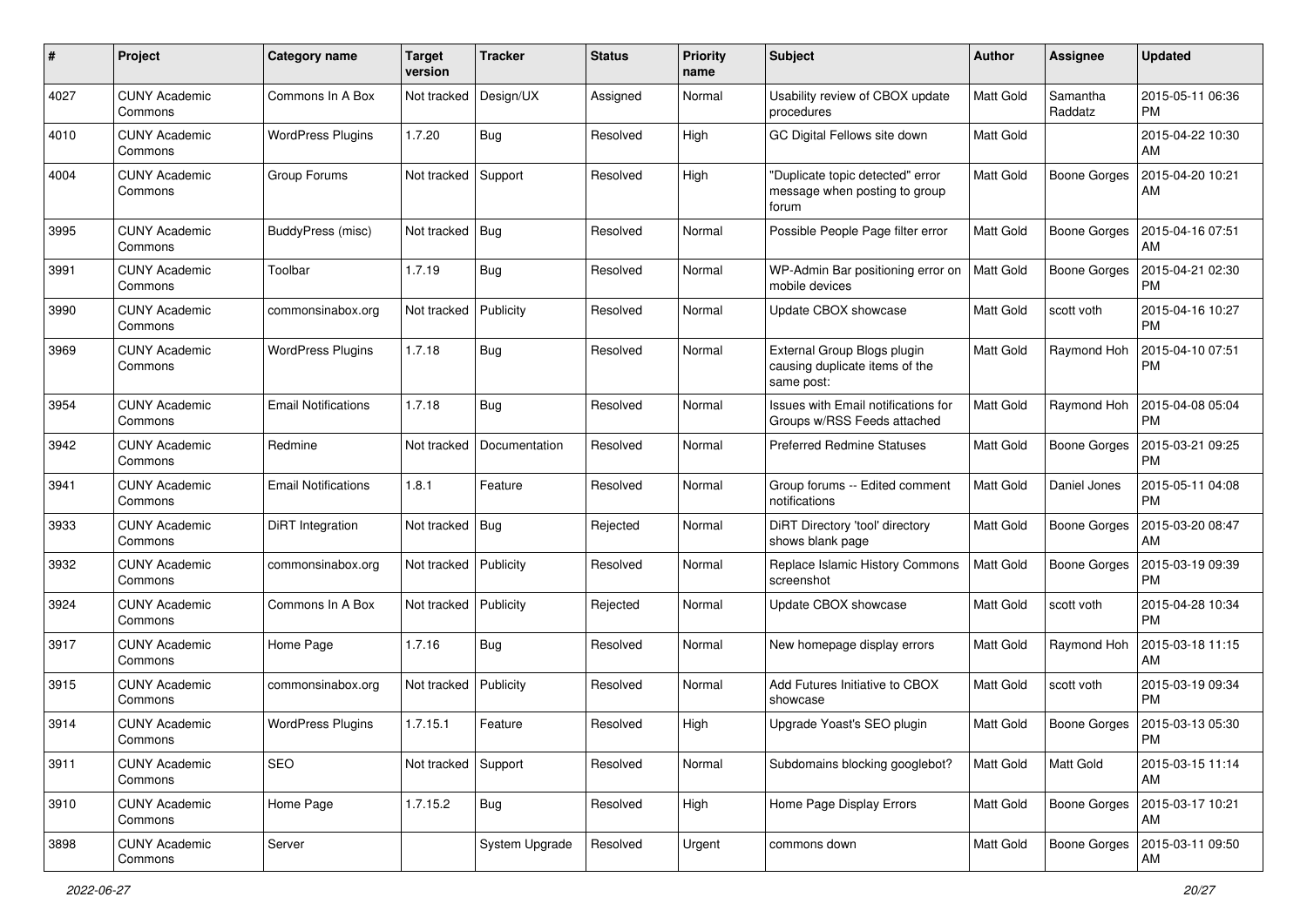| #    | Project                         | <b>Category name</b>       | <b>Target</b><br>version | <b>Tracker</b> | <b>Status</b> | Priority<br>name | <b>Subject</b>                                                            | <b>Author</b>    | <b>Assignee</b>     | <b>Updated</b>                |
|------|---------------------------------|----------------------------|--------------------------|----------------|---------------|------------------|---------------------------------------------------------------------------|------------------|---------------------|-------------------------------|
| 3866 | <b>CUNY Academic</b><br>Commons | <b>Email Notifications</b> | 1.7.15                   | Bug            | Resolved      | Normal           | Email notification does not indicate<br>presence of an attachment         | <b>Matt Gold</b> | Boone Gorges        | 2015-03-12 10:35<br>AM        |
| 3865 | <b>CUNY Academic</b><br>Commons | Design                     | 1.7.15                   | <b>Bug</b>     | Resolved      | Normal           | DiRT Tools listing in Group ><br>Manage                                   | <b>Matt Gold</b> | <b>Boone Gorges</b> | 2015-03-12 10:35<br>AM        |
| 3864 | <b>CUNY Academic</b><br>Commons | DiRT Integration           | 1.7.15                   | <b>Bug</b>     | Resolved      | Normal           | DiRT Tools Group sidebar label<br>display                                 | <b>Matt Gold</b> | <b>Boone Gorges</b> | 2015-03-11 09:30<br><b>PM</b> |
| 3860 | <b>CUNY Academic</b><br>Commons | commonsinabox.org          | Not tracked              | Publicity      | Resolved      | Normal           | Review CBOX showcase sites                                                | Matt Gold        | scott voth          | 2015-03-07 10:53<br>AM        |
| 3859 | <b>CUNY Academic</b><br>Commons | Group Forums               | 1.7.14                   | <b>Bug</b>     | Resolved      | Normal           | Group Forum Button Layout                                                 | Matt Gold        | Boone Gorges        | 2015-03-05 10:57<br>AM        |
| 3858 | <b>CUNY Academic</b><br>Commons | Reply By Email             | Future<br>release        | <b>Bug</b>     | Duplicate     | Normal           | Improved groupblog-RBE<br>integration                                     | <b>Matt Gold</b> | Raymond Hoh         | 2019-03-11 02:32<br><b>PM</b> |
| 3853 | <b>CUNY Academic</b><br>Commons | BuddyPress (misc)          | 1.7.16                   | Bug            | Resolved      | High             | Post erroneously ascribed to wrong   Matt Gold<br>author in activity feed |                  | Raymond Hoh         | 2015-03-21 01:13<br><b>PM</b> |
| 3823 | <b>CUNY Academic</b><br>Commons | commonsinabox.org          | Not tracked              | Bug            | Resolved      | Normal           | CBOX styling issue                                                        | <b>Matt Gold</b> | Boone Gorges        | 2015-02-23 03:33<br><b>PM</b> |
| 3820 | <b>CUNY Academic</b><br>Commons | commonsinabox.org          | Not tracked              | Publicity      | Resolved      | Normal           | Add Texas DH site to CBOX<br>showcase                                     | <b>Matt Gold</b> | scott voth          | 2015-03-04 09:24<br>AM        |
| 3809 | <b>CUNY Academic</b><br>Commons | BuddyPress (misc)          | 1.7.17                   | Bug            | Resolved      | Normal           | BuddyPress member filters not<br>working correctly                        | Matt Gold        | Matt Gold           | 2015-03-22 01:03<br>AM        |
| 3802 | <b>CUNY Academic</b><br>Commons | Home Page                  | 1.7.14                   | <b>Bug</b>     | Resolved      | Normal           | Long user name causes problems<br>with Who's Online homepage<br>display   | <b>Matt Gold</b> | Daniel Jones        | 2015-02-23 03:39<br><b>PM</b> |
| 3799 | <b>CUNY Academic</b><br>Commons | cuny.is                    | 1.7.12                   | <b>Bug</b>     | Resolved      | Normal           | cuny.is issue                                                             | <b>Matt Gold</b> | <b>Boone Gorges</b> | 2015-02-10 09:07<br><b>PM</b> |
| 3796 | <b>CUNY Academic</b><br>Commons | Documentation              | Not tracked              | Documentation  | Resolved      | Normal           | Add domain mapping info to Uses<br>sites page                             | <b>Matt Gold</b> | scott voth          | 2015-02-08 10:02<br><b>PM</b> |
| 3788 | <b>CUNY Academic</b><br>Commons | cuny.is                    | 1.8.11                   | <b>Bug</b>     | Resolved      | Normal           | CUNY.is default links?                                                    | Matt Gold        | Boone Gorges        | 2015-09-25 12:53<br>AM        |
| 3785 | <b>CUNY Academic</b><br>Commons | Registration               | Not tracked              | Bug            | Resolved      | Normal           | New CUNY email addresses                                                  | <b>Matt Gold</b> | Marilyn Weber       | 2017-11-15 05:47<br><b>PM</b> |
| 3770 | <b>CUNY Academic</b><br>Commons | <b>Public Portfolio</b>    | Future<br>release        | Feature        | Assigned      | Normal           | Improve Layout/Formatting of<br>Positions Area on Public Portfolios       | Matt Gold        | Chris Stein         | 2015-04-01 09:17<br><b>PM</b> |
| 3769 | <b>CUNY Academic</b><br>Commons | <b>Public Portfolio</b>    | 1.7.12                   | <b>Bug</b>     | Resolved      | Normal           | Completion mouseover on editing<br>version of profile is blank            | Matt Gold        | <b>Boone Gorges</b> | 2015-02-12 09:13<br>AM        |
| 3768 | <b>CUNY Academic</b><br>Commons | <b>Public Portfolio</b>    | Future<br>release        | Feature        | Assigned      | Normal           | Institutions/Past positions on public<br>portfolios                       | Matt Gold        | <b>Boone Gorges</b> | 2018-04-23 10:44<br>AM        |
| 3761 | <b>CUNY Academic</b><br>Commons | WordPress (misc)           |                          | <b>Bug</b>     | Rejected      | Normal           | User reports that Add Users by<br>Email Address not working               | Matt Gold        | Daniel Jones        | 2015-02-12 09:01<br>AM        |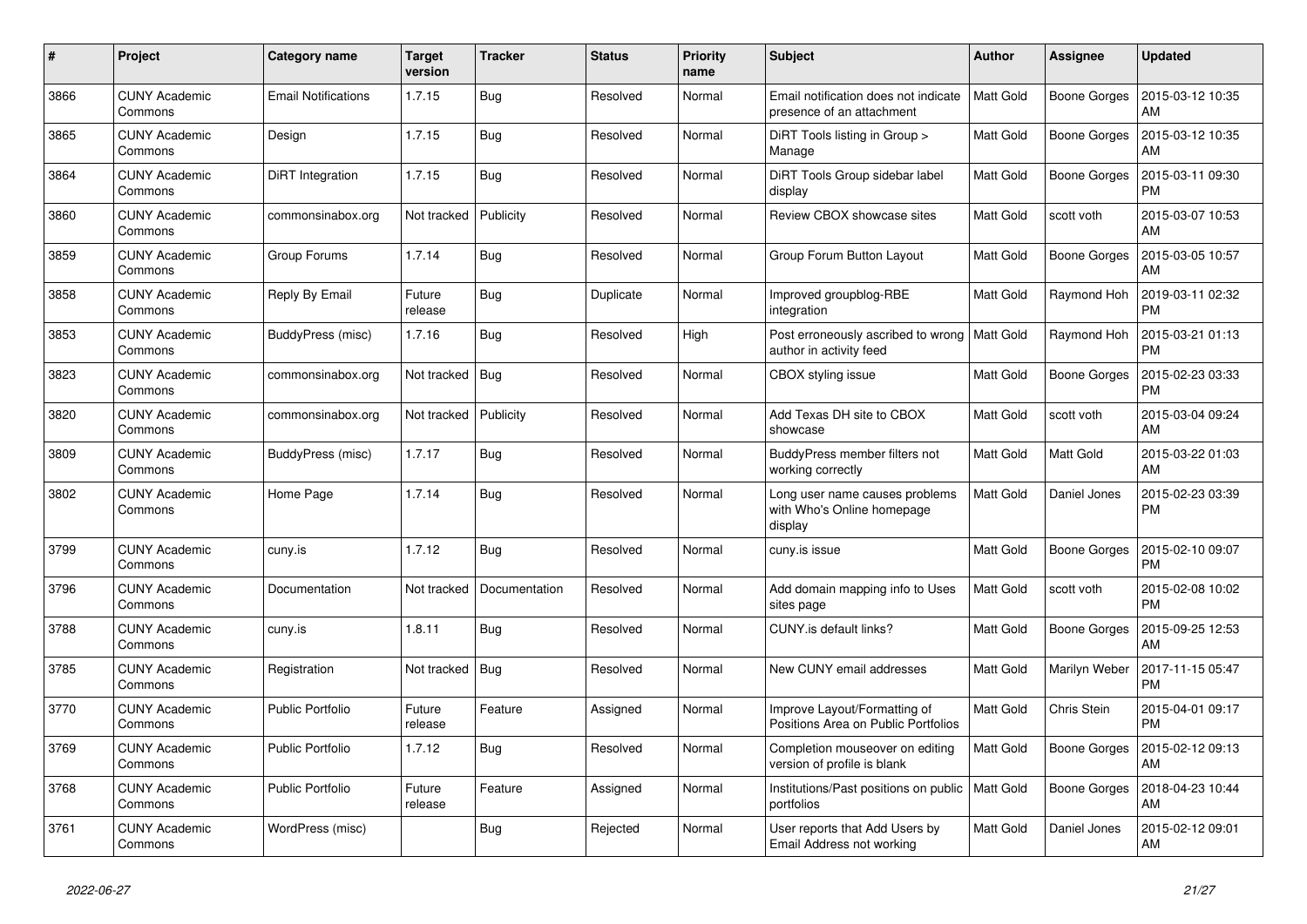| #    | Project                         | Category name            | <b>Target</b><br>version | <b>Tracker</b> | <b>Status</b> | <b>Priority</b><br>name | <b>Subject</b>                                        | Author           | Assignee            | <b>Updated</b>                |
|------|---------------------------------|--------------------------|--------------------------|----------------|---------------|-------------------------|-------------------------------------------------------|------------------|---------------------|-------------------------------|
| 3760 | <b>CUNY Academic</b><br>Commons | <b>WordPress Plugins</b> | 1.7.11                   | Feature        | Resolved      | Normal                  | Add WP Accessiblity Plugin                            | <b>Matt Gold</b> | Raymond Hoh         | 2015-02-02 02:30<br>AM        |
| 3759 | <b>CUNY Academic</b><br>Commons | WordPress (misc)         | Future<br>release        | Feature        | Assigned      | Normal                  | Review Interface for Adding Users<br>to Blogs         | Matt Gold        | Boone Gorges        | 2015-03-24 05:52<br><b>PM</b> |
| 3758 | <b>CUNY Academic</b><br>Commons | Documentation            | Not tracked              | Documentation  | Resolved      | Normal                  | Update documentation on adding<br>users to blogs      | <b>Matt Gold</b> | scott voth          | 2019-09-23 03:25<br><b>PM</b> |
| 3729 | <b>CUNY Academic</b><br>Commons | WordPress (misc)         | 1.7.11                   | Feature        | Resolved      | Normal                  | Add 'contact us' line to failed login<br>screen       | Matt Gold        | Daniel Jones        | 2015-02-02 01:16<br>AM        |
| 3727 | <b>CUNY Academic</b><br>Commons | Publicity                | Not tracked              | Publicity      | Resolved      | Normal                  | Happy new year homepage slide                         | Matt Gold        | scott voth          | 2014-12-28 02:20<br><b>PM</b> |
| 3717 | <b>CUNY Academic</b><br>Commons | Groups (misc)            | 1.7.7                    | <b>Bug</b>     | Resolved      | Normal                  | Member invitations to Group<br>Members error alert    | Matt Gold        | <b>Boone Gorges</b> | 2014-12-22 02:25<br><b>PM</b> |
| 3714 | <b>CUNY Academic</b><br>Commons | cuny.is                  | 1.7.7                    | Feature        | Resolved      | Normal                  | cuny.is access                                        | <b>Matt Gold</b> | <b>Boone Gorges</b> | 2014-12-22 02:19<br><b>PM</b> |
| 3706 | <b>CUNY Academic</b><br>Commons | commonsinabox.org        | Not tracked              | Feature        | Resolved      | Normal                  | CBOX nav bar                                          | Matt Gold        | scott voth          | 2016-01-26 05:26<br><b>PM</b> |
| 3693 | <b>CUNY Academic</b><br>Commons | Reply By Email           |                          | <b>Bug</b>     | Resolved      | Normal                  | notification of RBE double posting                    | Matt Gold        | Raymond Hoh         | 2014-12-03 02:40<br><b>PM</b> |
| 3692 | <b>CUNY Academic</b><br>Commons | commonsinabox.org        | Not tracked              | Feature        | Resolved      | Normal                  | Tighten registration security on<br>commonsinabox.org | Matt Gold        | <b>Boone Gorges</b> | 2014-12-03 03:06<br><b>PM</b> |
| 3688 | <b>CUNY Academic</b><br>Commons | <b>BuddyPress Docs</b>   | 1.7.6                    | Bug            | Resolved      | Normal                  | Doc creation didn't create email<br>notification      | Matt Gold        | <b>Boone Gorges</b> | 2014-12-12 08:57<br>AM        |
| 3680 | <b>CUNY Academic</b><br>Commons | commonsinabox.org        | Not tracked              | Feature        | Resolved      | Low                     | Deep Time site on CBOX<br>showcase                    | Matt Gold        | scott voth          | 2014-11-30 04:59<br><b>PM</b> |
| 3679 | <b>CUNY Academic</b><br>Commons | Support                  | Not tracked              | Support        | Resolved      | Normal                  | Outreach to hosting partners                          | Matt Gold        | scott voth          | 2014-11-30 04:23<br><b>PM</b> |
| 3676 | <b>CUNY Academic</b><br>Commons | WordPress (misc)         | 1.7.4                    | Feature        | Resolved      | High                    | Update WP to 4.0.1                                    | Matt Gold        | <b>Boone Gorges</b> | 2014-11-21 10:49<br>AM        |
| 3672 | <b>CUNY Academic</b><br>Commons | <b>WordPress Plugins</b> | 1.7.4                    | Feature        | Resolved      | Normal                  | Force captcha on existing contact<br>forms            | <b>Matt Gold</b> | Boone Gorges        | 2014-11-21 12:20<br><b>PM</b> |
| 3662 | <b>CUNY Academic</b><br>Commons | <b>SEO</b>               | Future<br>release        | Feature        | Assigned      | Normal                  | Duplicate Content/SEO/Google<br>issues                | <b>Matt Gold</b> | Raymond Hoh         | 2015-04-13 04:37<br><b>PM</b> |
| 3660 | <b>CUNY Academic</b><br>Commons | Layout                   | 1.8                      | Feature        | Resolved      | Normal                  | ZenDesk Placement                                     | Matt Gold        | Raymond Hoh         | 2015-03-11 02:10<br><b>PM</b> |
| 3659 | <b>CUNY Academic</b><br>Commons | Home Page                | 1.7.4                    | Feature        | Resolved      | Normal                  | Remove UserVoice                                      | Matt Gold        | <b>Boone Gorges</b> | 2014-11-21 10:53<br>AM        |
| 3657 | CUNY Academic<br>Commons        | WordPress (misc)         | Not tracked              | Feature        | <b>New</b>    | Normal                  | Create alert for GC email<br>addresses                | Matt Gold        | Matt Gold           | 2016-04-14 11:29<br>PM        |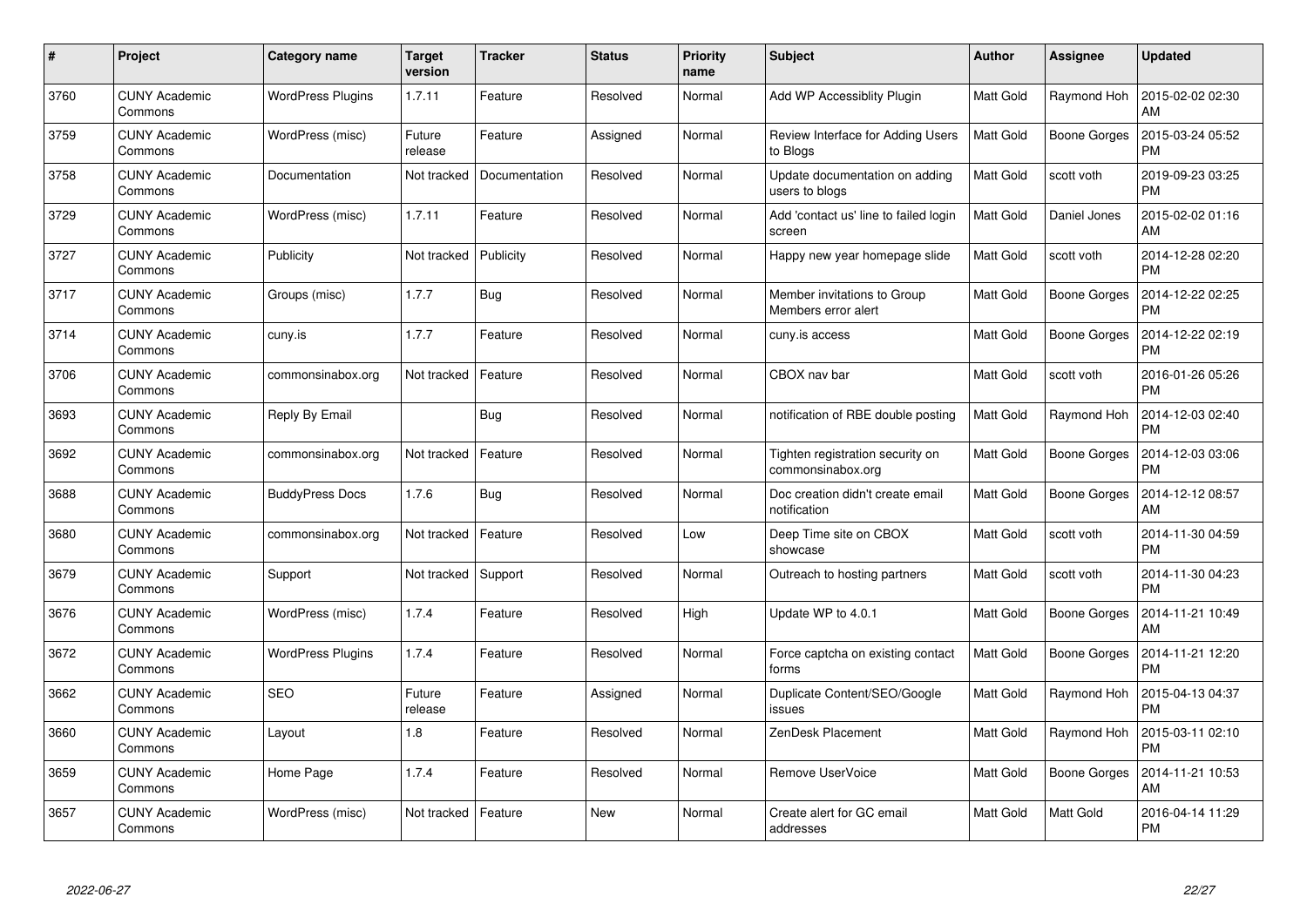| $\#$ | Project                         | Category name              | <b>Target</b><br>version | <b>Tracker</b> | <b>Status</b> | <b>Priority</b><br>name | <b>Subject</b>                                                 | Author           | Assignee            | <b>Updated</b>                |
|------|---------------------------------|----------------------------|--------------------------|----------------|---------------|-------------------------|----------------------------------------------------------------|------------------|---------------------|-------------------------------|
| 3655 | <b>CUNY Academic</b><br>Commons | Group Forums               | Not tracked              | Bug            | Resolved      | High                    | xlsx attachments not allowed in<br>forums                      | <b>Matt Gold</b> | <b>Boone Gorges</b> | 2014-11-21 10:41<br>AM        |
| 3654 | <b>CUNY Academic</b><br>Commons | Group Forums               | 1.7.4                    | Bug            | Resolved      | Normal                  | can only attached one file to a<br>forum post                  | Matt Gold        | <b>Boone Gorges</b> | 2014-11-21 10:42<br>AM        |
| 3652 | <b>CUNY Academic</b><br>Commons | Group Forums               | 1.8                      | Bug            | Resolved      | Low                     | Forum preview doesn't show live<br>link                        | <b>Matt Gold</b> | Raymond Hoh         | 2015-04-21 06:46<br><b>PM</b> |
| 3648 | <b>CUNY Academic</b><br>Commons | cuny.is                    | Not tracked              | Bug            | Resolved      | High                    | cuny.is request                                                | Matt Gold        | Boone Gorges        | 2014-11-11 06:54<br><b>PM</b> |
| 3642 | <b>CUNY Academic</b><br>Commons |                            |                          | Bug            | Rejected      | Normal                  | Group search hanging                                           | <b>Matt Gold</b> | Boone Gorges        | 2014-11-10 12:50<br><b>PM</b> |
| 3640 | <b>CUNY Academic</b><br>Commons |                            | Future<br>release        | Bug            | Rejected      | Normal                  | Logged out of commons when<br>trying to publish a post         | <b>Matt Gold</b> | Daniel Jones        | 2015-03-09 11:27<br>AM        |
| 3625 | <b>CUNY Academic</b><br>Commons | WordPress (misc)           |                          | Bug            | Rejected      | Normal                  | Unable to manually create account<br>for non-CUNY (gmail) user | <b>Matt Gold</b> | <b>Boone Gorges</b> | 2015-06-01 03:09<br><b>PM</b> |
| 3614 | <b>CUNY Academic</b><br>Commons | Home Page                  | 1.7.2                    | Bug            | Resolved      | Normal                  | Homepage member widget filter<br>feature not working           | Matt Gold        | Boone Gorges        | 2014-11-01 02:24<br><b>PM</b> |
| 3611 | <b>CUNY Academic</b><br>Commons | Publicity                  | 1.7.3                    | Feature        | Resolved      | Normal                  | Add Susana's Video to a<br>Standalone page on the Commons      | Matt Gold        | Dominic Giglio      | 2014-11-04 02:07<br><b>PM</b> |
| 3610 | <b>CUNY Academic</b><br>Commons | Home Page                  | 1.7.3                    | Feature        | Resolved      | Normal                  | Add Susana's Video to the<br>Homepage                          | <b>Matt Gold</b> | Dominic Giglio      | 2014-11-04 03:42<br><b>PM</b> |
| 3608 | <b>CUNY Academic</b><br>Commons | <b>Email Notifications</b> | 1.7.3                    | <b>Bug</b>     | Resolved      | High                    | Group email plain-text formatting<br>problem                   | Matt Gold        | Raymond Hoh         | 2014-11-11 12:19<br><b>PM</b> |
| 3605 | <b>CUNY Academic</b><br>Commons | Group Announcments         |                          | Feature        | Rejected      | Normal                  | <b>Revise Announcements Group</b><br>Page Explanatory Text     | Matt Gold        | Daniel Jones        | 2015-04-13 04:45<br><b>PM</b> |
| 3601 | <b>CUNY Academic</b><br>Commons | <b>Email Notifications</b> | 1.7.3                    | Bug            | Resolved      | High                    | Forum replies do not show up on<br>the group homepage          | Matt Gold        | Raymond Hoh         | 2014-11-10 01:24<br><b>PM</b> |
| 3599 | <b>CUNY Academic</b><br>Commons | <b>BuddyPress Docs</b>     | 1.7.2                    | <b>Bug</b>     | Resolved      | Normal                  | Silent BP Docs edits                                           | <b>Matt Gold</b> | <b>Boone Gorges</b> | 2014-11-01 02:20<br><b>PM</b> |
| 3598 | <b>CUNY Academic</b><br>Commons | Reply By Email             |                          | <b>Bug</b>     | Resolved      | Urgent                  | RBE message not posted                                         | Matt Gold        | Boone Gorges        | 2014-10-27 09:34<br><b>PM</b> |
| 3589 | <b>CUNY Academic</b><br>Commons | Group Invitations          | 1.7.2                    | Bug            | Resolved      | Normal                  | User not appearing in group<br>invitation autocomplete         | Matt Gold        | Boone Gorges        | 2014-11-01 02:58<br><b>PM</b> |
| 3588 | <b>CUNY Academic</b><br>Commons | Groups (misc)              | 1.7.2                    | Bug            | Resolved      | Normal                  | Hidden group not appearing in<br>search results                | Matt Gold        | Boone Gorges        | 2014-11-01 02:57<br><b>PM</b> |
| 3587 | <b>CUNY Academic</b><br>Commons | My Commons                 | 1.8.1                    | Bug            | Resolved      | Normal                  | Force SSL issue                                                | Matt Gold        | <b>Boone Gorges</b> | 2015-06-01 11:39<br>AM        |
| 3583 | CUNY Academic<br>Commons        | Reply By Email             | 1.7.3                    | <b>Bug</b>     | Resolved      | Normal                  | RBE error message                                              | Matt Gold        | Raymond Hoh         | 2014-11-10 12:42<br><b>PM</b> |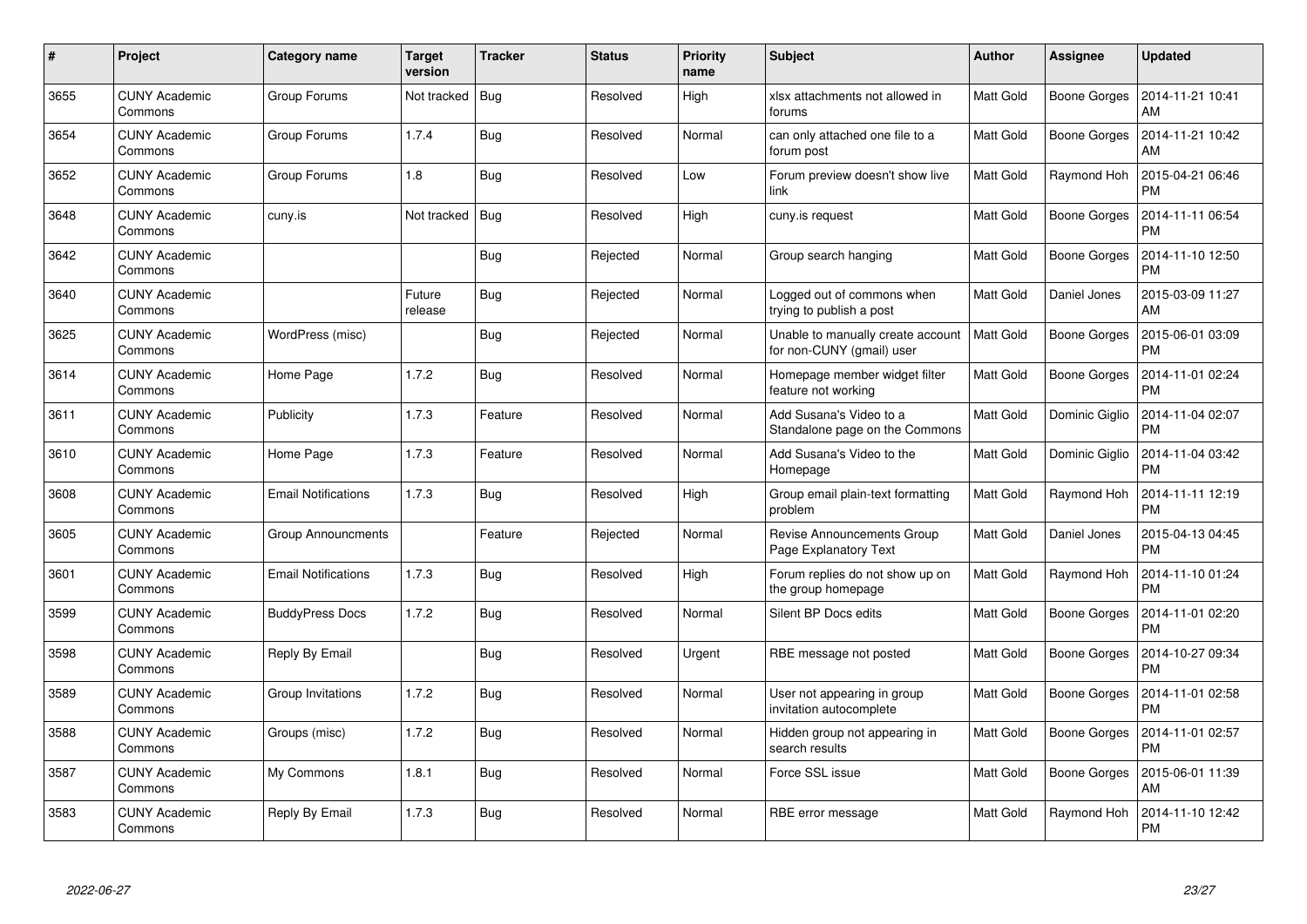| #    | Project                         | <b>Category name</b>       | <b>Target</b><br>version | <b>Tracker</b> | <b>Status</b> | Priority<br>name | <b>Subject</b>                                                      | Author           | Assignee            | <b>Updated</b>                |
|------|---------------------------------|----------------------------|--------------------------|----------------|---------------|------------------|---------------------------------------------------------------------|------------------|---------------------|-------------------------------|
| 3581 | <b>CUNY Academic</b><br>Commons | <b>BuddyPress Docs</b>     | 1.7.1                    | <b>Bug</b>     | Resolved      | Normal           | BuddyPress Docs Line Break issue                                    | Matt Gold        | <b>Boone Gorges</b> | 2014-10-20 02:56<br><b>PM</b> |
| 3577 | <b>CUNY Academic</b><br>Commons | My Commons                 | Future<br>release        | Design/UX      | Assigned      | Normal           | Replies to items in My Commons                                      | <b>Matt Gold</b> | Raymond Hoh         | 2015-04-09 05:19<br><b>PM</b> |
| 3574 | <b>CUNY Academic</b><br>Commons | My Commons                 |                          | <b>Bug</b>     | Duplicate     | Normal           | Address awkward possessive<br>cases on My Commons page              | <b>Matt Gold</b> | Raymond Hoh         | 2015-04-13 04:41<br><b>PM</b> |
| 3564 | <b>CUNY Academic</b><br>Commons | User Experience            |                          | Design/UX      | Rejected      | Normal           | Consider repositioning Forum link<br>in group nav                   | <b>Matt Gold</b> | Chris Stein         | 2015-04-13 04:32<br><b>PM</b> |
| 3563 | <b>CUNY Academic</b><br>Commons | Reply By Email             | Not tracked              | Bug            | Resolved      | High             | RBE posting lags                                                    | <b>Matt Gold</b> | Boone Gorges        | 2014-10-21 11:33<br>AM        |
| 3561 | <b>CUNY Academic</b><br>Commons | Group Forums               | 1.7.1                    | Feature        | Resolved      | Normal           | Add Post New Topics link to top of<br>forums                        | <b>Matt Gold</b> | Boone Gorges        | 2014-10-21 06:48<br><b>PM</b> |
| 3559 | <b>CUNY Academic</b><br>Commons | Group Forums               | 1.7.2                    | Design/UX      | Resolved      | Normal           | Forum Styling                                                       | <b>Matt Gold</b> | Boone Gorges        | 2014-11-02 03:18<br><b>PM</b> |
| 3557 | <b>CUNY Academic</b><br>Commons | My Commons                 | 1.7.1                    | <b>Bug</b>     | Resolved      | Urgent           | Fix typo on My Commons overlay                                      | <b>Matt Gold</b> | <b>Boone Gorges</b> | 2014-10-15 11:02<br><b>PM</b> |
| 3555 | <b>CUNY Academic</b><br>Commons | Publicity                  | Not tracked              | <b>Bug</b>     | Resolved      | High             | Mailchimp email display issue                                       | <b>Matt Gold</b> | Matt Gold           | 2017-11-15 05:47<br><b>PM</b> |
| 3550 | <b>CUNY Academic</b><br>Commons | WordPress (misc)           |                          | <b>Bug</b>     | Rejected      | Low              | Scribd Embed Issue                                                  | Matt Gold        | scott voth          | 2014-11-01 02:49<br><b>PM</b> |
| 3547 | <b>CUNY Academic</b><br>Commons | <b>Email Notifications</b> | Not tracked              | Bug            | Resolved      | Urgent           | Email notifications not working                                     | Matt Gold        | Matt Gold           | 2016-01-26 05:11<br><b>PM</b> |
| 3544 | <b>CUNY Academic</b><br>Commons | <b>Group Files</b>         | 1.7                      | <b>Bug</b>     | Resolved      | Normal           | Files list upload button placement<br>after upload                  | <b>Matt Gold</b> | <b>Boone Gorges</b> | 2014-10-10 09:09<br>AM        |
| 3536 | <b>CUNY Academic</b><br>Commons | My Commons                 | Future<br>release        | Feature        | Assigned      | Normal           | Infinite Scroll on My Commons<br>page                               | Matt Gold        | Raymond Hoh         | 2015-04-13 04:42<br><b>PM</b> |
| 3524 | <b>CUNY Academic</b><br>Commons | Documentation              | Not tracked              | Documentation  | Assigned      | Normal           | Post describing all you can do<br>when starting up a new blog/group | Matt Gold        | scott voth          | 2014-10-04 12:56<br><b>PM</b> |
| 3520 | <b>CUNY Academic</b><br>Commons | Security                   | 1.7.3                    | Feature        | Resolved      | Normal           | Encourage or Require CAPTCHA<br>on forms?                           | Matt Gold        | Daniel Jones        | 2014-11-06 03:40<br><b>PM</b> |
| 3519 | <b>CUNY Academic</b><br>Commons | commonsinabox.org          | Not tracked              | Publicity      | Resolved      | Normal           | Add SUNY Geneseo English to<br>CBOX showcase & Rearrange<br>order   | Matt Gold        | scott voth          | 2014-10-10 12:08<br>AM        |
| 3518 | <b>CUNY Academic</b><br>Commons | WordPress (misc)           | Not tracked              | Support        | Rejected      | Normal           | Moderated comment spam                                              | <b>Matt Gold</b> | <b>Boone Gorges</b> | 2016-01-26 03:26<br><b>PM</b> |
| 3517 | <b>CUNY Academic</b><br>Commons | My Commons                 | Future<br>release        | Feature        | Assigned      | Normal           | Mute/Unmute My Commons<br>updates                                   | <b>Matt Gold</b> | Raymond Hoh         | 2015-11-09 01:19<br><b>PM</b> |
| 3497 | <b>CUNY Academic</b><br>Commons | Publicity                  | Not tracked              | Bug            | Resolved      | Normal           | News blog post & hero slide on<br>free software contributions       | <b>Matt Gold</b> | scott voth          | 2016-03-09 06:48<br><b>PM</b> |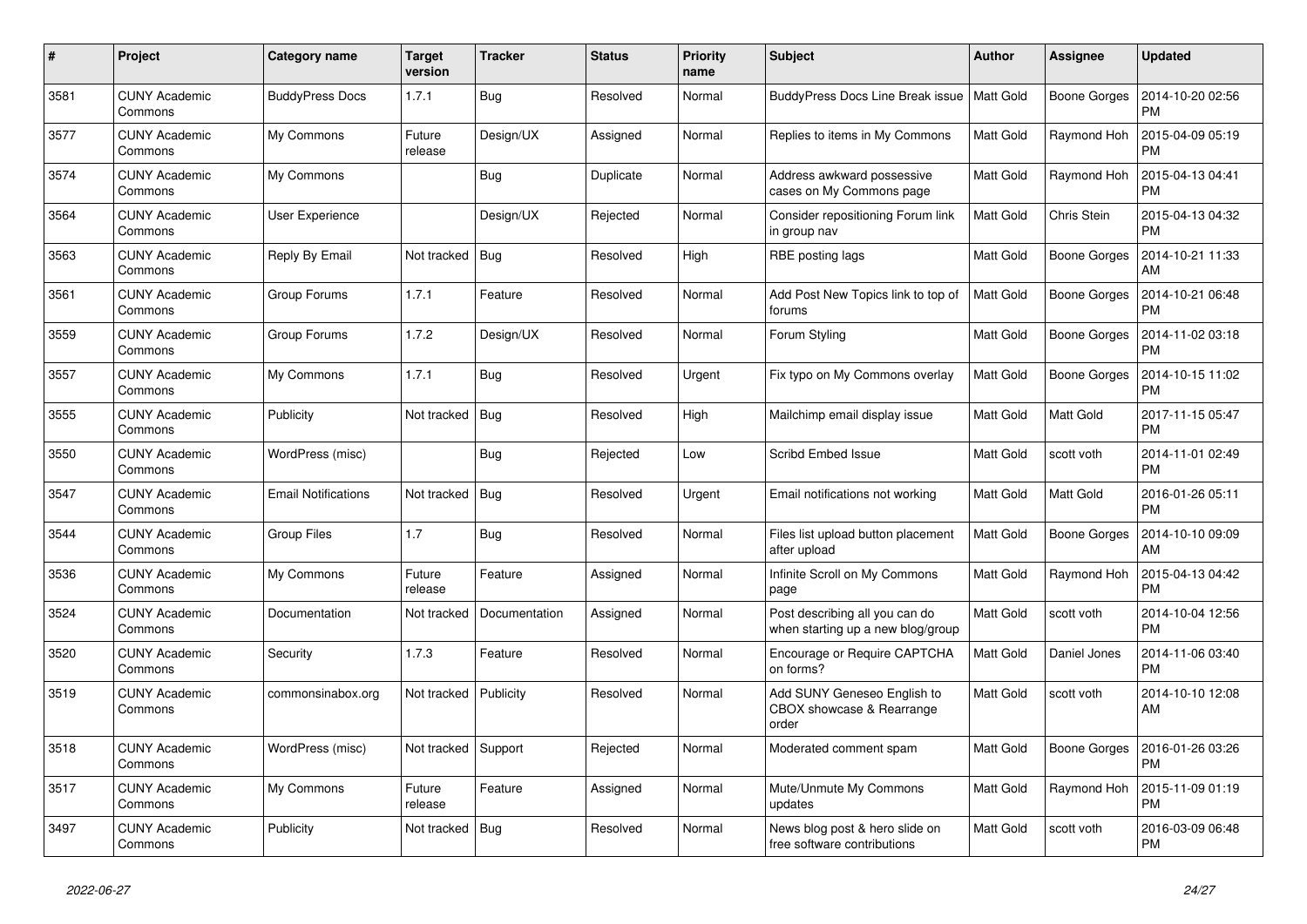| #    | Project                         | <b>Category name</b>       | <b>Target</b><br>version | <b>Tracker</b> | <b>Status</b>       | <b>Priority</b><br>name | <b>Subject</b>                                                                   | Author           | <b>Assignee</b>     | <b>Updated</b>                               |
|------|---------------------------------|----------------------------|--------------------------|----------------|---------------------|-------------------------|----------------------------------------------------------------------------------|------------------|---------------------|----------------------------------------------|
| 3489 | <b>CUNY Academic</b><br>Commons | commonsinabox.org          | Not tracked              | Feature        | Resolved            | Normal                  | Tighten security on CBOX demo<br>site registration                               | <b>Matt Gold</b> | <b>Boone Gorges</b> | 2016-01-26 04:32<br><b>PM</b>                |
| 3486 | <b>CUNY Academic</b><br>Commons | My Commons                 | 1.7                      | Feature        | Resolved            | Normal                  | Minor Issues on My-Commons<br>page                                               | Matt Gold        | Raymond Hoh         | 2014-10-03 10:44<br>AM                       |
| 3480 | CUNY Academic<br>Commons        | WordPress (misc)           | Not tracked              | Bug            | Resolved            | High                    | Games site shows up as<br>archived/suspended                                     | <b>Matt Gold</b> | <b>Boone Gorges</b> | 2014-09-21 09:34<br><b>PM</b>                |
| 3479 | <b>CUNY Academic</b><br>Commons | Outreach                   | Not tracked              | Outreach       | Resolved            | Normal                  | Create MailChimp draft of CBOX<br>email                                          | <b>Matt Gold</b> | scott voth          | 2014-10-04 09:50<br><b>PM</b>                |
| 3452 | <b>CUNY Academic</b><br>Commons | <b>WordPress Plugins</b>   |                          | Support        | Resolved            | Normal                  | Github/Markdown Plugins and<br>Questions                                         | Matt Gold        | <b>Boone Gorges</b> | 2014-09-08 10:27<br>AM                       |
| 3451 | <b>CUNY Academic</b><br>Commons | WordPress (misc)           | 1.7                      | Bug            | Resolved            | Normal                  | Edit delete blog text                                                            | <b>Matt Gold</b> | Raymond Hoh         | 2014-09-15 08:27<br><b>PM</b>                |
| 3450 | <b>CUNY Academic</b><br>Commons | cuny.is                    | Not tracked              | Outreach       | Resolved            | Normal                  | two cuny.is requests                                                             | Matt Gold        | <b>Boone Gorges</b> | 2014-09-08 03:46<br><b>PM</b>                |
| 3449 | <b>CUNY Academic</b><br>Commons | Groups (misc)              | 1.7                      | Bug            | Resolved            | Normal                  | Make Default Option for "Create<br>Forum" in Group Creation Process<br>"Yes"     | <b>Matt Gold</b> | <b>Boone Gorges</b> | 2014-09-22 08:39<br><b>PM</b>                |
| 3448 | <b>CUNY Academic</b><br>Commons | Groups (misc)              | 1.7                      | Bug            | Resolved            | Normal                  | Group changes email slug/link<br>issue                                           | <b>Matt Gold</b> | Raymond Hoh         | 2014-09-15 08:29<br><b>PM</b>                |
| 3439 | <b>CUNY Academic</b><br>Commons | Commons In A Box           | Not tracked              | Outreach       | Resolved            | Normal                  | Draft welcome email to CBOX<br>mailing list                                      | <b>Matt Gold</b> | scott voth          | 2014-09-21 07:47<br><b>PM</b>                |
| 3437 | <b>CUNY Academic</b><br>Commons | Registration               | Not tracked              | Support        | Resolved            | Normal                  | Unconfirmed question                                                             | <b>Matt Gold</b> | <b>Boone Gorges</b> | 2016-01-26 12:07<br><b>PM</b>                |
| 3429 | <b>NYCDH Community Site</b>     |                            |                          | Bug            | Resolved            | Normal                  | Forum Attachments not working                                                    | <b>Matt Gold</b> | Raymond Hoh         | 2014-09-01 04:04<br><b>PM</b>                |
| 3428 | <b>CUNY Academic</b><br>Commons | Twitter page               | 1.6.14                   | Bug            | Resolved            | High                    | Fix typo on Twitter page                                                         | Matt Gold        | Dominic Giglio      | 2014-09-01 08:53<br><b>PM</b>                |
| 3427 | <b>CUNY Academic</b><br>Commons | <b>Email Notifications</b> |                          | Bug            | Rejected            | Normal                  | Multiple email notifications<br>received                                         | <b>Matt Gold</b> | <b>Boone Gorges</b> | 2014-08-30 05:02<br><b>PM</b>                |
| 3420 | <b>CUNY Academic</b><br>Commons | <b>Email Notifications</b> | 1.6.14                   | Bug            | Resolved            | Normal                  | Membership approval link in email<br>notifications                               | <b>Matt Gold</b> | Boone Gorges        | 2014-09-01 09:31<br><b>PM</b>                |
| 3419 | <b>CUNY Academic</b><br>Commons | Group Invitations          | 1.6.14                   | Bug            | Testing<br>Required | Normal                  | Neatening the display of messages<br>on group requests                           | <b>Matt Gold</b> | <b>Boone Gorges</b> | 2014-09-01 09:29<br><b>PM</b>                |
| 3418 | <b>CUNY Academic</b><br>Commons | <b>Email Notifications</b> | 1.7                      | Feature        | Resolved            | Normal                  | Revisions/Additions to email<br>notifications about group<br>membership requests | Matt Gold        |                     | Boone Gorges   2014-09-30 01:14<br><b>PM</b> |
| 3411 | <b>CUNY Academic</b><br>Commons | My Commons                 | 1.7                      | Feature        | Resolved            | Normal                  | Placement of Personal Homepage                                                   | Matt Gold        | Raymond Hoh         | 2014-09-22 08:45<br><b>PM</b>                |
| 3410 | <b>CUNY Academic</b><br>Commons | cuny.is                    | Not tracked Publicity    |                | Resolved            | Normal                  | DH Praxis cuny.is request                                                        | Matt Gold        | <b>Boone Gorges</b> | 2016-01-26 12:03<br><b>PM</b>                |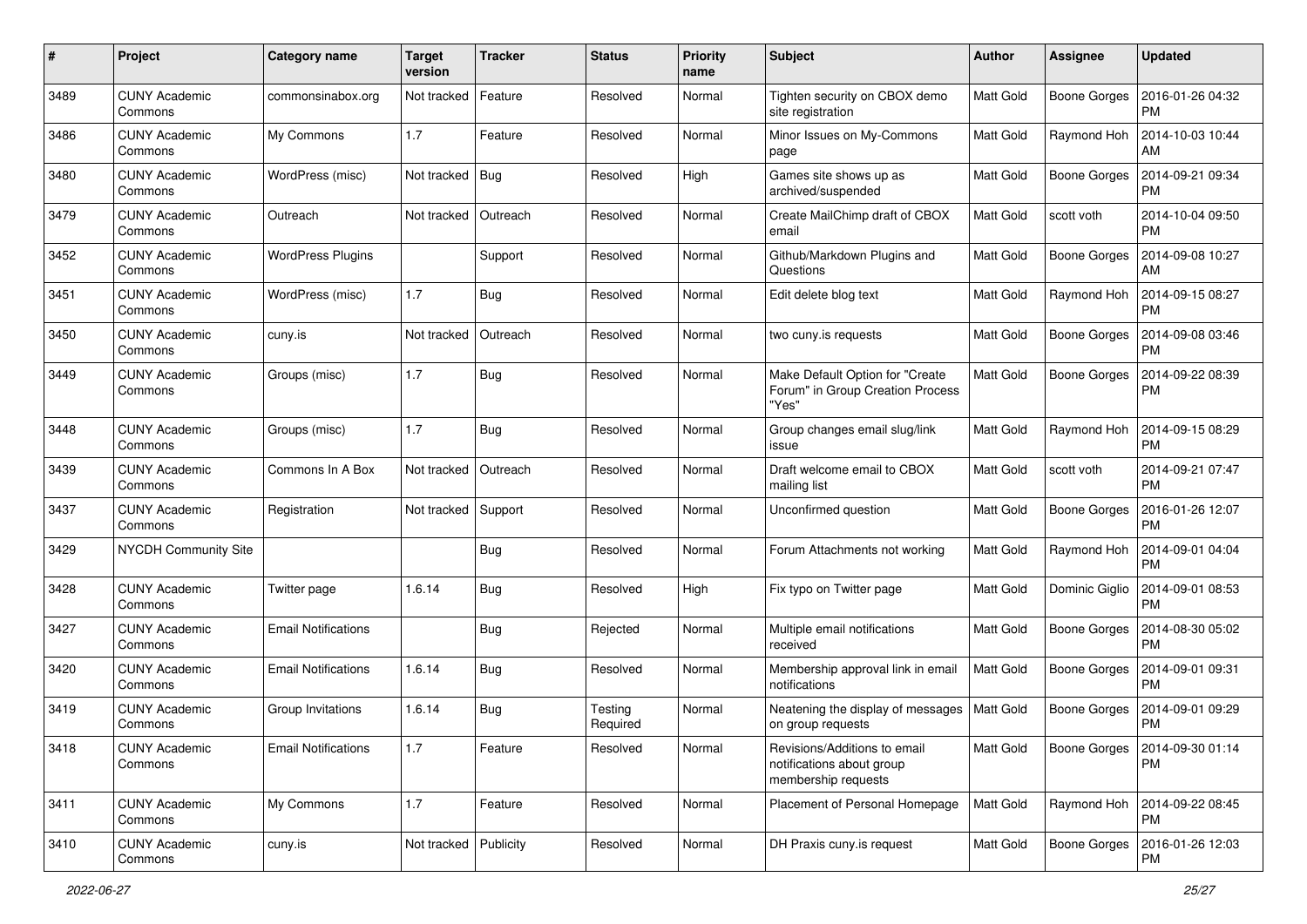| #    | Project                         | Category name              | <b>Target</b><br>version | <b>Tracker</b> | <b>Status</b> | <b>Priority</b><br>name | <b>Subject</b>                                                 | <b>Author</b>    | Assignee            | <b>Updated</b>                |
|------|---------------------------------|----------------------------|--------------------------|----------------|---------------|-------------------------|----------------------------------------------------------------|------------------|---------------------|-------------------------------|
| 3393 | <b>CUNY Academic</b><br>Commons | <b>WordPress Themes</b>    | Not tracked              | <b>Bug</b>     | Resolved      | Urgent                  | Widgets reset on JITP                                          | <b>Matt Gold</b> | Matt Gold           | 2014-09-01 08:51<br><b>PM</b> |
| 3370 | <b>CUNY Academic</b><br>Commons | <b>WordPress Plugins</b>   | Not tracked              | Outreach       | Resolved      | Normal                  | Package Registration Plugin for<br><b>WP Repo Release</b>      | Matt Gold        | Raymond Hoh         | 2016-03-08 11:57<br>AM        |
| 3369 | <b>CUNY Academic</b><br>Commons | Reply By Email             | Not tracked              | Outreach       | Hold          | Normal                  | Release reply by email to WP<br>plugin directory               | <b>Matt Gold</b> | Raymond Hoh         | 2016-03-01 12:46<br><b>PM</b> |
| 3368 | <b>CUNY Academic</b><br>Commons | Publicity                  | Not tracked              | Publicity      | Resolved      | Normal                  | Create homepage slide for ITP<br>projects site                 | Matt Gold        | scott voth          | 2014-08-20 07:05<br><b>PM</b> |
| 3362 | <b>CUNY Academic</b><br>Commons | <b>Public Portfolio</b>    | 1.7.1                    | <b>Bug</b>     | Resolved      | Normal                  | Default display of profiles with no<br>info added              | Matt Gold        | <b>Boone Gorges</b> | 2014-10-21 02:44<br><b>PM</b> |
| 3359 | <b>CUNY Academic</b><br>Commons | Publicity                  | Not tracked              | Publicity      | Resolved      | Normal                  | Three news blog posts                                          | Matt Gold        | scott voth          | 2014-08-20 07:03<br><b>PM</b> |
| 3354 | <b>CUNY Academic</b><br>Commons | <b>Group Files</b>         | Future<br>release        | Feature        | Assigned      | Low                     | Allow Group Download of Multiple<br><b>Selected Files</b>      | <b>Matt Gold</b> | Chris Stein         | 2014-08-01 08:50<br>AM        |
| 3352 | <b>CUNY Academic</b><br>Commons | commonsinabox.org          | Not tracked              | Publicity      | Resolved      | Normal                  | Replace MLA Commons<br>screenshot on showcase                  | <b>Matt Gold</b> | scott voth          | 2014-08-20 07:05<br><b>PM</b> |
| 3349 | <b>CUNY Academic</b><br>Commons | Homepage Slides            | Not tracked              | Publicity      | Resolved      | Normal                  | create homepage slide for new<br>JITP issue                    | Matt Gold        | scott voth          | 2014-08-20 07:05<br><b>PM</b> |
| 3346 | <b>CUNY Academic</b><br>Commons | BuddyPress (misc)          | 1.8                      | Design/UX      | Resolved      | Normal                  | Notification page option ordering                              | <b>Matt Gold</b> | Daniel Jones        | 2015-03-13 05:25<br><b>PM</b> |
| 3345 | <b>CUNY Academic</b><br>Commons | Layout                     | 1.6.11                   | <b>Bug</b>     | Resolved      | Normal                  | Text/Icon Styling Error/Overlap on<br>Profile pages            | Matt Gold        | <b>Boone Gorges</b> | 2014-08-01 09:05<br>AM        |
| 3344 | <b>CUNY Academic</b><br>Commons | Layout                     | 1.6.11                   | <b>Bug</b>     | Resolved      | Normal                  | Double display of menu on profile<br>settings                  | Matt Gold        | <b>Boone Gorges</b> | 2014-08-01 09:58<br>AM        |
| 3343 | <b>CUNY Academic</b><br>Commons | BuddyPress (misc)          | 1.6.11                   | Bug            | Resolved      | Low                     | Minor Email display error                                      | Matt Gold        | <b>Boone Gorges</b> | 2014-08-01 10:01<br>AM        |
| 3342 | <b>CUNY Academic</b><br>Commons | <b>Email Notifications</b> |                          | Bug            | Duplicate     | Normal                  | Group Invitation Email Links<br>Incorrect/Non-Working          | Matt Gold        | <b>Boone Gorges</b> | 2015-04-01 09:04<br><b>PM</b> |
| 3334 | <b>CUNY Academic</b><br>Commons | Publicity                  | Not tracked              | Publicity      | Resolved      | Normal                  | Update Commons Buzz and News<br>blog                           | Matt Gold        | scott voth          | 2014-08-20 07:04<br><b>PM</b> |
| 3327 | <b>CUNY Academic</b><br>Commons | Publicity                  |                          | Publicity      | Resolved      | Normal                  | Create hero slide for publications<br>page                     | Matt Gold        | scott voth          | 2014-07-26 05:03<br><b>PM</b> |
| 3325 | <b>CUNY Academic</b><br>Commons | Publicity                  | Not tracked              | Publicity      | Resolved      | Low                     | Create page documenting CAC<br>contributions to WP/BP core     | Matt Gold        | <b>Boone Gorges</b> | 2014-09-26 06:37<br><b>PM</b> |
| 3324 | <b>CUNY Academic</b><br>Commons | <b>Public Portfolio</b>    | 1.6.10                   | <b>Bug</b>     | Resolved      | Normal                  | Incorrect display of send<br>message/mention on portfolio page | Matt Gold        | <b>Boone Gorges</b> | 2014-07-22 09:06<br><b>PM</b> |
| 3308 | CUNY Academic<br>Commons        | Group Invitations          | Future<br>release        | Feature        | Assigned      | Normal                  | Allow members to rescind group<br>invitations                  | Matt Gold        | Boone Gorges        | 2015-04-01 08:53<br>PM        |